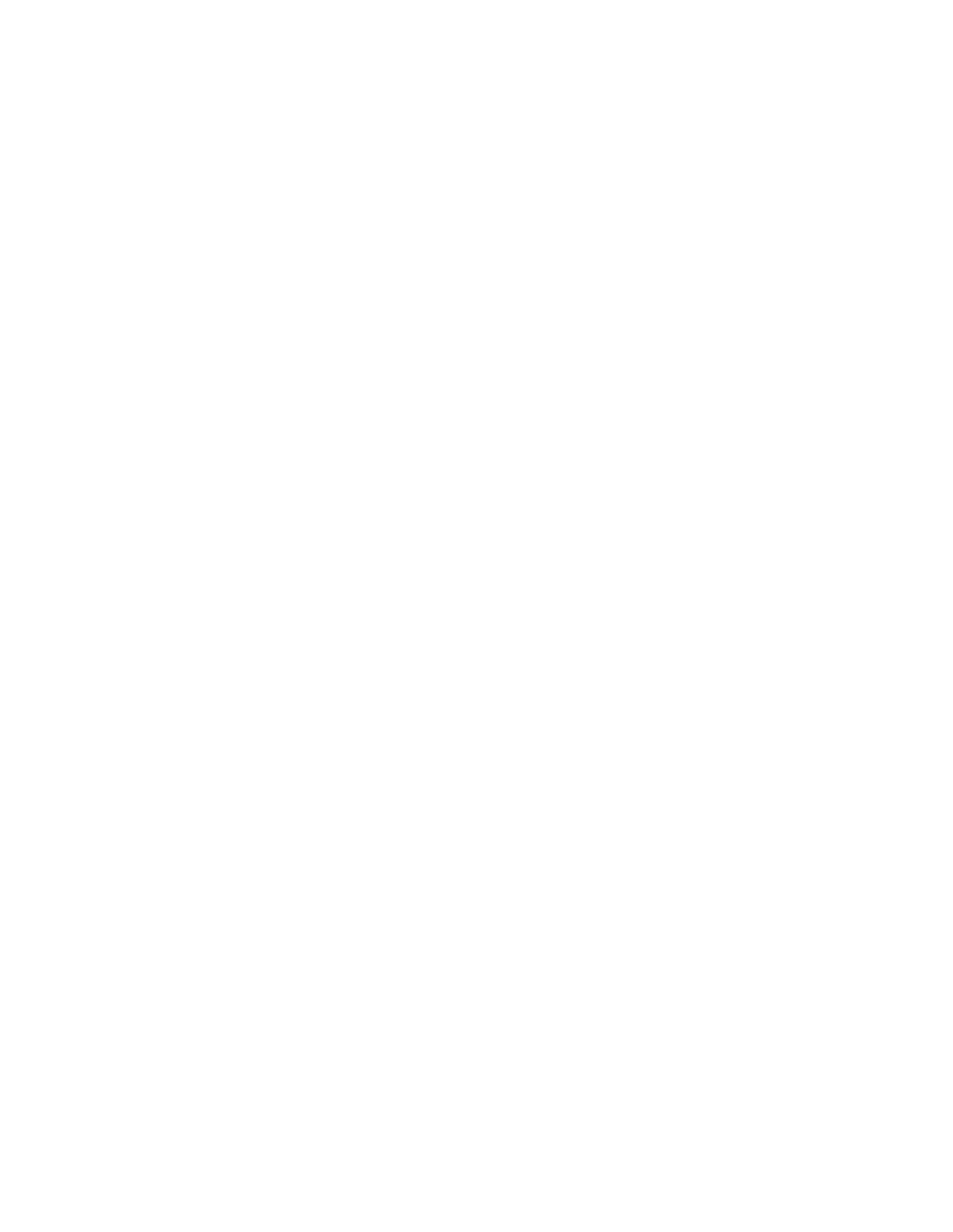## **Allworx® Interact and Interact Professional User Guide**

| Allworx Interact                                                |                                                                 |                          |                                             | ⋴<br>▭    |   | х                |
|-----------------------------------------------------------------|-----------------------------------------------------------------|--------------------------|---------------------------------------------|-----------|---|------------------|
| Default Line +<br><b>DND</b><br>Mute                            |                                                                 | Chris Kennedy x1215      |                                             | In Office |   |                  |
| Call History                                                    | $\sqrt{4}$ $\times$<br>Contacts                                 |                          |                                             |           | × |                  |
| <b>Search all fields</b>                                        | <b>Favorites</b><br>ο<br>×                                      | <b>Directory</b>         | <b>System</b>                               | Personal  |   | Parked           |
| <b>Bianca Anderson</b><br>1238<br>11/18/2014 12:21 PM           | m<br><b><i>CAMBRO A WAS TRIBUTED</i></b><br><b>Missed Call</b>  | <b>Search first name</b> | <b><i>FRIDER MOTIVALITY I</i></b>           |           |   | Calls            |
| David Quill<br>1222<br>11/18/2014 12:20 PM (0:00:11)            | Auto Attendant 8<br>$\triangle$ Bianca Anderson<br>Ended        |                          | Auto Attendant 9<br>Chris Jones             |           |   |                  |
| <b>Jason Diaz</b><br>1217<br>11/18/2014 12:19 PM (0:00:06)      | <b>Chris Kennedy</b><br>Courtney Graham<br>Ended                |                          | ★ Christina Vandyne<br>Daniel Johnson       |           |   | Current<br>Calls |
| Courtney Graham<br>1256<br>11/18/2014 12:18 PM (0:00:02)        | <b>David Smith</b><br>Elena Hayes<br><b>Ended</b><br>Gary Brown |                          | David Quill<br>Frank Lane<br>Heather Turner |           |   |                  |
| <b>Jason Diaz</b><br>1217<br>11/18/2014 12:18 PM (0:00:07)      | ⊙ Jason Diaz<br>Jeff Parker<br><b>Ended</b>                     |                          | Jay Baker<br>Jeff Young                     |           |   |                  |
| <b>Bianca Anderson</b><br>1238<br>11/18/2014 12:18 PM (0:00:25) | John Clark<br>John Allen<br>Ended                               |                          | John Harris<br>Key System Ring Delay        |           |   |                  |
| David Quill                                                     | Lou Robinson<br>Mon Filie                                       |                          | Mark Miller<br>Mike Zwick                   |           |   |                  |

### **Version 1.1**

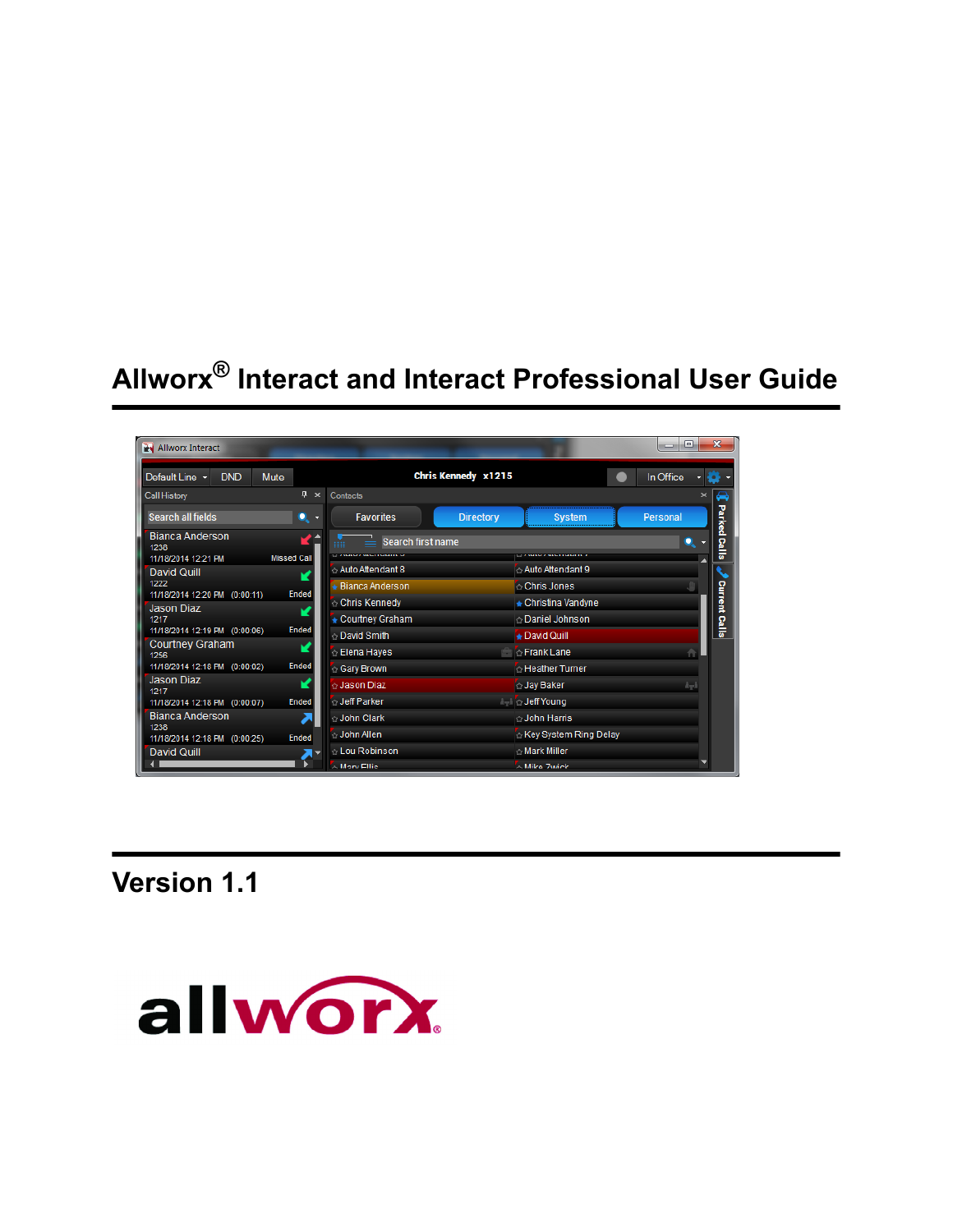

©2014 Allworx Corp, a Windstream company. All rights reserved. No part of this publication may be reproduced, stored in a retrieval system, or transmitted, in any form or by any means, electronic, mechanical, photocopy, recording, or otherwise without the prior written permission of Allworx Corp.

Software in this product is Copyright 2014 Allworx Corp, a Windstream company, or its vendors. All rights are reserved. The software is protected by United States of America copyright laws and international treaty provisions applicable worldwide. Under such laws, the licensee is entitled to use the copy of the software incorporated with the instrument as intended in the operation of the product in which it is embedded. The software may not be copied, decompiled, reverse-engineered, disassembled, or otherwise reduced to human-perceivable form. This is not the sale of the software or any copy of the software; all right, title, ownership of the software remains with Allworx or its vendors.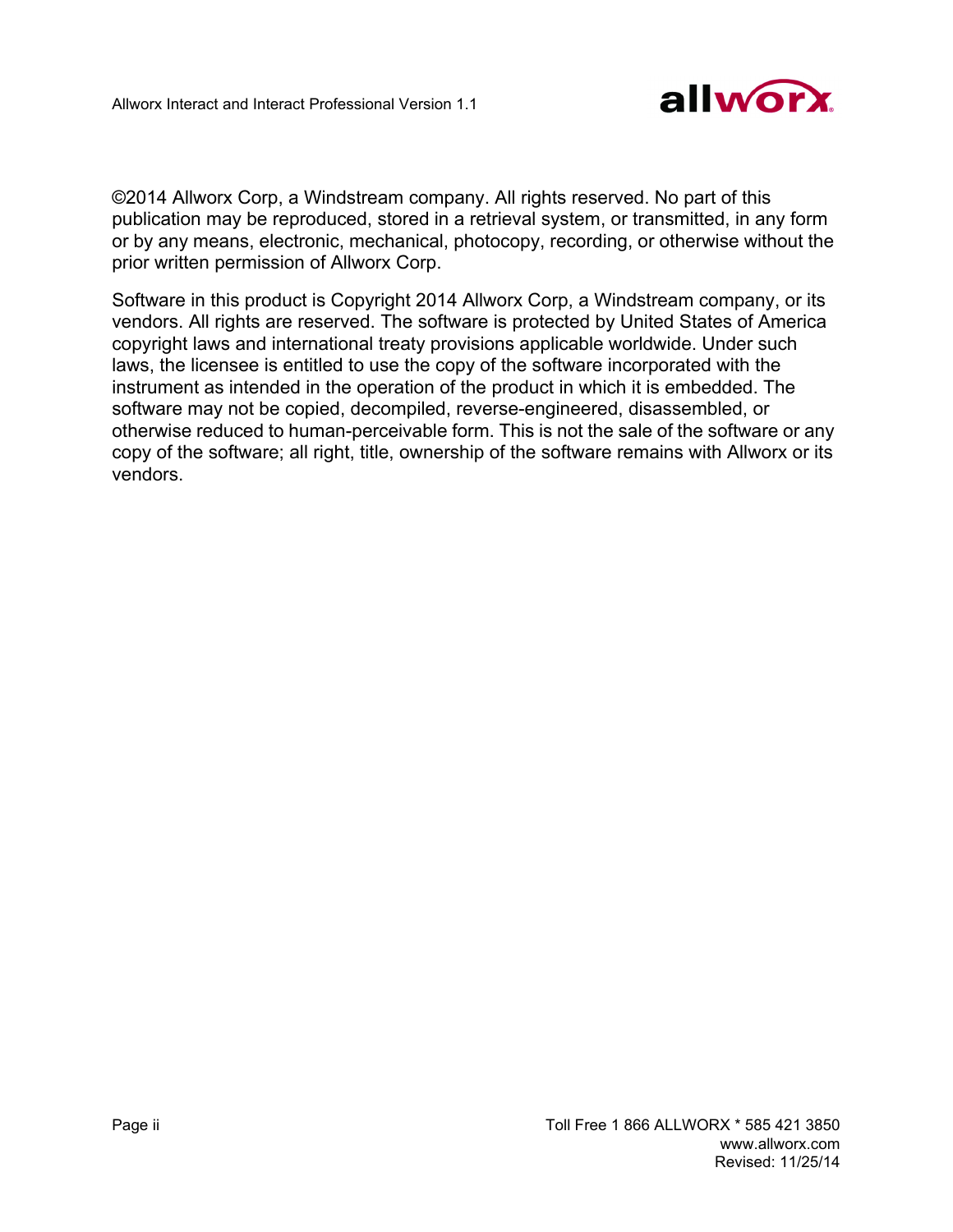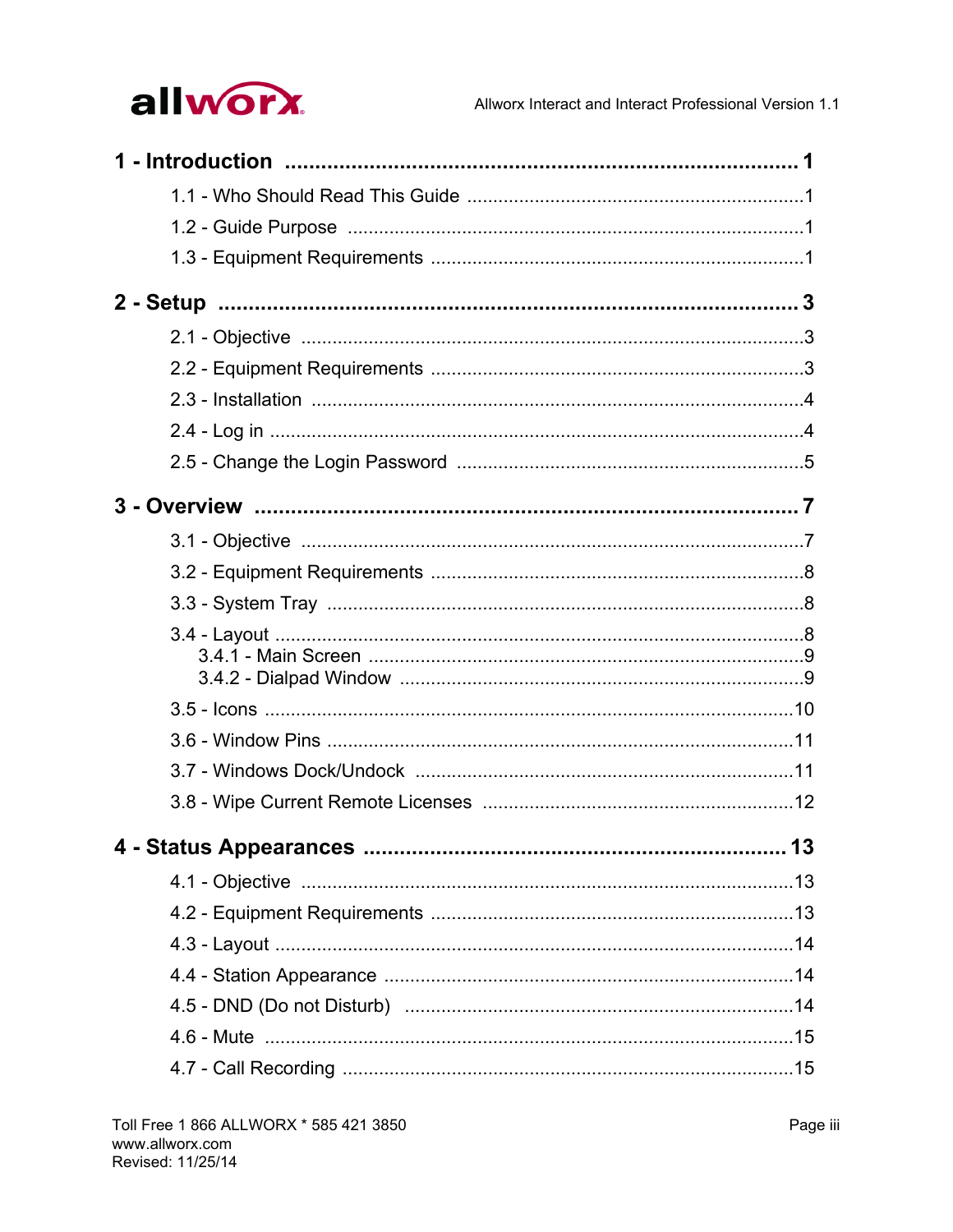

| 4.9.2 - Show Active Call Window or Hide Active Call Window  16 |  |
|----------------------------------------------------------------|--|
|                                                                |  |
|                                                                |  |
|                                                                |  |
|                                                                |  |
|                                                                |  |
|                                                                |  |
|                                                                |  |
|                                                                |  |
|                                                                |  |
|                                                                |  |
|                                                                |  |
|                                                                |  |
|                                                                |  |
|                                                                |  |
|                                                                |  |
|                                                                |  |
|                                                                |  |
|                                                                |  |
|                                                                |  |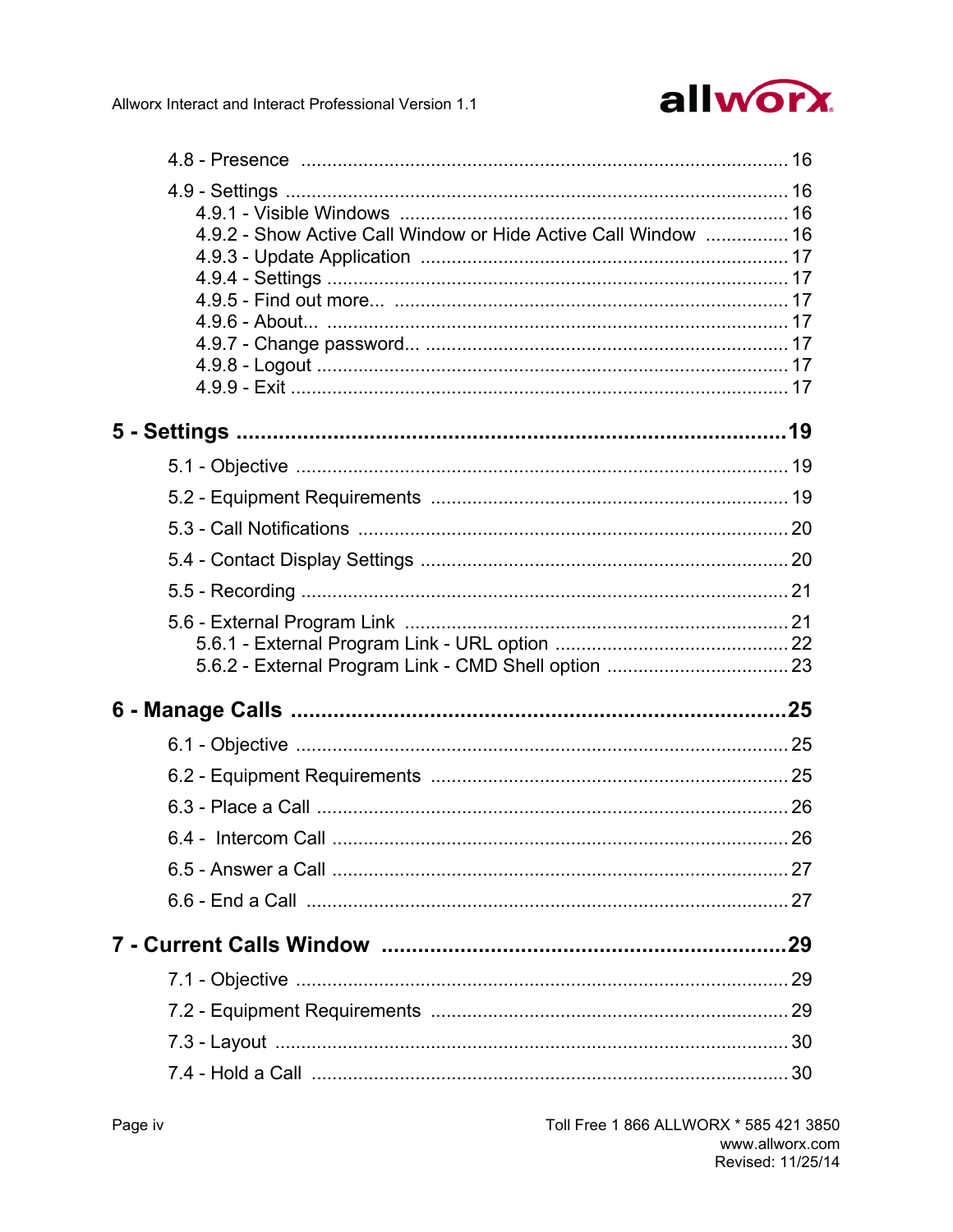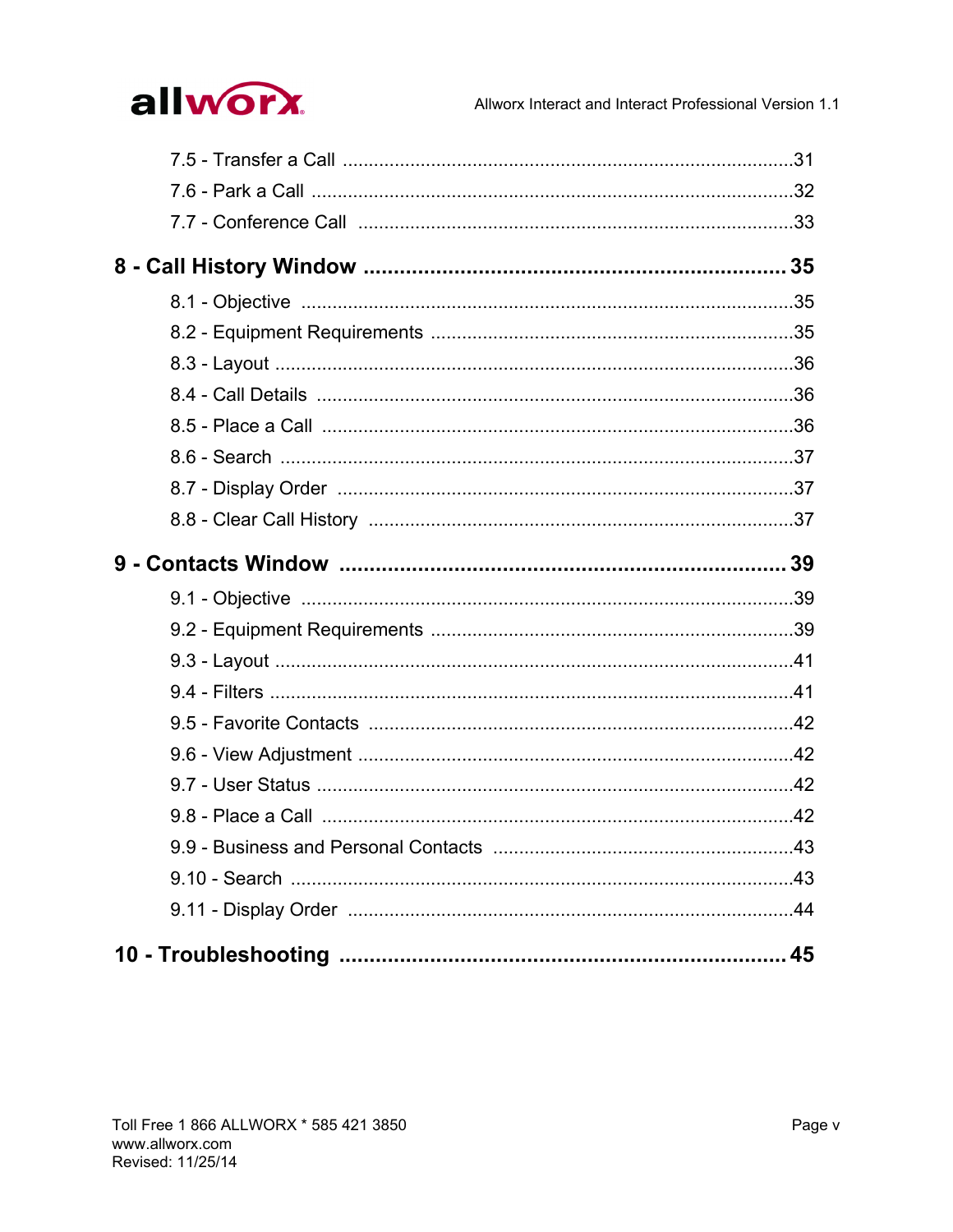

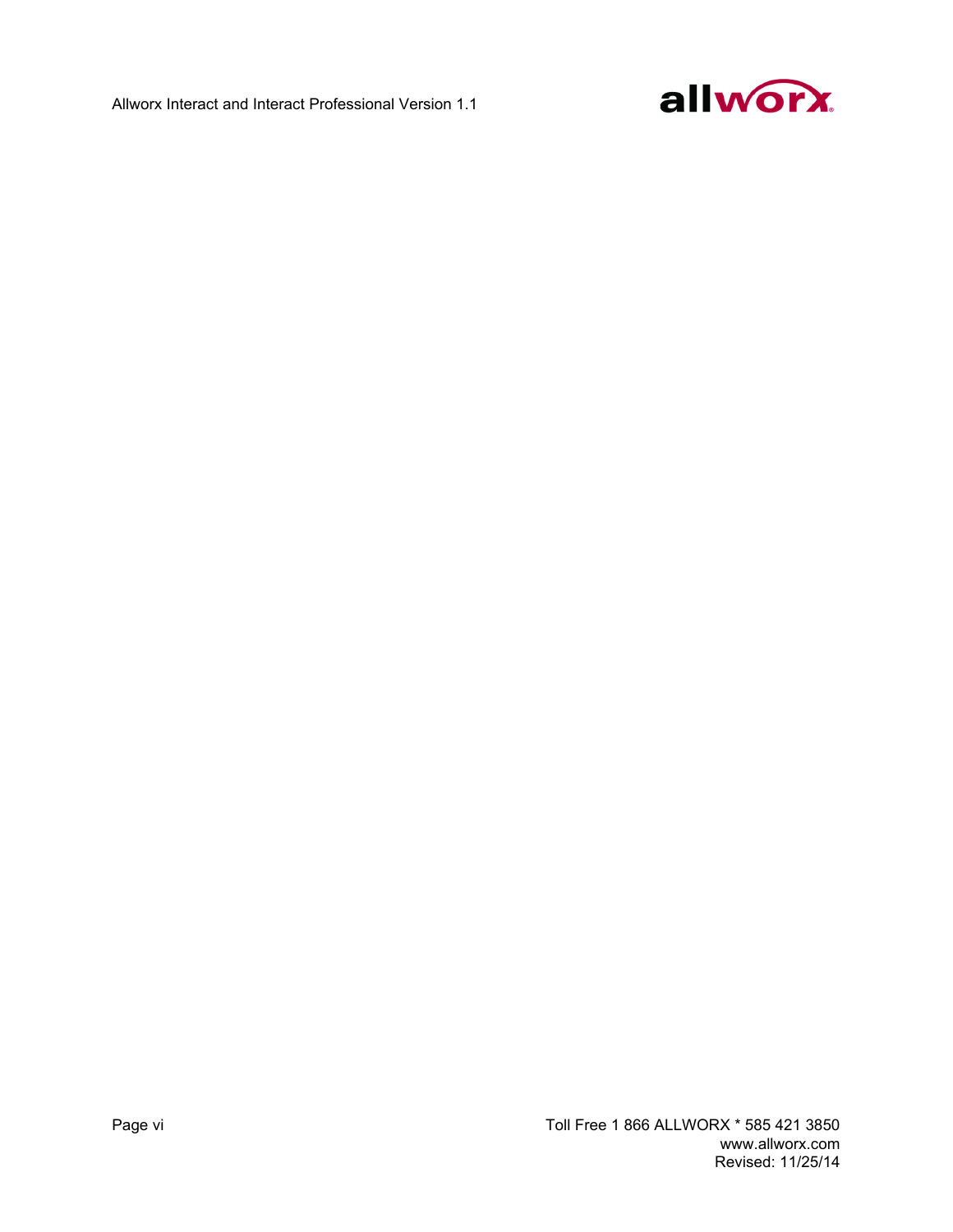

## <span id="page-8-0"></span>**1 Introduction**

The Allworx Interact application enables users to control a handset with convenient access to call history and contacts from the Allworx directory. The Allworx Interact application also accesses personal directory contacts from the user's Microsoft<sup>®</sup> Outlook<sup>®</sup> application. The Allworx Interact application requires Allworx server software 7.5 or later.

- **Allworx Interact** a free edition of the application is available to all Allworx users and enables users to Answer, Ignore, End, or place calls on Hold.
- **Allworx Interact Professional** a licensed edition of the application that offers all of the Interact version features as well as Transfer, Park, Conference, and settings features. Contact the Allworx Server Administrator for an Allworx Interact Professional license (see the Allworx Server System Administrator's Guide).

Both Allworx Interact editions provide a user centric view of the Allworx business directory. Therefore, a user can place a call to another directory contact with multiple handsets without selecting an individual handset. The application works in conjunction with any Allworx handset and does not disconnect the call.

In either edition, the Allworx Interact application does not provide voicemail support such as voicemail indicators or the ability to retrieve a voicemail message.

### <span id="page-8-1"></span>**1.1 Who Should Read This Guide**

Allworx users that use the Allworx phone system and use the Allworx Interact Professional application should read this guide.

### <span id="page-8-2"></span>**1.2 Guide Purpose**

The purpose this guide is to advise users on the installation, set up, and operation of the Allworx Interact and Allworx Interact Professional application.

### <span id="page-8-4"></span><span id="page-8-3"></span>**1.3 Equipment Requirements**

The table below indicates a list of all equipment and requirements necessary to perform all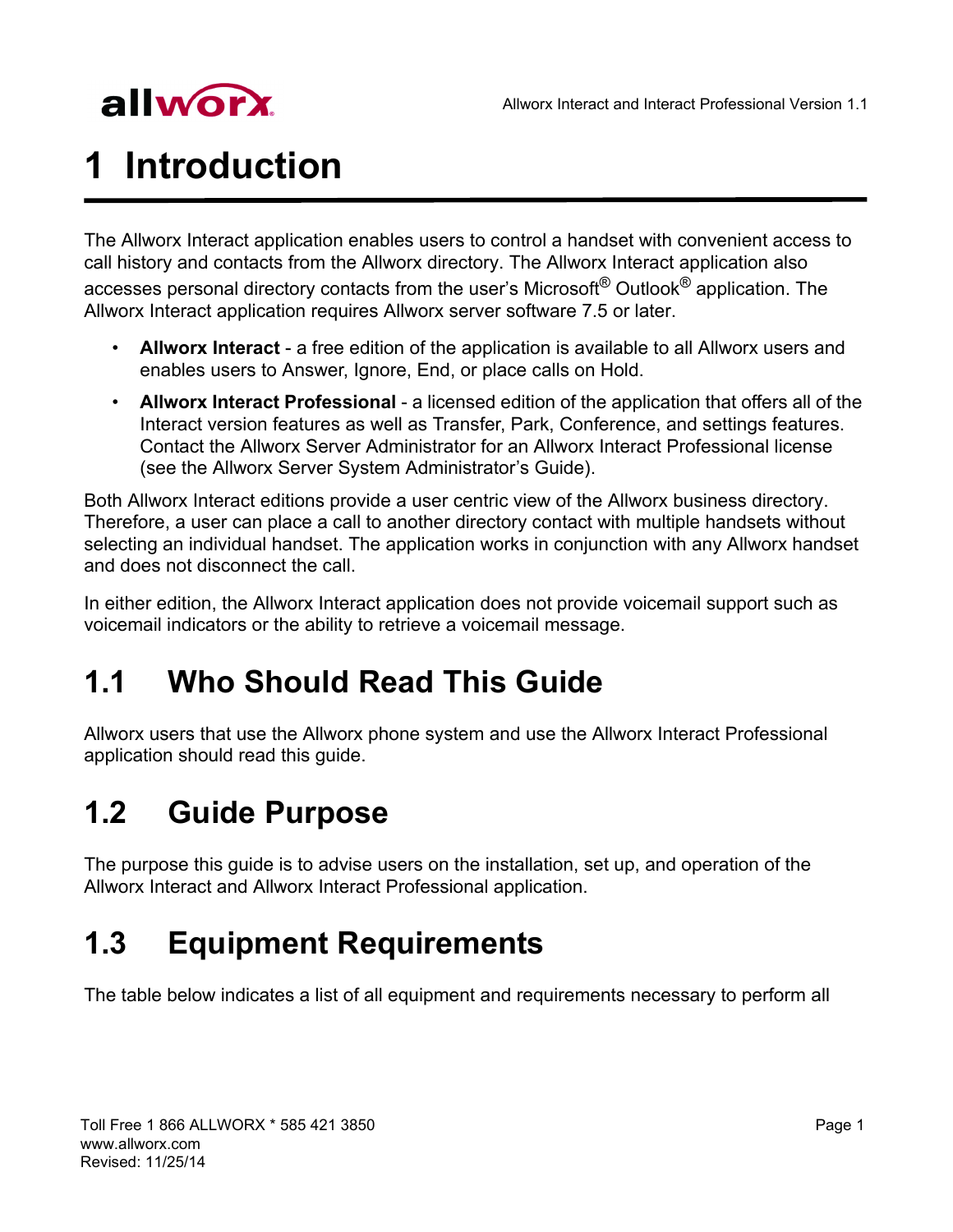

operations identified in this chapter.

| <b>Equipment</b> | <b>Requirements</b>                                                                                                                         |
|------------------|---------------------------------------------------------------------------------------------------------------------------------------------|
| PC               | • Running OS described below:                                                                                                               |
|                  | • Windows <sup>®</sup> XP 32-bit SP3                                                                                                        |
|                  | • Windows XP 64-bit SP2                                                                                                                     |
|                  | • Windows 7 32-bit SP1                                                                                                                      |
|                  | • Windows 7 64-bit SP1                                                                                                                      |
|                  | • Windows 8 32-bit                                                                                                                          |
|                  | • Windows 8 64-bit                                                                                                                          |
|                  | • Windows 8.1 32-bit                                                                                                                        |
|                  | • Windows 8.1 64-bit                                                                                                                        |
|                  | $\cdot$ RAM minimum: 2 GB<br>• Monitor resolution: 1024 x 768 (XGA)<br>• Allworx Interact Professional application<br>• Internet connection |
| Allworx server   | • Allworx Server Software Version 7.5.9.4 (minimum)<br>• IP Address or DNS name Allworx server<br>• Allworx username and password           |
| Allworx phone    |                                                                                                                                             |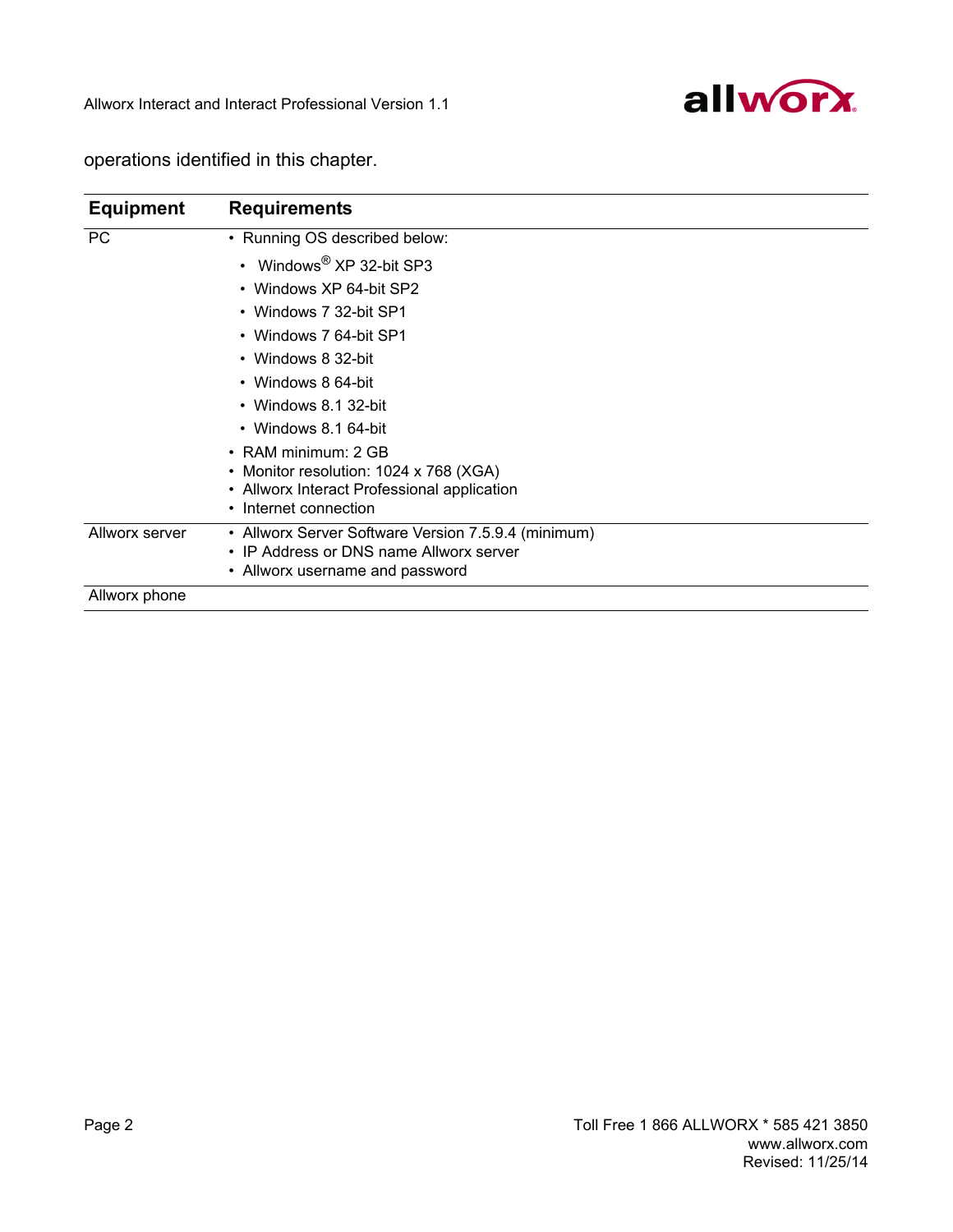

## <span id="page-10-0"></span>**2 Setup**

This chapter describes:

- installing the Allworx Interact and Interact Professional application.
- logging in to the Allworx Interact and Interact Professional application.
- changing the log in password for the Allworx Interact and Interact Professional application.

### <span id="page-10-1"></span>**2.1 Objective**

Upon completing the setup instructions, Allworx users that use Allworx phone systems can successfully:

- install the Allworx Interact or Allworx Interact Professional application.
- log in to the Allworx Interact or Allworx Interact Professional application.
- change the log in password.

### <span id="page-10-2"></span>**2.2 Equipment Requirements**

The table below indicates a list of all equipment and requirements necessary to perform all operations identified in this chapter.

| <b>Equipment</b> | <b>Requirements</b>                                                                                                                                                                                                                                                          |
|------------------|------------------------------------------------------------------------------------------------------------------------------------------------------------------------------------------------------------------------------------------------------------------------------|
| <b>PC</b>        | • Running OS described in "Equipment Requirements" on page 1.<br>• RAM minimum: 2 GB<br>• 37 MB of available hard-disk space<br>• Monitor resolution: 1024 x 768 (XGA) - minimum<br>• Allworx Interact or Allworx Interact Professional application<br>• Internet connection |
| Allworx server   | • Allworx Server Software Version 7.5.9.4 (minimum)<br>• IP Address or DNS name Allworx server<br>• Allworx username and password                                                                                                                                            |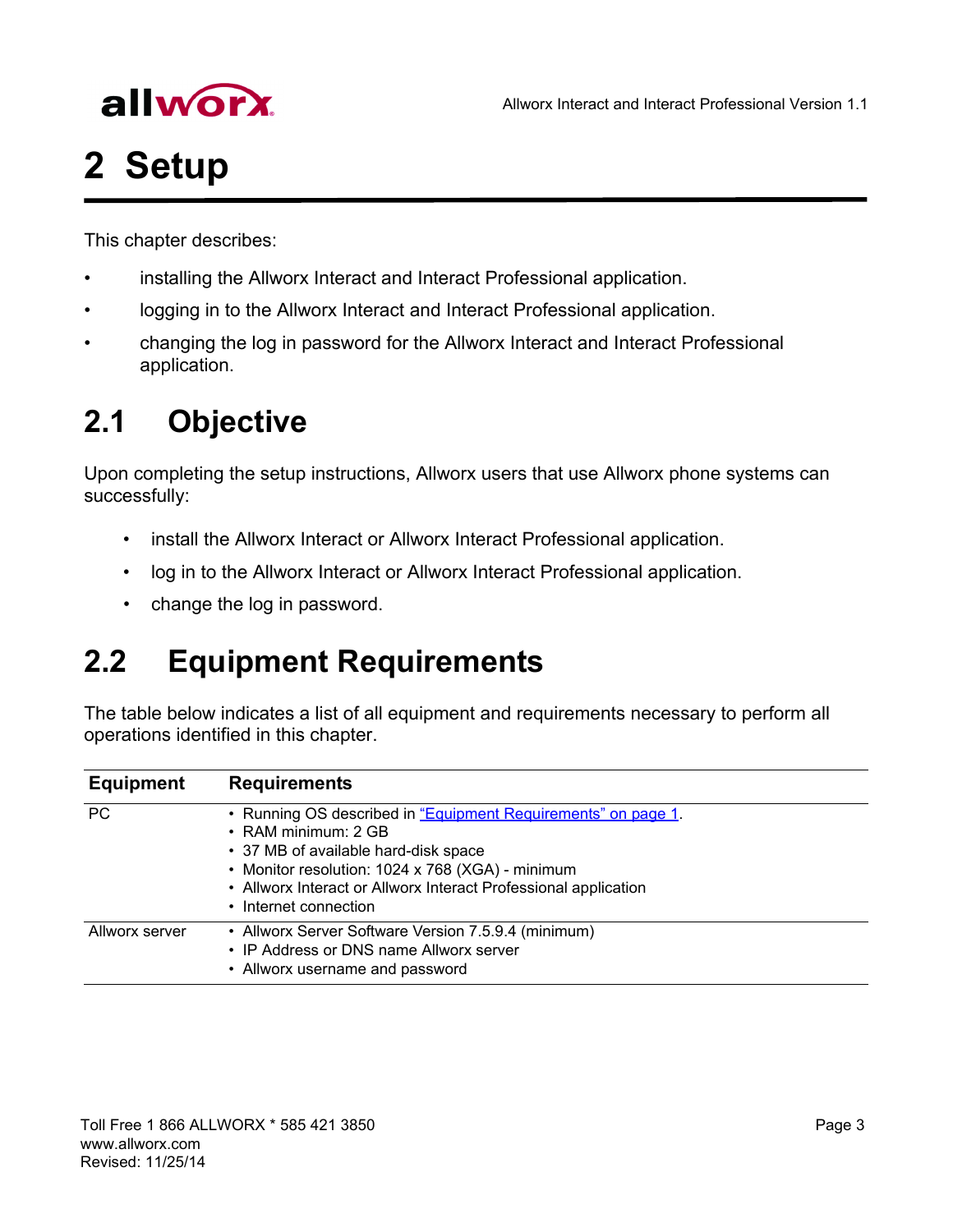



### <span id="page-11-0"></span>**2.3 Installation**

Installing the Allworx Interact application requires Microsoft .NET Framework version 4.0 for operating systems Windows 7.0 and earlier.

The Allworx Interact application supports Terminal Services/Remote Desktop Services on Windows Server 2008, Windows Server 2008 R2, Windows Server 2012, and Windows Server 2012 R2 using the Enterprise installer. The Enterprise installer also supports deployment through Group Policy Objects.

#### **To install the Allworx Interact Application:**

- 1. Navigate to http://get.allworx.com/interact/ for the downloadable version of the application.
- 2. Double-click the download installer. The Allworx Interact Setup Wizard dialog box opens. Click **Next** to proceed.
- 3. Accept the End-User License Agreement, and click **Next**.
- 4. Configure the application short cuts by checking the box.
- Desktop: places a start up icon on the computer desktop. User double-clicks to activate application.
- **Startup folder:** log in to the computer, and Allworx Interact automatically initiates.
- 5. Click **Next.** The Ready to Install dialog box opens. Click **Install** to begin.
- 6. Click the Launch Interact checkbox, and then click **Finish** to launch the application.

### <span id="page-11-2"></span><span id="page-11-1"></span>**2.4 Log in**

- 1. Launch the Allworx Interact application.
- 2. Enter the Allworx username and password. Enter the Allworx Server IP address. If the IP address is unknown, click the **Find Server IP** button.

Microsoft Windows XP operating system users with limited privileges that click the Find Server IP button, may experience a firewall exception, and the user receives an error message. Click **OK** to close the Windows Security Alert dialog window.

#### **To add the Allworx Server IP, select an option:**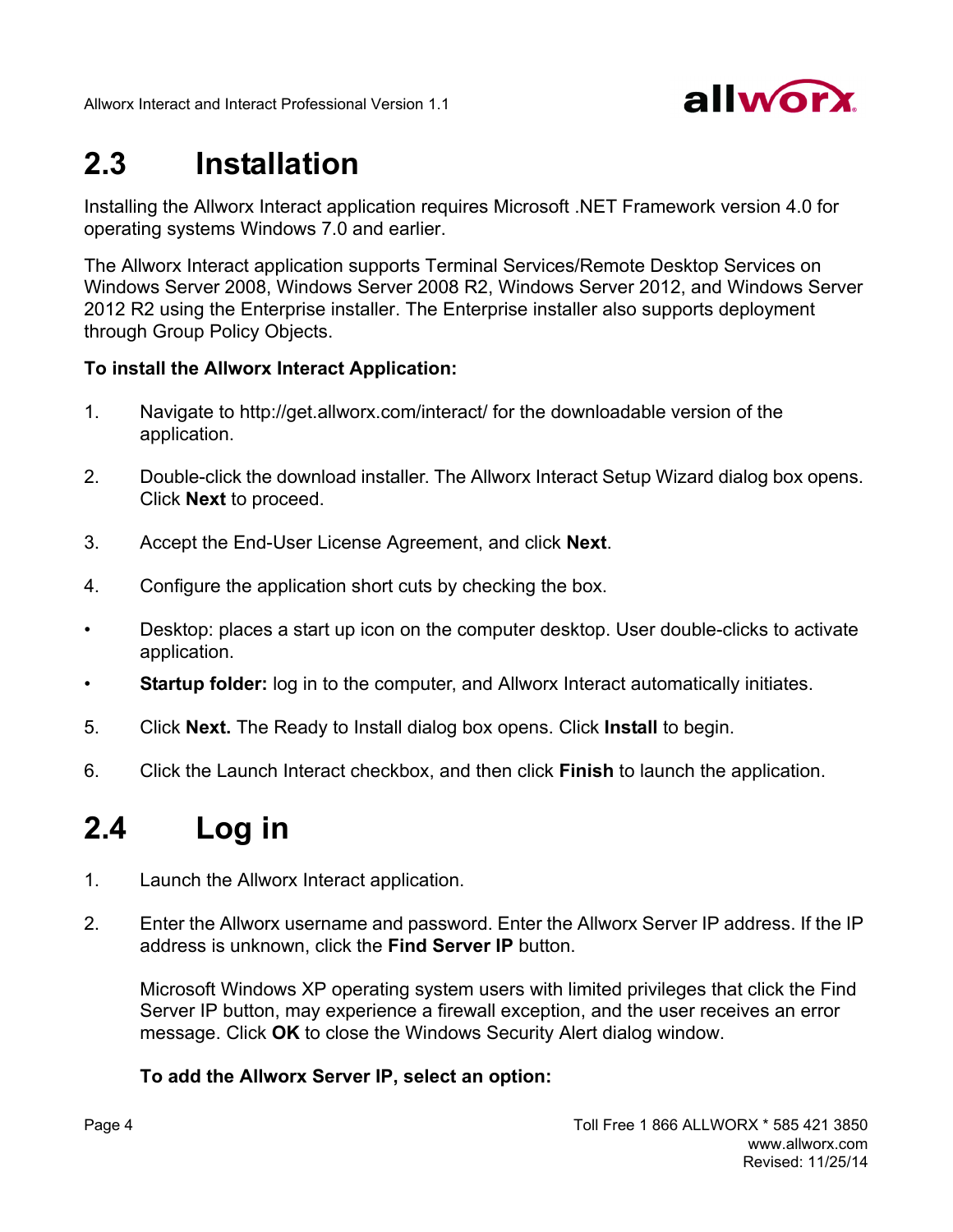

- Ask the Network/System Administrator responsible for client PCs on the network the IP address of the server, and enter the IP address manually.
- Ask the Allworx Server Administrator to add a firewall exception on the workstation for the Allworx Interact application.
- 3. Click **Login**.
- **Allworx Interact**: The application icon is visible in the Windows System tray.
- **Allworx Interact Professional**: The application opens.

If an update is available, click **Yes** to update the Allworx Interact application or click **No** to continue.

If a user has multiple assigned handsets, the user sees a Handset Selection dialog box. Click the drop-down arrow to select an available phone from the list. Click **OK** to continue to log into the server.

If the Allworx server software requires a password change, the Allworx Interact application prompts the user to change the current password after the initial log in.

- 4. Download the supporting documentation from http://get.allworx.com/Interact.
- <span id="page-12-1"></span>5. Place a test phone call. [See "Manage Calls" on page 25](#page-32-3) for more information.

### <span id="page-12-0"></span>**2.5 Change the Login Password**

This feature is only available with server software 7.7 and later.

#### **To change the login password:**

Users can initiate a request to change the client login password, and must supply both old and new passwords during the request. The new password must match the Allworx Server requirements.

- 1. Log in the Allworx Interact Professional application.
- 2. Locate and click the Allworx Interact Icon in the Windows System Tray or the application settings menu, and then select **Change Password...** in the drop-down menu.
- 3. Enter the required information, and then click **OK.** A notification displays indicating the request was successful. Click **OK** to return to the application.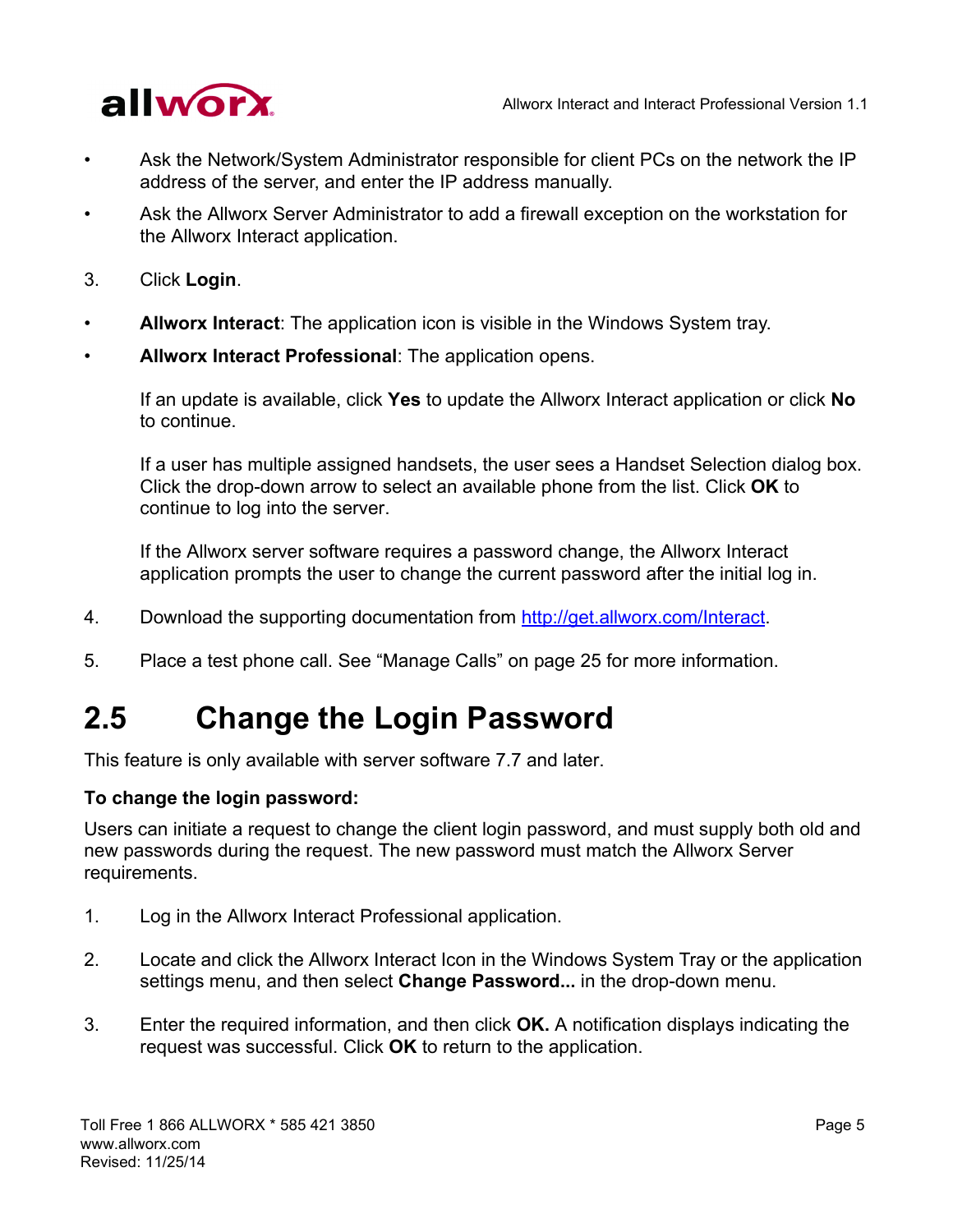

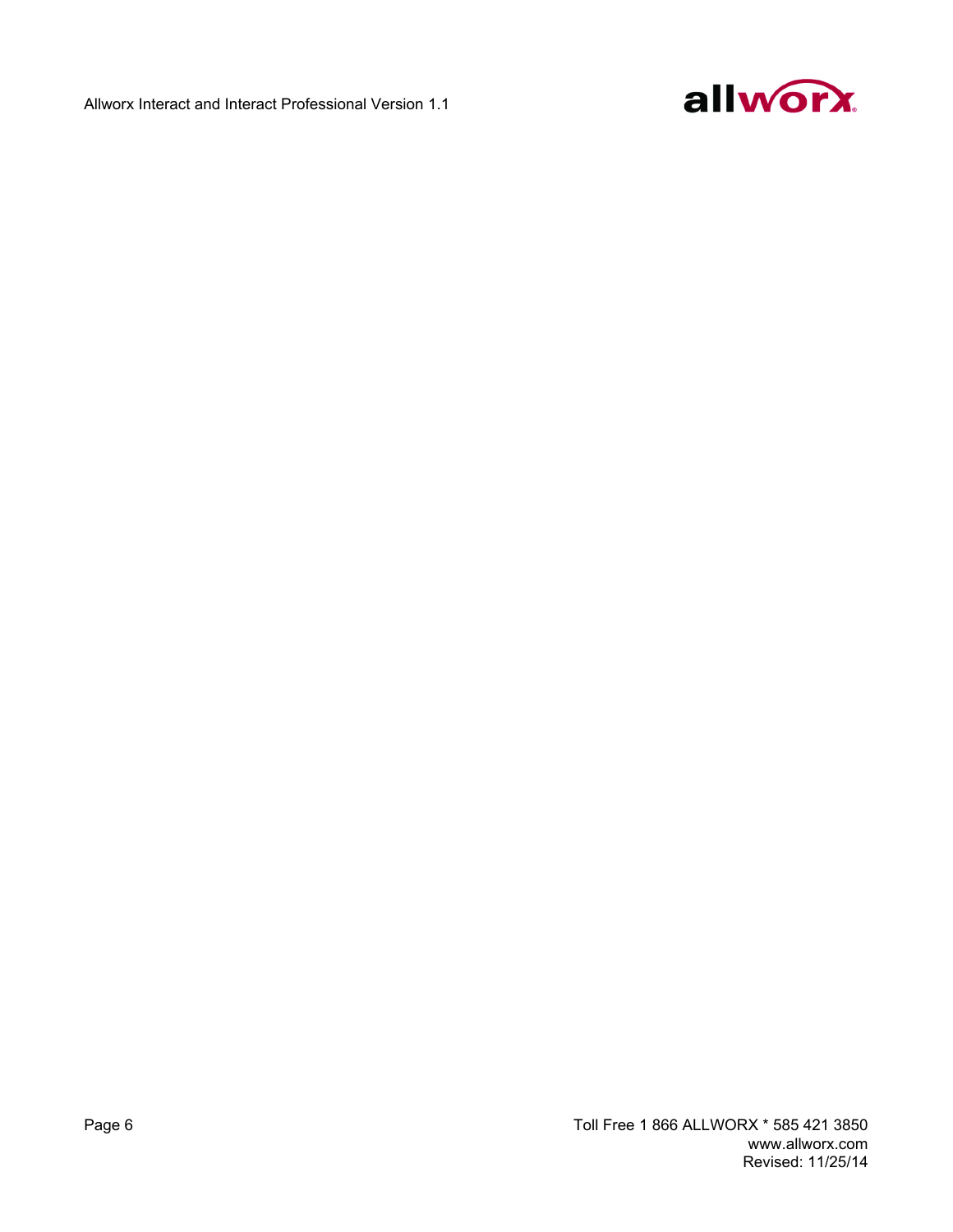

# <span id="page-14-0"></span>**3 Overview**

The Allworx Interact edition does not use valuable computer screen space. If there is an incoming call, the user sees a small pop-up box open in the lower, right corner of the computer screen and can click **Answer** to accept the call or **Ignore** to stop the ringing of the incoming call and dismiss the dialog.

The Allworx Interact Professional application enables users to view one or all windows. Each window has specific information:

- **Call History** provides the previous call information such as Caller ID name/number, date and time of call, and call status.
- **Contacts** provides both Allworx directory contacts and personal directory contacts from the user's Microsoft Outlook application.
- **Parked Calls** provides a view of the calls in the Parking Orbit. Click the Slide-to-Hide window tab to view or hide the window.
- **Current Calls** provides a view of the active calls. Click the Slide-to-Hide window tab to view or hide the window.
- **DialPad** enables the user to dial numbers from the PC. Click the Slide-to-Hide window tab to view or hide the window.

### <span id="page-14-1"></span>**3.1 Objective**

Upon completing the overview, Allworx Interact and Allworx Interact Professional users can understand the Allworx Interact Professional application:

- system tray options.
- layout.
- icons.
- window pins.
- window docking and undocking.
- wiping current remote licenses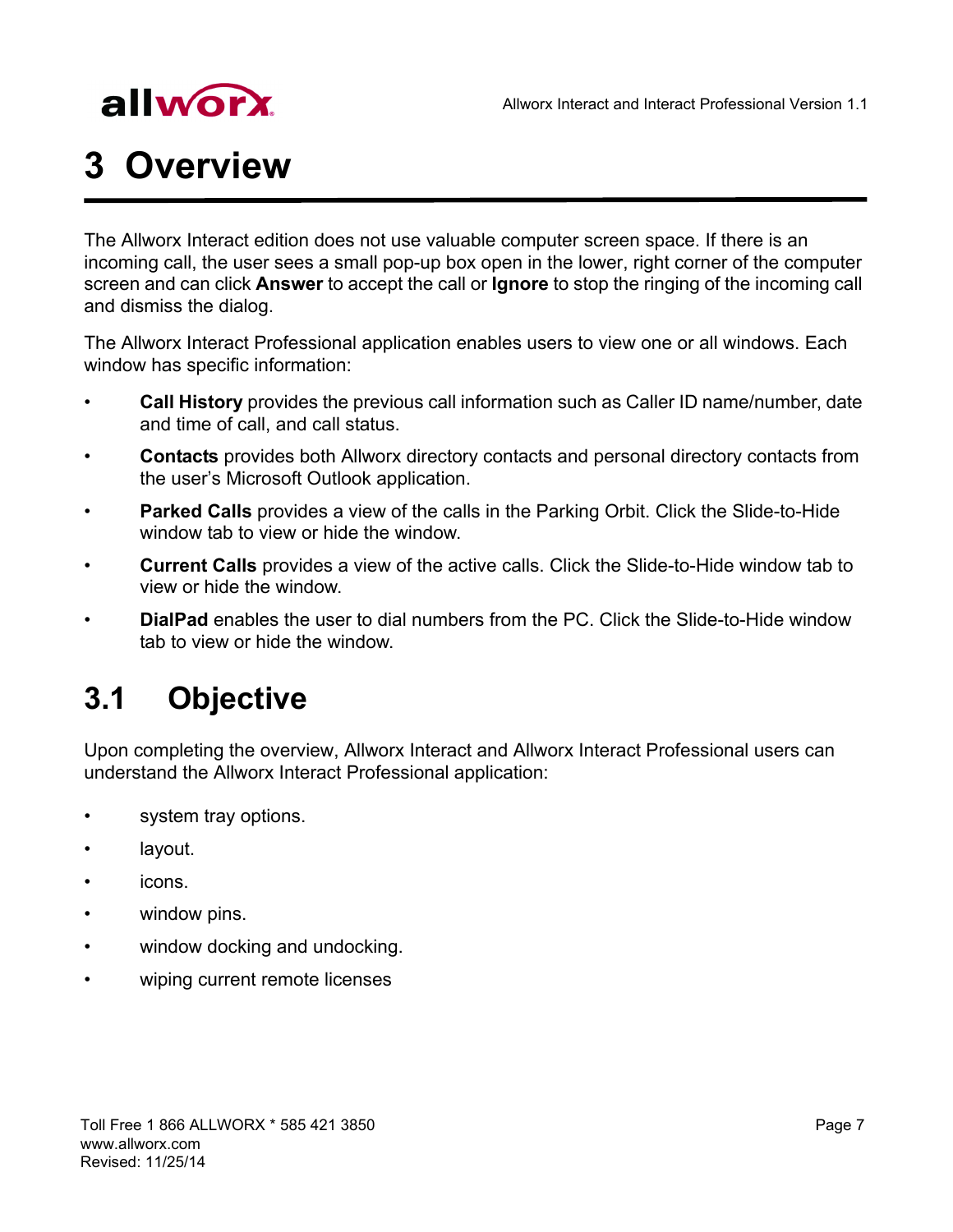

### <span id="page-15-0"></span>**3.2 Equipment Requirements**

The table below indicates a list of all equipment and requirements necessary to perform all operations identified in this chapter.

| <b>Equipment</b> | <b>Requirements</b>                                                                                                                                                                                                                                                                |
|------------------|------------------------------------------------------------------------------------------------------------------------------------------------------------------------------------------------------------------------------------------------------------------------------------|
| <b>PC</b>        | • Running OS described in "Equipment Requirements" on page 1.<br>$\cdot$ RAM minimum: 2 GB<br>• 37 MB of available hard-disk space<br>• Monitor resolution: 1024 x 768 (XGA) - minimum<br>• Allworx Interact or Allworx Interact Professional application<br>• Internet connection |
| Allworx server   | • Allworx Server Software Version 7.5.9.4 (minimum)<br>• IP Address or DNS name Allworx server<br>• Allworx username and password                                                                                                                                                  |

### <span id="page-15-1"></span>**3.3 System Tray**

In both Allworx Interact editions, click the windows system tray (lower right corner). See ["Settings" on page 16](#page-23-4) for more detailed information about each option.

- Show Active Call window or Hide Active Call window
- **Update** (only displays if a software update is available)
- Settings
- **Find out more...**
- **About...**
- **Change password...**
- **Logout <username>...**
- **Exit**

### <span id="page-15-2"></span>**3.4 Layout**

The Allworx Interact Professional edition offers six windows. Users can undock/dock each window and pin/unpin the slide-to-hide windows. Additionally, users can resize each window within the main application screen.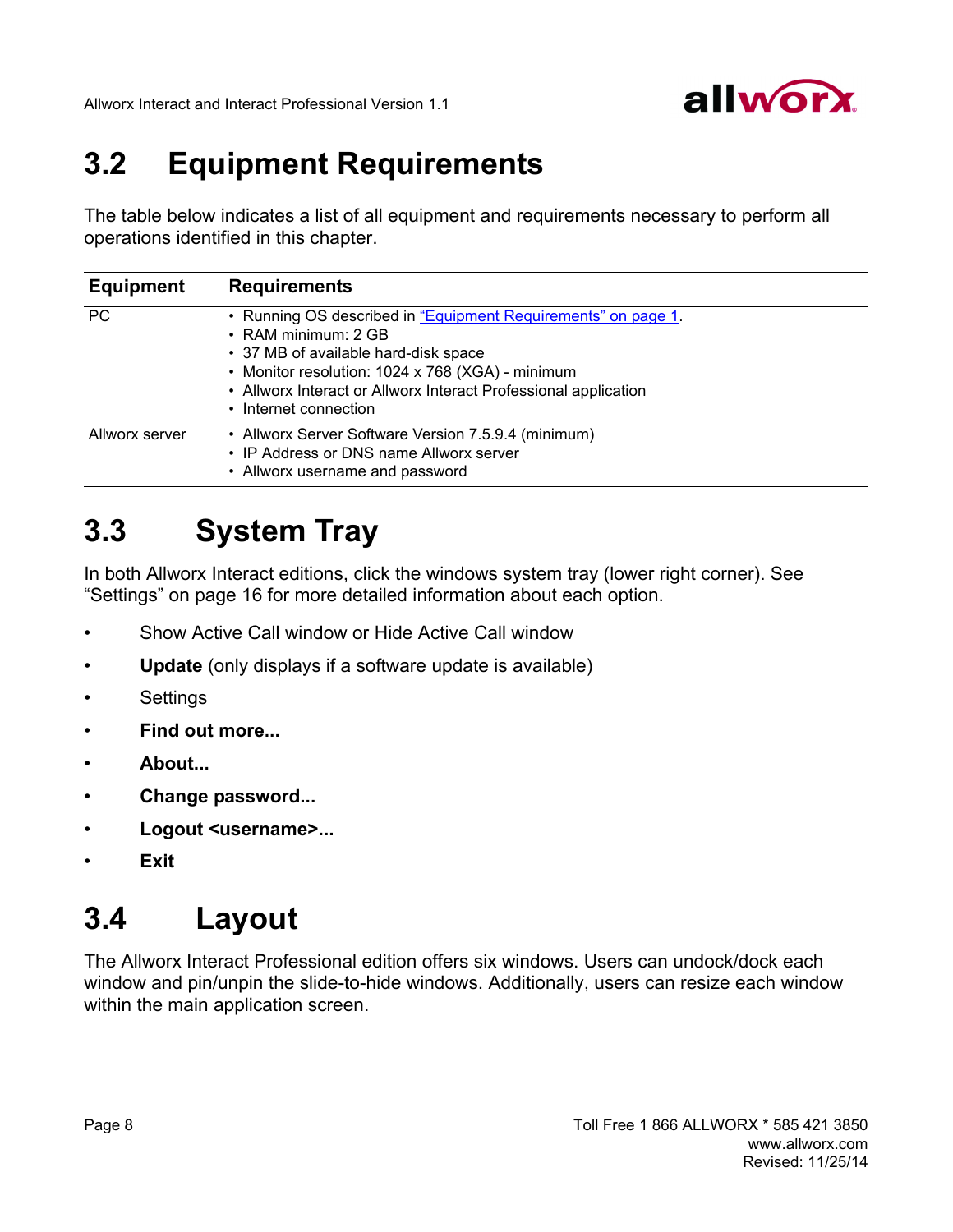

### <span id="page-16-0"></span>**3.4.1 Main Screen**



### <span id="page-16-1"></span>**3.4.2 Dialpad Window**

Use the Allworx Interact Professional application dialpad to place a phone call instead of using the phone dialpad.

#### **To place a call using the dialpad window:**

- 1. Open the Dialpad window.
- 2. Select a dial option:
	- Dial the internal extension.
	- Follow the dial plan for an external number.
	- Right-click on the dialpad entry field and select one of the drop-down options.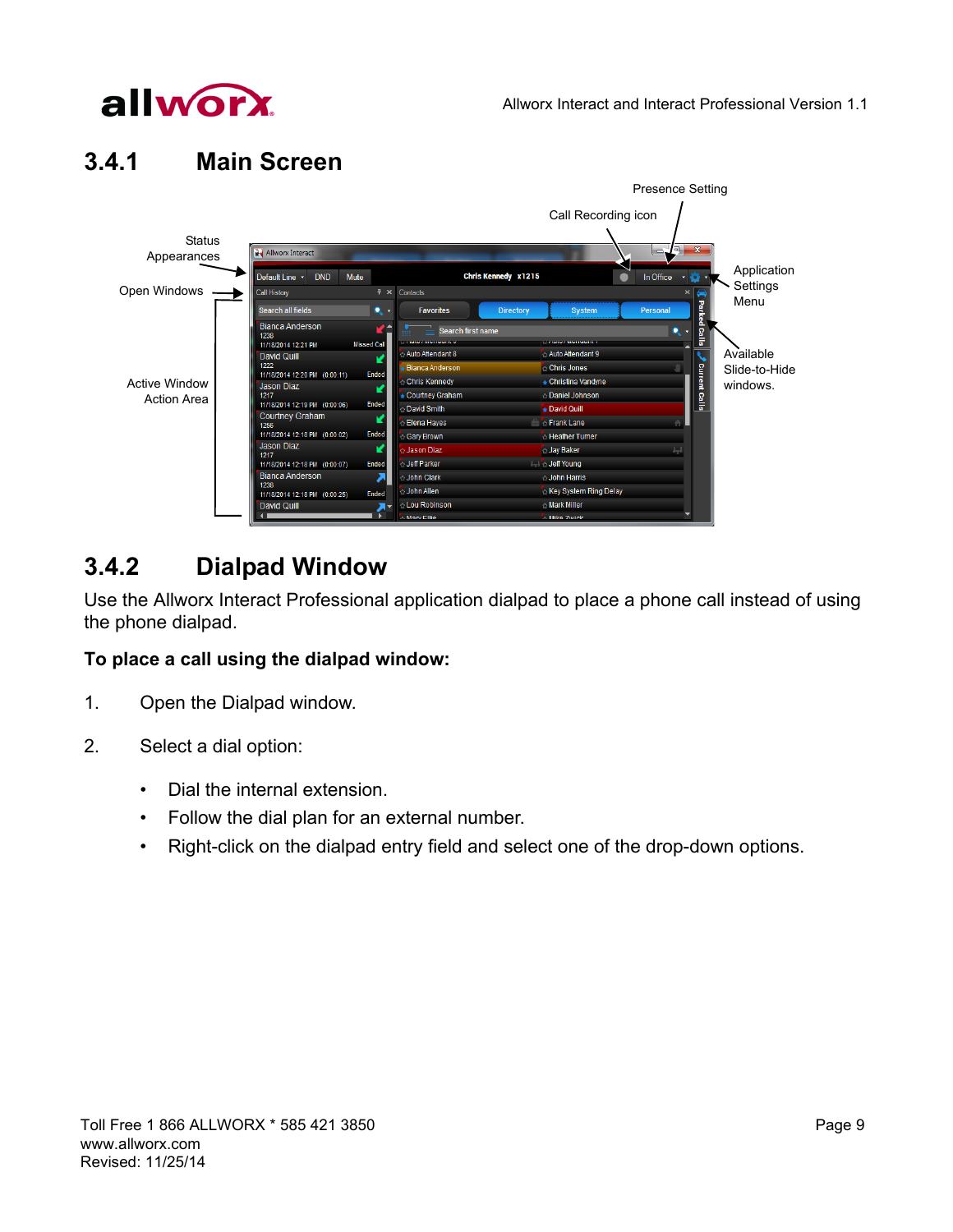

3. Click the **Call** active call icon to place the call.



### <span id="page-17-1"></span><span id="page-17-0"></span>**3.5 Icons**

In the Allworx Interact Professional edition, the status icons and active icons are applicable to Allworx directory contacts only.

- **Status Icons** provide a visual cue of contact type and availability.
- Active Icons enable actions without going into the settings menu or using the phone. Click the icon to activate.

**Table 1: Status Icons** 

| Business contact.                | A-A | Presence icon - At A Meeting.     |
|----------------------------------|-----|-----------------------------------|
| Contact favorite.                |     | Presence icon - On Vacation.      |
| Outgoing phone call.             |     | Presence icon - On Business Trip. |
| Incoming, unanswered phone call. |     | Presence icon - At Home.          |
| Incoming, answered phone call.   |     | Presence icon - Away.             |
| Presence icon - Busy.            |     | Presence icon - Unknown.          |

#### **Table 2: Active Icons**

Call

Place a phone call. Click twice to redial the last number.<br>Last number.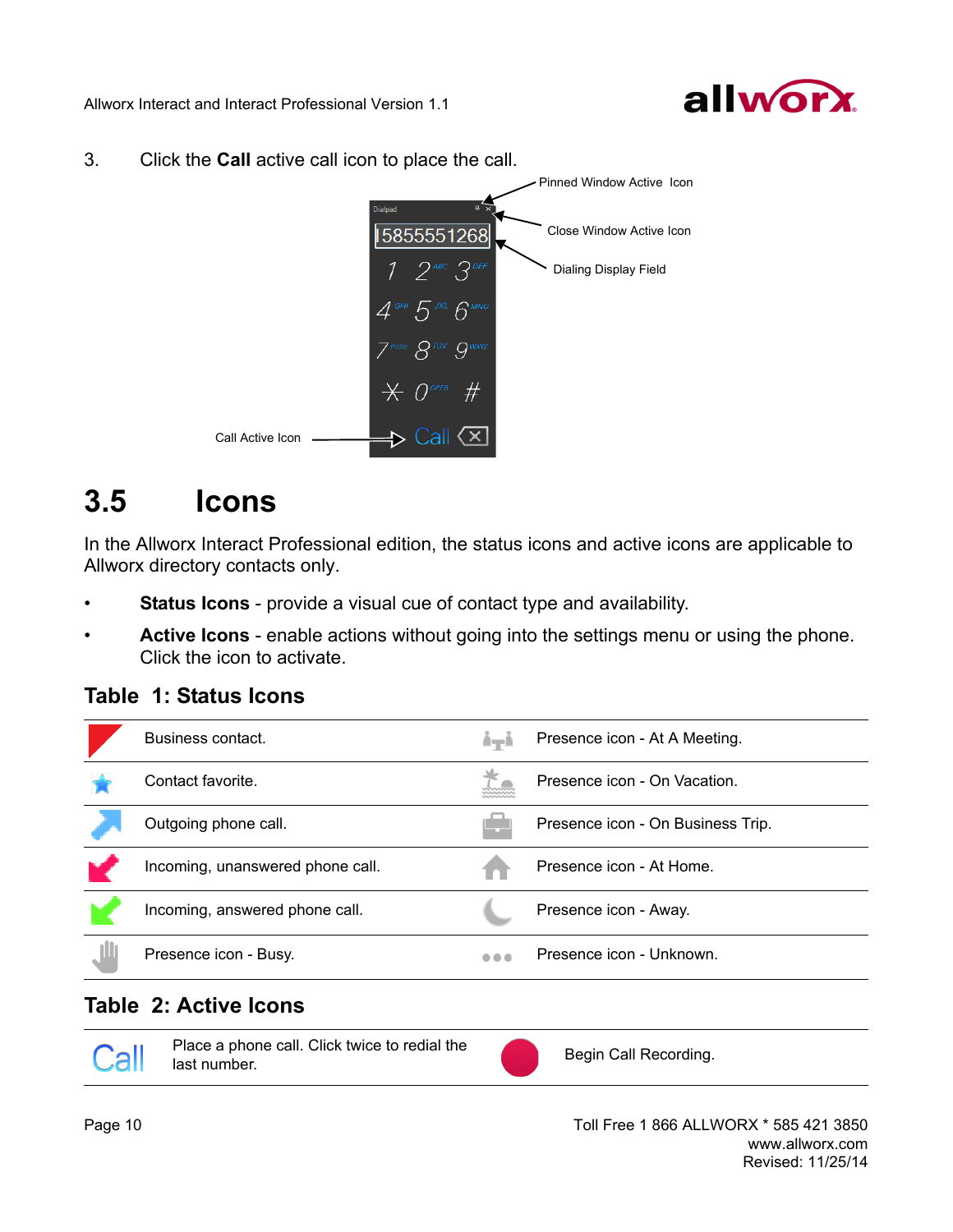

#### **Table 2: Active Icons**



### <span id="page-18-0"></span>**3.6 Window Pins**

In the Allworx Interact Professional edition, clicking the Pin active icon for the Current Calls, Parked Calls, and Dialpad windows keeps that window open while docked in the application window.

### <span id="page-18-2"></span><span id="page-18-1"></span>**3.7 Windows Dock/Undock**

The Allworx Interact Professional edition enables users to double-click or click and drag the window title bar of each application window to undock it from the main application window. This enables customization of the size and placement of each application window on the computer screen. Users must Pin open the Current Calls, Parked Calls, and Dialpad windows prior to undocking the window, [see "Window Pins" on page 11.](#page-18-0)

The undocked windows close when exiting the Allworx Interact Professional application and open in the same location when relaunching the application. Additionally, while undocked, users can move each window to a new screen location or close each window.

To dock (return) the individual window back to the application window, double-click the window title bar or click and drag the window back to the main application window, and then drag the window to one of the placement targets shown on the screen. The placement area highlights indicating placement of window, [see "Figure 1: Window Return Placement" on page 12](#page-19-1).

**Shortcut**: To return the undocked window to the original, docked position, double-click the undocked window title bar.

Users can minimize the Allworx Interact Professional main and undocked windows independently. Undocked windows are independent and placed on top or under the main menu window in the Allworx Interact Professional application, and other maximized applications can obscure the view.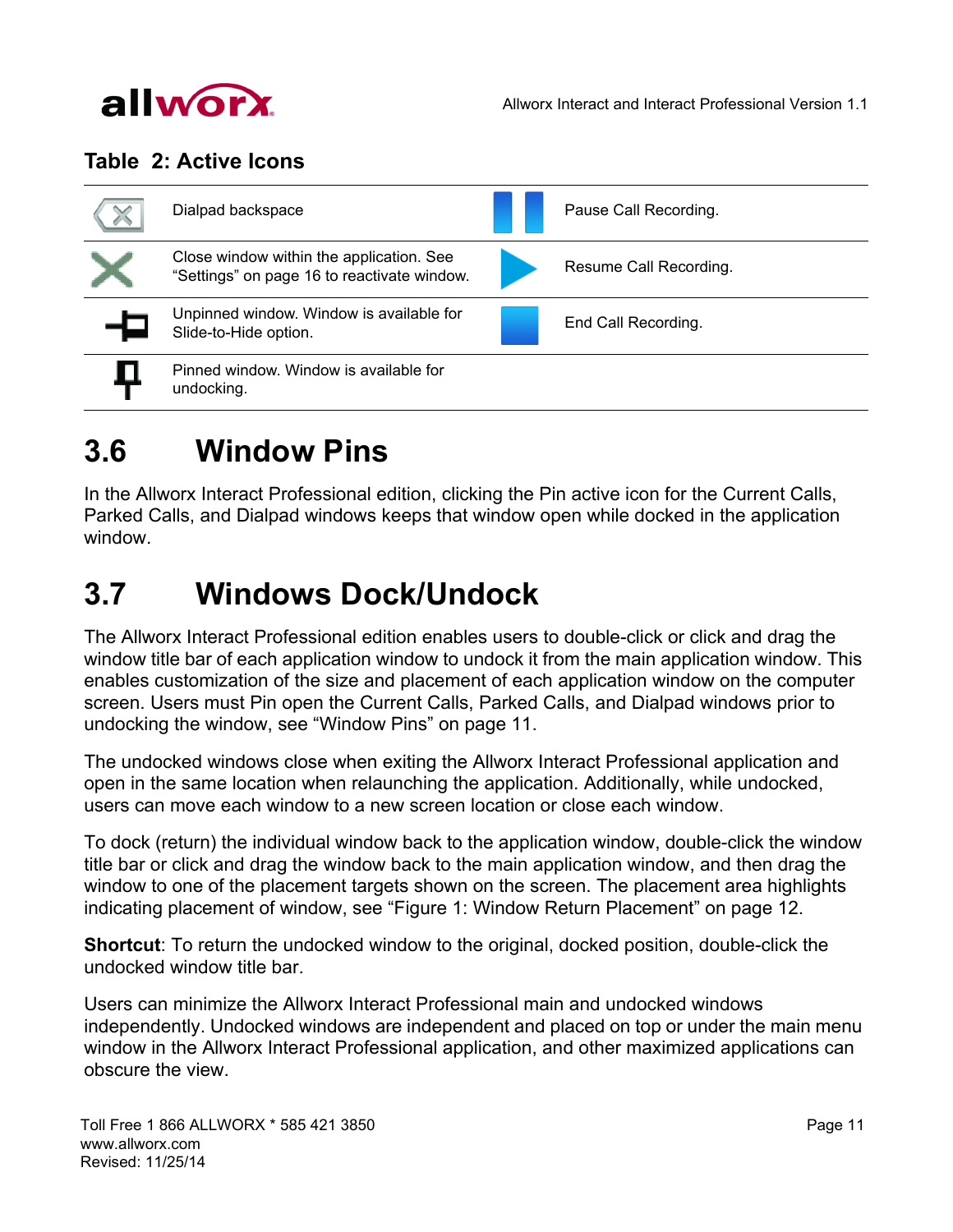



#### <span id="page-19-1"></span>**Figure 1: Window Return Placement**

### <span id="page-19-0"></span>**3.8 Wipe Current Remote Licenses**

With server software 7.7 and later, the Allworx Server Administrator can send a wipe command to a lost or stolen device, which removes all log in credentials, configuration and backup configuration settings, and recording files in both the default and current recording directories. The command requires the Allworx server administrator to change the user password, which terminates the Allworx Interact application.

To use the device after receiving a wipe command, log in to the device using the current credentials and the new password provided by the Allworx server administrator. See "Log in" on [page 4](#page-11-2) for more information.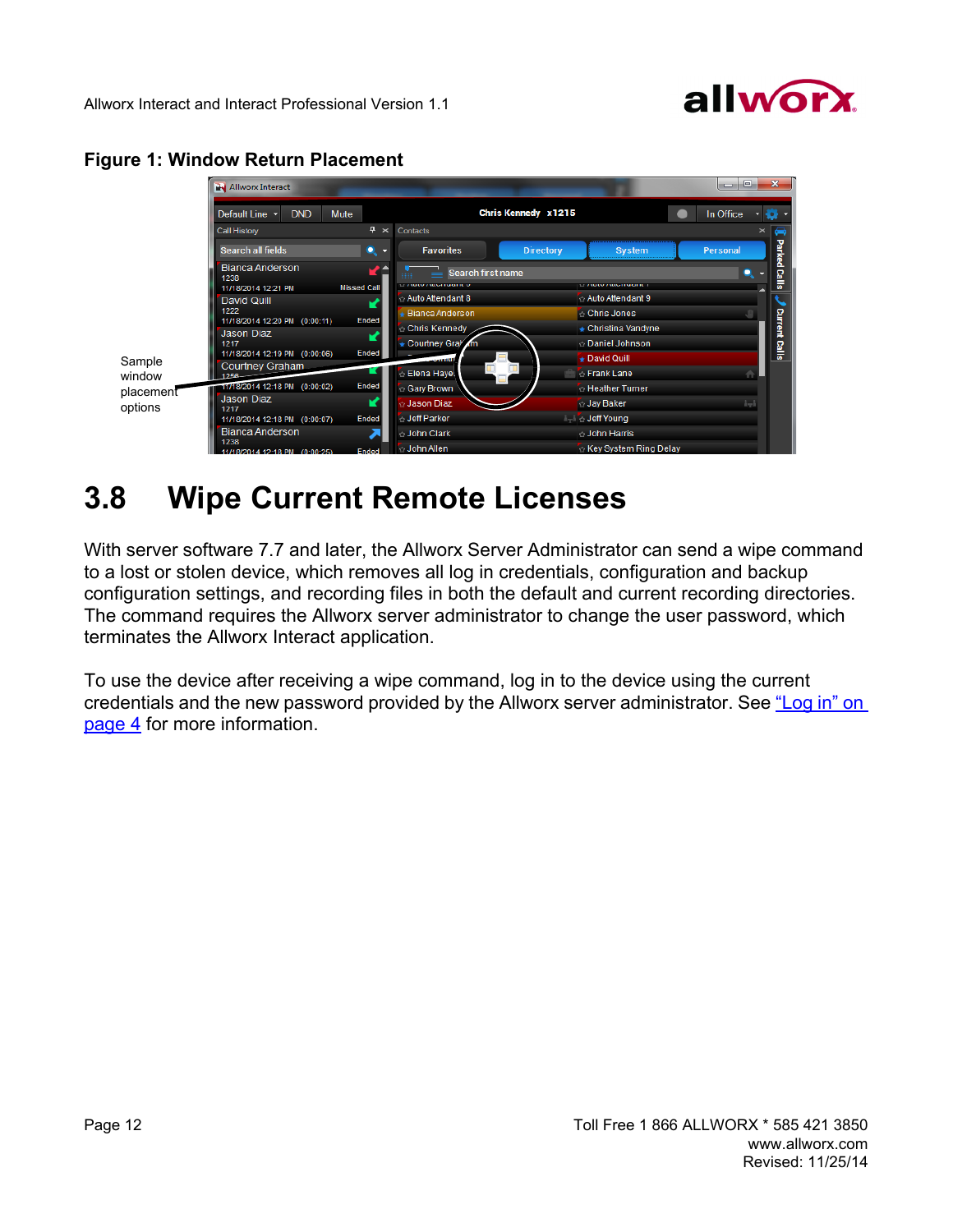

## <span id="page-20-0"></span>**4 Status Appearances**

The Allworx Interact Professional application status area displays the active application windows; the Station Appearances, DND, and Mute buttons; the username and extension; call recording action icon; the user presence; and the Settings button.

### <span id="page-20-1"></span>**4.1 Objective**

Upon completing the status appearances instructions, Allworx Interact and Allworx Interact Professional users can manage the status appearances options:

- layout.
- station appearance.
- do not disturb (DND).
- mute.
- call recording.
- presence
- application settings.

### <span id="page-20-2"></span>**4.2 Equipment Requirements**

The table below indicates a list of all equipment and requirements necessary to perform all operations identified in this chapter.

| <b>Equipment</b> | <b>Requirements</b>                                                                                                                                                                                                                                                                |
|------------------|------------------------------------------------------------------------------------------------------------------------------------------------------------------------------------------------------------------------------------------------------------------------------------|
| <b>PC</b>        | • Running OS described in "Equipment Requirements" on page 1.<br>$\cdot$ RAM minimum: 2 GB<br>• 37 MB of available hard-disk space<br>• Monitor resolution: 1024 x 768 (XGA) - minimum<br>• Allworx Interact or Allworx Interact Professional application<br>• Internet connection |
| Allworx server   | • Allworx Server Software Version 7.5.9.4 (minimum)<br>• IP Address or DNS name Allworx server<br>• Allworx username and password                                                                                                                                                  |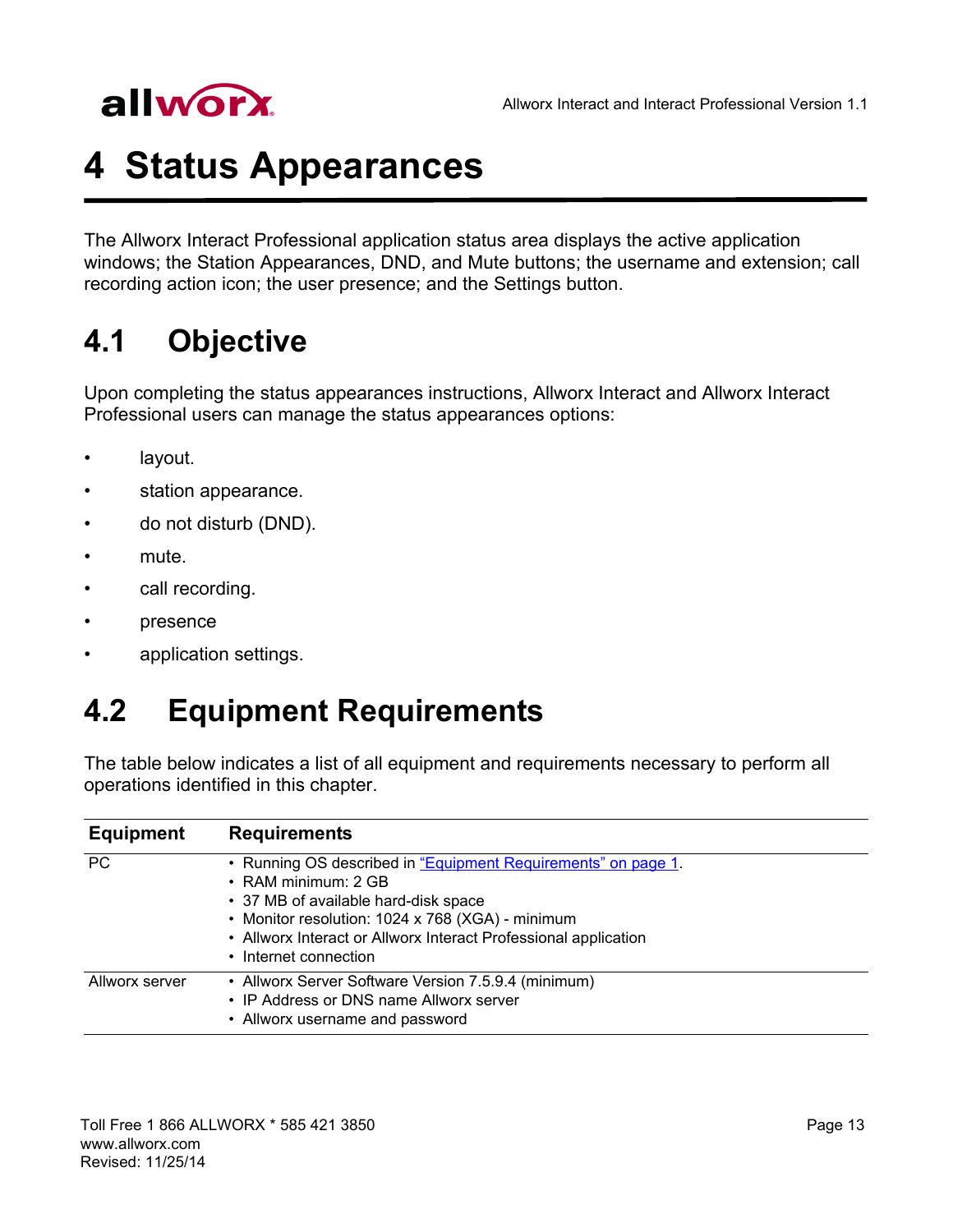

<span id="page-21-0"></span>

### <span id="page-21-1"></span>**4.4 Station Appearance**

**Note:** Upon placing the call, the Station Appearances resets to the default appearance.

#### **To select the call type for the outbound call:**

- 1. Click the drop-down arrow. The list of available options display. Select the option to use. The option stays active until a different option is selected.
	- **Default Line** use this option to place an internal or external phone call.
	- **Intercom** use this option to place an intercom call to Allworx directory contacts only. Users can also select for a standard call appearance to dial an outside line.
	- **Shared Call Appearance** used for a specific shared call appearance line.
	- Any other available line appearance
- 2. Place a call by using one of the following options:
	- open the application dialpad to dial the number.
	- use the phone dialpad.
	- double-click a listing in the Contacts Window.
	- double-click a listing in the Call History Window.
- 3. Use the Allworx Interact Professional features, as necessary, and begin talking using the designated Allworx handset. Click **End Call** when finished.

### <span id="page-21-2"></span>**4.5** *DND (Do not Disturb)*

When activating the DND feature, the phone does not ring. All calls follow the next step in the active call route. Users can place calls from the application or phone.

To activate the DND option, click the **DND** button. The button changes to blue to indicate it is active. Click the **DND** button again. The button changes to black to indicate it is inactive. Users can activate the DND option during an active call. Doing so activates the feature for subsequent incoming calls.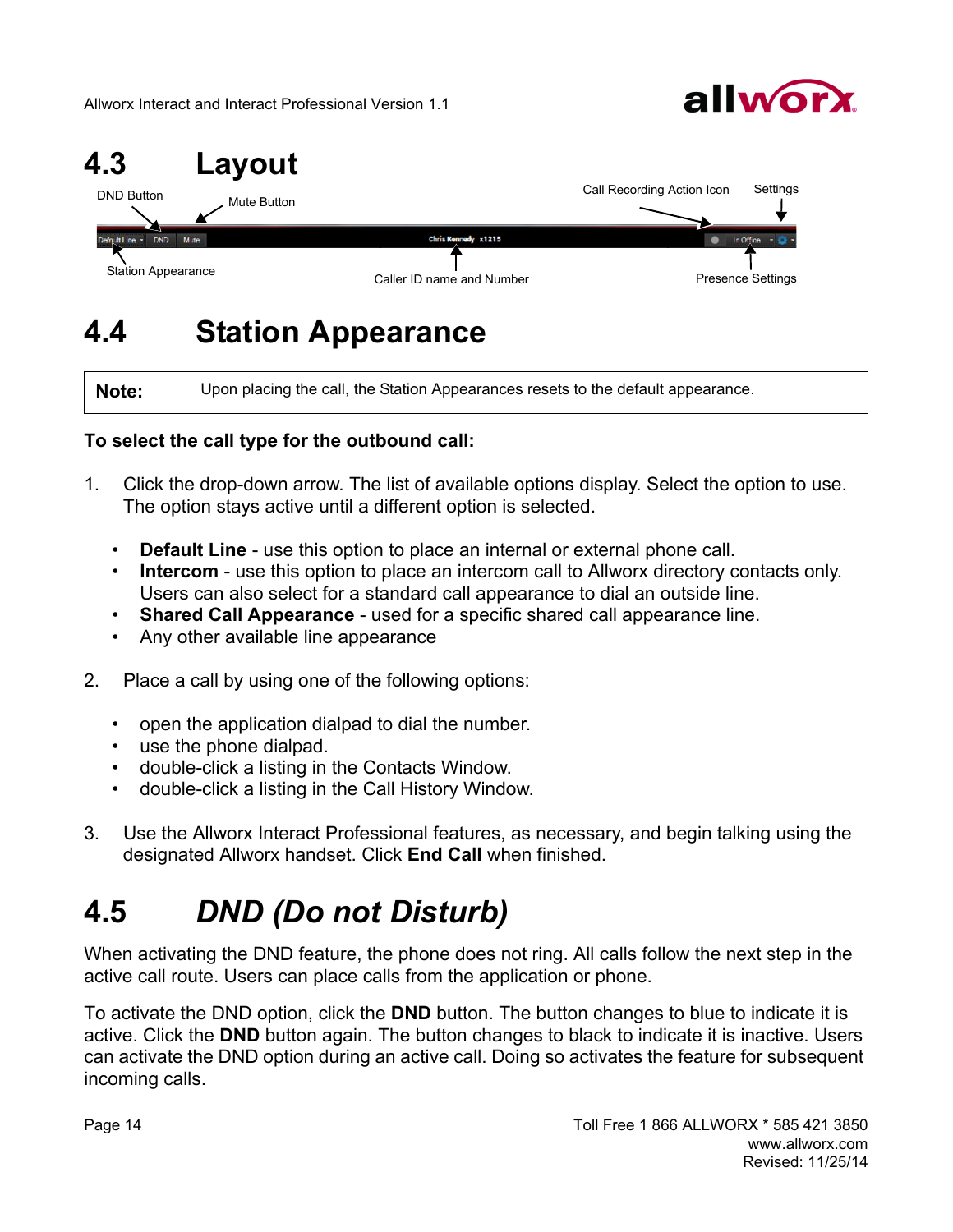

### <span id="page-22-0"></span>**4.6 Mute**

When activating the Mute feature on an active call, the user at the other end of the call does not hear the conversation.

To activate the Mute option, click the **Mute** button. The button changes to blue to indicate it is active. To deactivate the mute option, click the **Mute** button again. The button changes to black to indicate it is inactive.

### <span id="page-22-1"></span>**4.7 Call Recording**

If available, the Interact Professional application enables users to start, pause, resume, or stop the call recording of the current, active call (including conference calls) as well as provides a status indicator showing that the recording is active or paused. Additionally, the Interact Professional application:

- Pauses the call recording automatically when placing a call on hold, and stops the recording when parking or transferring a call, or ending a call.
- Resumes the call recording automatically when resuming the call.
- Pause and resume the call recording manually of any active call.
- Stops the call recording when using a Shared Call Appearance to place the call on a public or bridged hold.
- Private hold requests work the same as a regular appearance, if the appearance is a shared call appearance.
- Inserts a beep/tone into the recording as a marker and displays the recording flag when resuming a previously paused recording.

To change the Call Recording File Location or Volume, see ["Settings" on page 16](#page-23-1) for more information.

#### **To record an active call:**

| <b>Option</b>          | <b>Description</b>                                                                                                                                                                    |
|------------------------|---------------------------------------------------------------------------------------------------------------------------------------------------------------------------------------|
|                        | Begins recording the conversation.                                                                                                                                                    |
| <b>Start Recording</b> | To start the recording, select an option:<br>• Click the action icon in the Device Status area.<br>• Navigate to Current Calls > More > Start Recording.                              |
| Pause Recording        | Temporarily stops the recording. The icon changes to the Resume Recording<br>action icon, and the Allworx Interact Professional application interrupts recording<br>the conversation. |
|                        | To pause the recording, click the action icon in the Device Status area.                                                                                                              |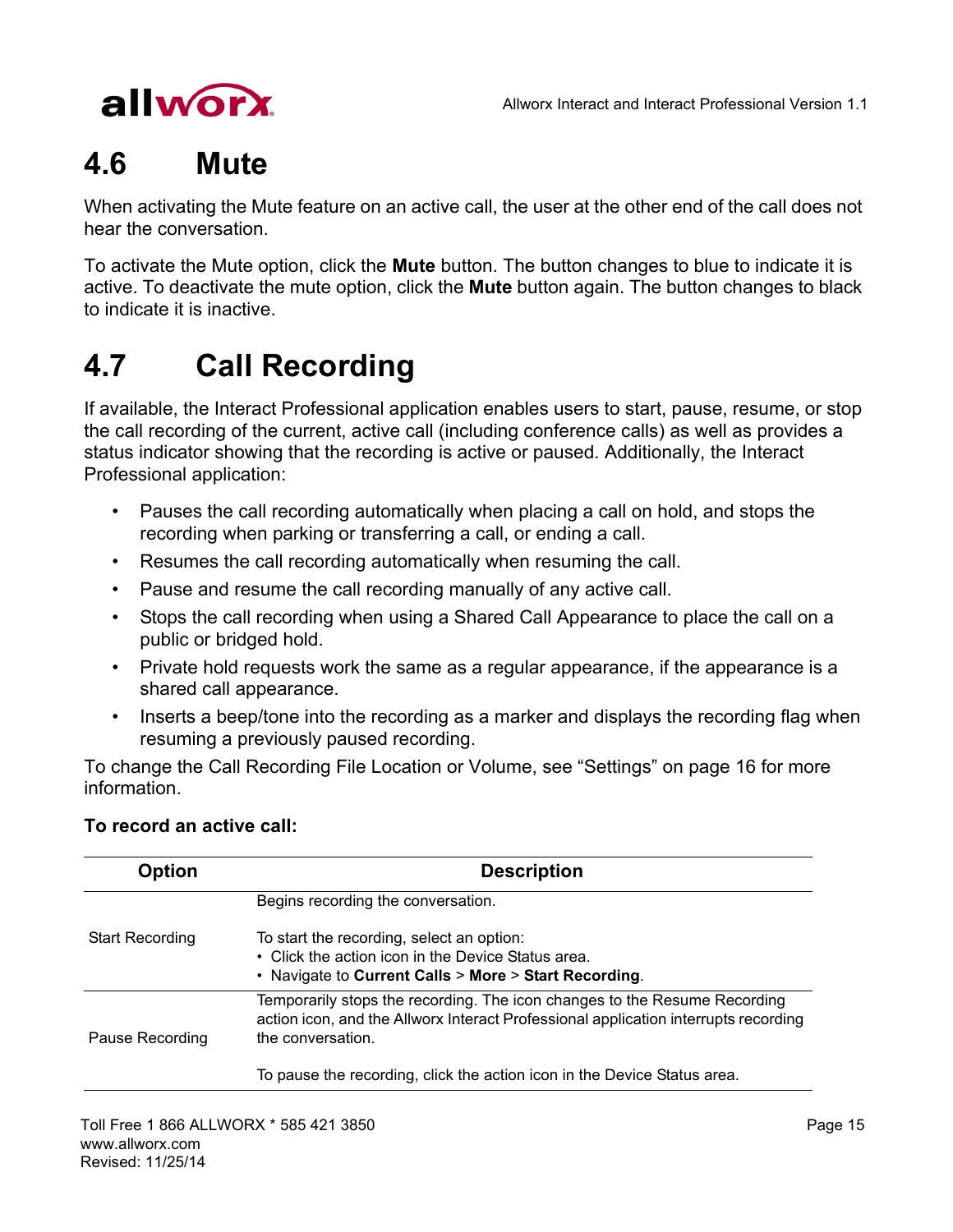

| <b>Option</b>    | <b>Description</b>                                                                                                                                                                   |  |  |
|------------------|--------------------------------------------------------------------------------------------------------------------------------------------------------------------------------------|--|--|
| Resume Recording | Restarts recording the conversation. The icon changes to the Pause Recording<br>action icon, and the Allworx Interact Professional application starts recording the<br>conversation. |  |  |
|                  | To resume the recording, click the action icon in the Device Status area.                                                                                                            |  |  |
|                  | Ends the recording, and the Allworx Interact Professional application saves the<br>file.                                                                                             |  |  |
| Stop Recording   | To stop the recording, select an option:<br>• Click the action icon in the Device Status area.<br>• Navigate to Current Calls > More > Stop Recording.                               |  |  |

### <span id="page-23-0"></span>**4.8** *Presence*

The presence shows user availability status. A presence other than In Office displays an out of office icon. See ["Icons" on page 10](#page-17-1) To change the status, click the drop-down arrow next to the status word, and select an option from the drop-down list.

- 
- In Office **•** At A Meeting
- On Vacation **•** On Business Trip
- At Home **•** Away
- 

<span id="page-23-4"></span>• Busy

### <span id="page-23-1"></span>**4.9 Settings**

Enables customizing the application. Click the drop-down arrow to display the user settings of the application.

#### <span id="page-23-2"></span>**4.9.1 Visible Windows**

Changes the current window view of the Allworx Interact Professional application. Options include: Contacts, Call History, Current Calls, Parked Calls, and Dialpad. Use this setting to open or close windows. When changing slide-to-hide windows to visible, pinned is the default behavior.

### <span id="page-23-3"></span>**4.9.2 Show Active Call Window or Hide Active Call Window**

Selecting this option displays or hides the incoming, active call pop-up window, respectively.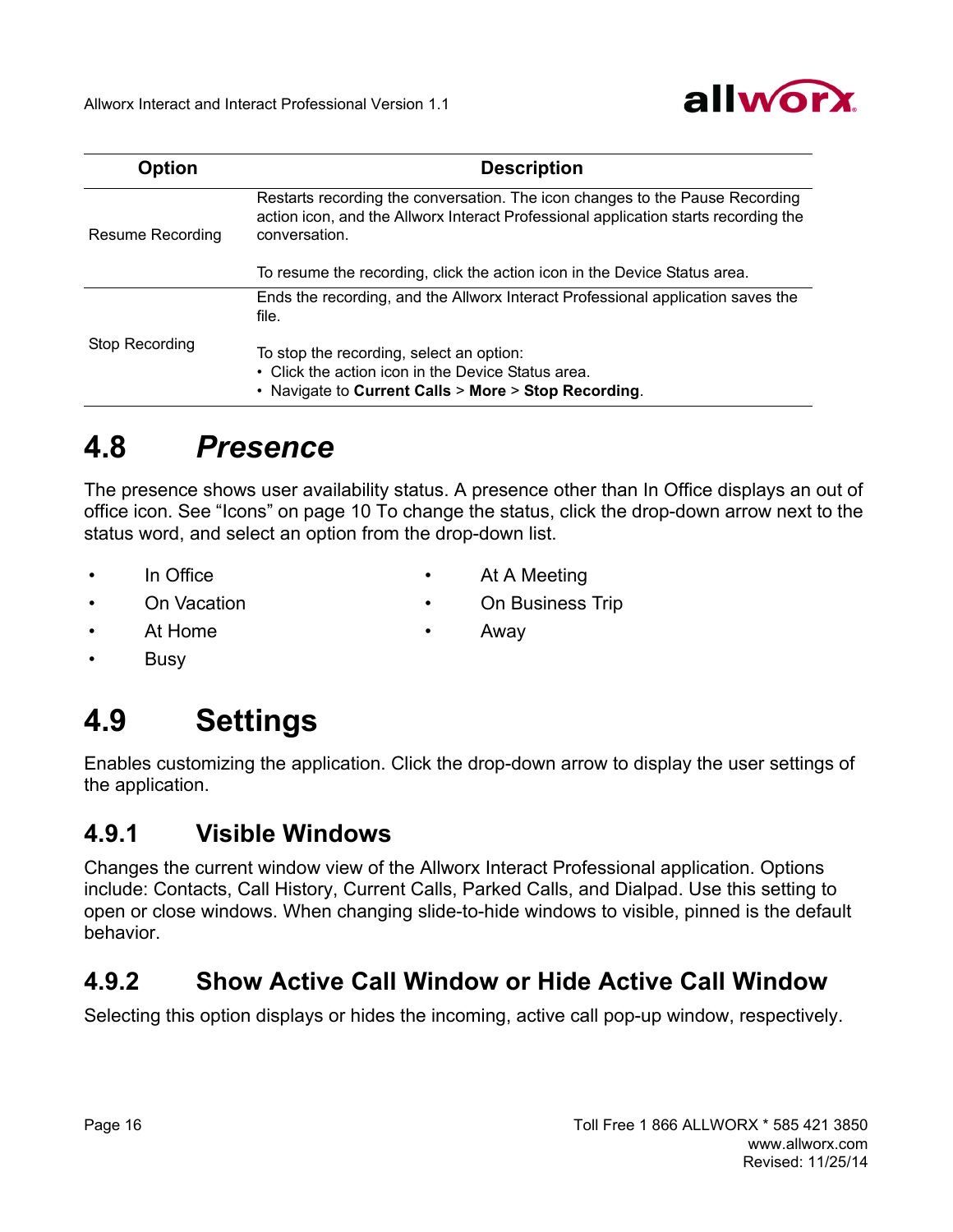

### <span id="page-24-0"></span>**4.9.3 Update Application**

Selecting this option requires the application to manually request an upgrades the server, if available.

#### <span id="page-24-1"></span>**4.9.4 Settings**

Enables adjusting the Call Notification, Contact Display, Recording, and External Program Link settings After updating the settings, click **OK** to save the changes. See ["Settings" on page 19](#page-26-3)  for more information.

#### <span id="page-24-2"></span>**4.9.5 Find out more...**

Selecting this option links to the Interact Upgrade Options page.

#### <span id="page-24-3"></span>**4.9.6 About...**

Selecting this option identifies the application version level, copyright, and support contact information.

#### <span id="page-24-4"></span>**4.9.7 Change password...**

Selecting this option enables the user to update the current password. See ["Change the Login](#page-12-1)  [Password" on page 5](#page-12-1) for more information. Requires server software 7.7 and later.

#### <span id="page-24-5"></span>**4.9.8 Logout**

Selecting this option signs the user out of the application; enables a new user to log in the application.

#### <span id="page-24-6"></span>**4.9.9 Exit**

Selecting this option closes the application.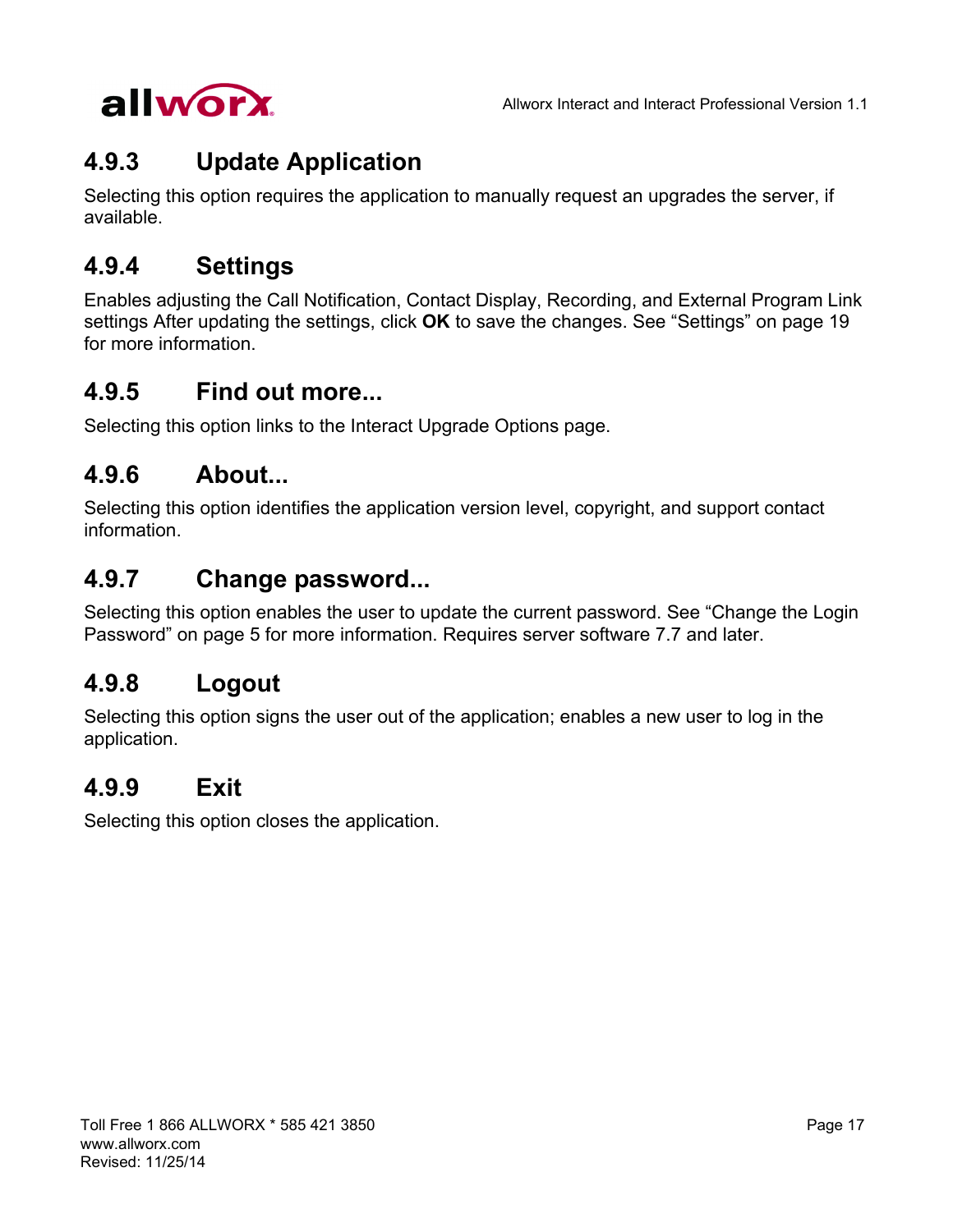

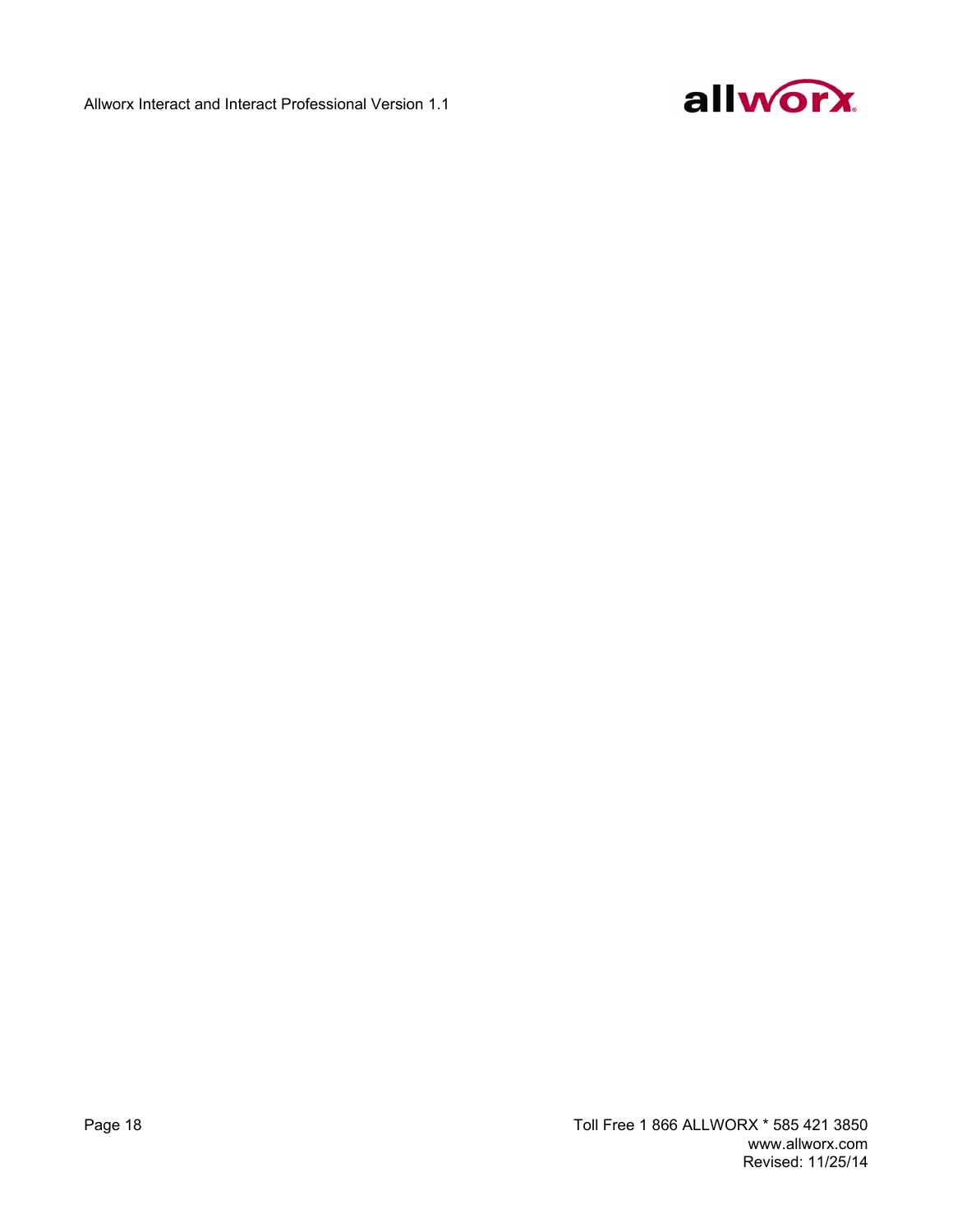

## <span id="page-26-3"></span><span id="page-26-0"></span>**5 Settings**

The **Options...** setting provides multiple tabs for each licensed tool as well as the free version to display the available options to change.

- Click **Apply** to see the new settings without closing the Settings window.
- Click **OK** to save all changes or Cancel to ignore the changes. All changed settings persist across application starts (either restart or application upgrade).

Users can continue to answer incoming calls or end current calls using the active call pop-up. Reset UI configuration - resets the application display settings to the factory defaults. Click OK to accept the reset request.

### <span id="page-26-1"></span>**5.1 Objective**

Upon completing the settings instructions, Allworx Interact and Allworx Interact Professional users can manage the settings for:

- call notifications.
- contact display settings.
- recording.
- external program link.

### <span id="page-26-2"></span>**5.2 Equipment Requirements**

The table below indicates a list of all equipment and requirements necessary to perform all operations identified in this chapter.

| <b>Equipment</b> | <b>Requirements</b>                                                                                                                                                                                                                                                                |
|------------------|------------------------------------------------------------------------------------------------------------------------------------------------------------------------------------------------------------------------------------------------------------------------------------|
| PC               | • Running OS described in "Equipment Requirements" on page 1.<br>$\cdot$ RAM minimum: 2 GB<br>• 37 MB of available hard-disk space<br>• Monitor resolution: 1024 x 768 (XGA) - minimum<br>• Allworx Interact or Allworx Interact Professional application<br>• Internet connection |
| Allworx server   | • Allworx Server Software Version 7.5.9.4 (minimum)<br>• IP Address or DNS name Allworx server<br>• Allworx username and password                                                                                                                                                  |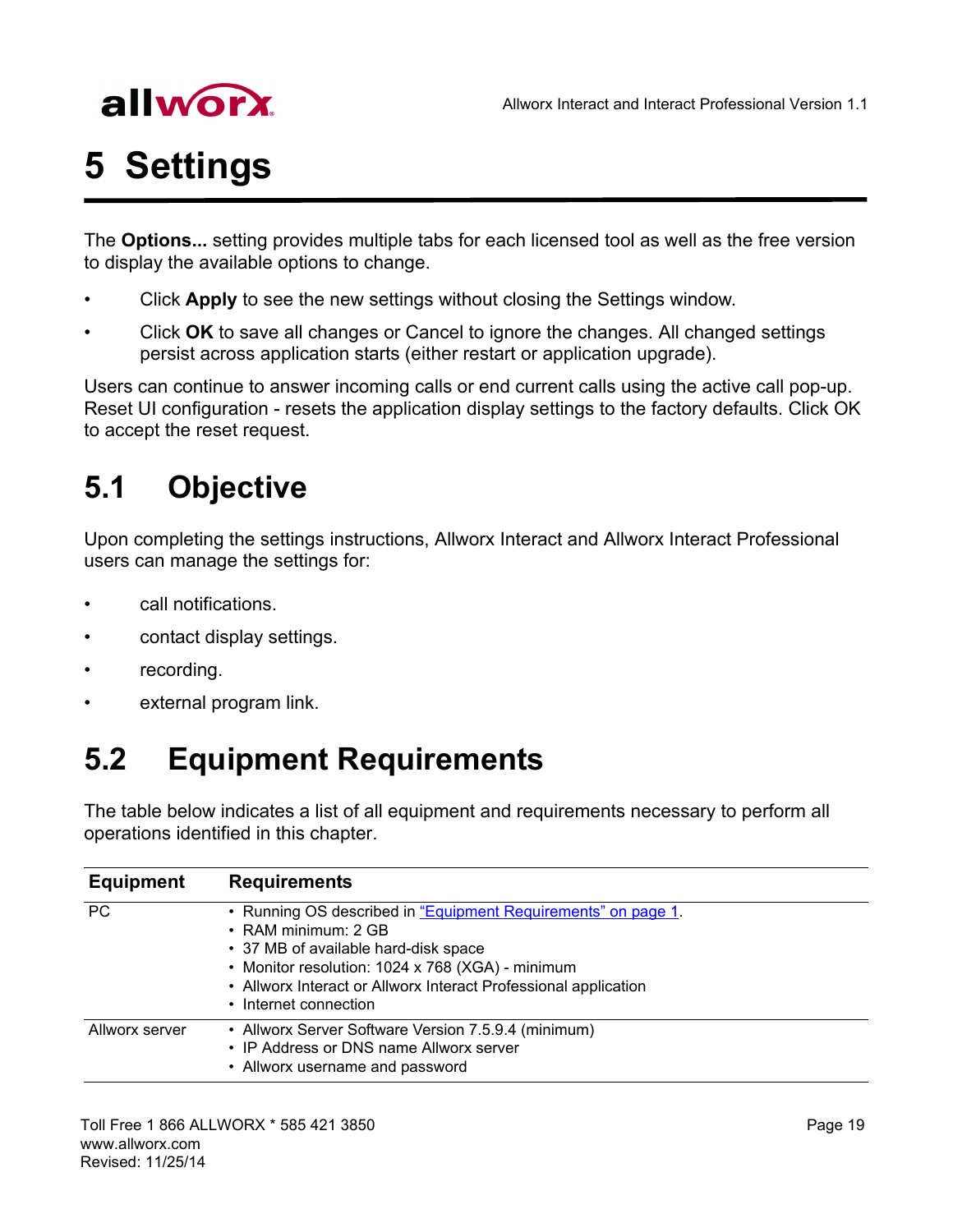

## <span id="page-27-0"></span>**5.3 Call Notifications**

Enables users to adjust application preferences when receiving an incoming call.

| <b>Feature</b>           | <b>Description</b>                                                                                                                                                                                                             |
|--------------------------|--------------------------------------------------------------------------------------------------------------------------------------------------------------------------------------------------------------------------------|
| Location                 | Position of the pop-up notification window on the computer screen. Options:<br>• Lower Right (Default)<br>$\cdot$ Center<br>• Upper Left<br>• Upper Right<br>• Lower Left                                                      |
| Opacity                  | Slider bar adjusts the pop-up notification window transparency.                                                                                                                                                                |
| Duration                 | Indicates the length of time the pop-up notification window displays. Options:<br>• Active calls - stays open for the entire length of the active call.<br>• Timed - select amount of time in seconds. (Default is 10 seconds) |
| <b>Ringing Animation</b> | Behavior of the BLF appearance during an incoming call in the Contacts window.<br>Options:<br>• Flash (Default)<br>• Pulse<br>• None                                                                                           |

### <span id="page-27-1"></span>**5.4 Contact Display Settings**

Enables users to adjust how the contacts display on the screen.

| <b>Feature</b>                          | <b>Description</b>                                                                                                                                |
|-----------------------------------------|---------------------------------------------------------------------------------------------------------------------------------------------------|
| Settings to edit                        | Selects which viewing screen to apply the changes. Use the slider bar to select the<br>screen.                                                    |
| Cell size                               | Adjust the cell height and width. Options:<br>• Multi-line<br>$\cdot$ Single line<br>• Minimum width (enter a number between 40 and 1000)         |
| Split contacts into<br>indexed sections | Add index information to sections of contacts.<br>$\cdot$ Check box to enable.<br>• Adjust slider bars for Section size and Section Heading size. |
| Spacing between cells                   | Adjust the distance between contact listings.<br>• Horizontal (enter a number between 1 and 20)<br>• Vertical (enter a number between 1 and 20)   |
| Font size                               | Use the slider bar to adjust the text size.                                                                                                       |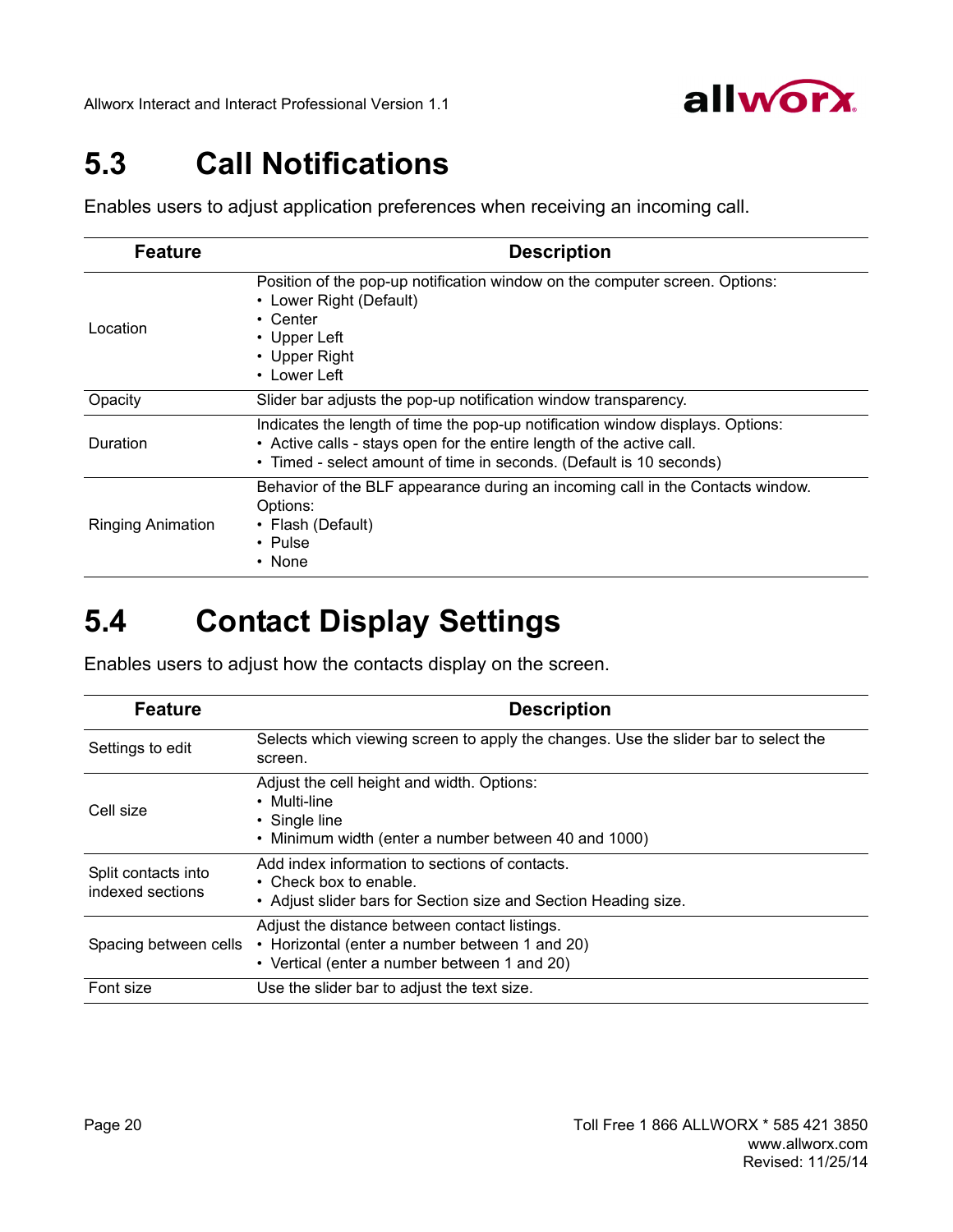<span id="page-28-2"></span>

### <span id="page-28-0"></span>**5.5 Recording**

Enables users to identify the storage folder and volume of the recordings.

| <b>Feature</b>                   | <b>Description</b>                                                                                                                                                    |
|----------------------------------|-----------------------------------------------------------------------------------------------------------------------------------------------------------------------|
| Folder to store<br>recordings in | The folder to store the recordings displays.<br>To change the folder location, click Browse and navigate to the new location. Click OK<br>to set the new destination. |
| Record volume                    | Use the slider bar to adjust the volume of the recording. Left for a quieter recording, right<br>for a louder recording.                                              |

### <span id="page-28-1"></span>**5.6 External Program Link**

Tie the Allworx phone into a business work flow. Specify an action for the Allworx Interact Professional software to perform whenever certain phone system events occur.

- 1. Launch the Allworx Interact 1.1 Professional application. Navigate to **Settings** > **Options** > **External Program Link**.
- 2. Update or verify the remaining options with the External Program Link feature.
- 3. Select **Apply,** and then **OK** to save the changes.

| <b>Feature</b>     | <b>Description</b>                                                                                                                                                                                                                                                                                                                                                                                            |
|--------------------|---------------------------------------------------------------------------------------------------------------------------------------------------------------------------------------------------------------------------------------------------------------------------------------------------------------------------------------------------------------------------------------------------------------|
| Command to execute | Enter the URL or command line executable.<br>• Automatically appends CALLNUM to the end of an API string with no macros.<br>• Only inserts COMPANY when the CALLNUM finds a matching contact in the personal<br>contacts and the matching contact has a company assigned.<br>• Only inserts DNISNUM and DNISNAME when values are available, otherwise the<br>application inserts a blank.                     |
| Macros             | Shortcuts to include in the command line executable. Options:<br>Click the drop-down arrow and select an option. Click Insert to add to the Command to<br>execute section. Options include:<br>• %CALLNUM% (phone number of the caller)<br>• %CALLNAME% (name of the caller)<br>• %DNISNUM% (DNIS number of the caller)<br>• %DNISNAME% (DNIS name of the caller)<br>• %COMPANY% (company name of the caller) |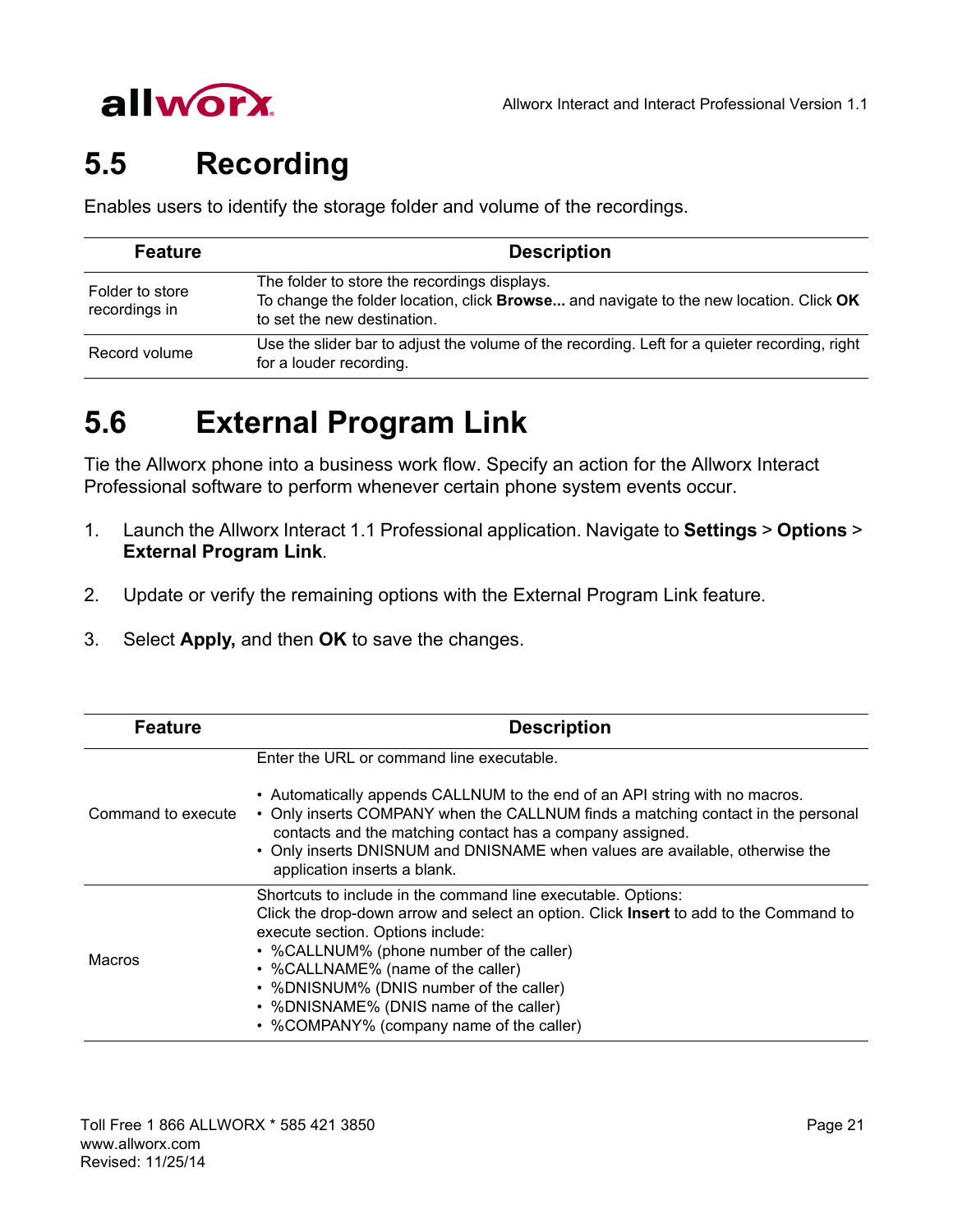

| <b>Feature</b>                                                  | <b>Description</b>                                                                                                                                                                                                                                                                                                          |
|-----------------------------------------------------------------|-----------------------------------------------------------------------------------------------------------------------------------------------------------------------------------------------------------------------------------------------------------------------------------------------------------------------------|
| Type of command                                                 | Select the command type. Options:<br>• URL - See "External Program Link - URL option" on page 22 for more information.<br>• CMD shell - See "External Program Link - CMD Shell option" on page 23 for more<br>information.                                                                                                  |
| Prepend home area<br>code to local numbers.                     | Enter the home area code.                                                                                                                                                                                                                                                                                                   |
| Strip the external<br>dialing prefix from all<br>phone numbers. | Check to select, uncheck to deselect.                                                                                                                                                                                                                                                                                       |
| would load the<br>following URL                                 | Display a sample URL based on the information provided in the Command to Execute<br>section.                                                                                                                                                                                                                                |
| <b>Test Command</b>                                             | Click to check for a valid command.                                                                                                                                                                                                                                                                                         |
| Various execution<br>requirements                               | Check the box to enable or uncheck the box to disable the requirement when performing<br>the command. Options:<br>• Execute on inbound calls<br>$\cdot$ Execute on outbound calls<br>• Only executive if a call is answered<br>• Only execute if a caller is not in the contact list<br>• Do not execute for internal calls |
| Recently executed<br>commands                                   | Displays the a list of performed commands.                                                                                                                                                                                                                                                                                  |

#### <span id="page-29-0"></span>**5.6.1 External Program Link - URL option**

- [1. Launch the third-party application in a separate browser window for the Allworx Interact 1.1](https://na13.salesforce.com/search/SearchResults?searchType=2&str=5854210000&search=Search&sen=0)  Professional application to use with the External Program Link feature. Perform an operation for the information containing one or more of the External Program Link macros in the Allworx Interact Professional application.
- 2. Highlight and copy the URL from the browser window. For example: Sales Force application Advanced Search using phone number. www.salesforce.com/search/ SearchResults?searchType=2&str=5854210000&search=Search&sen=0.
- 3. Navigate to the Allworx Interact 1.1 Professional application and paste the URL in the **Command to execute** field by typing **Ctrl + v.**
- 4. Substitute the macro information (phone number in this example) by highlighting the information within the pasted URL, locate the Macros line, and click the drop-down arrow to select the correct macro key. Click **Insert** to replace the highlighted portion of the URL with the macro.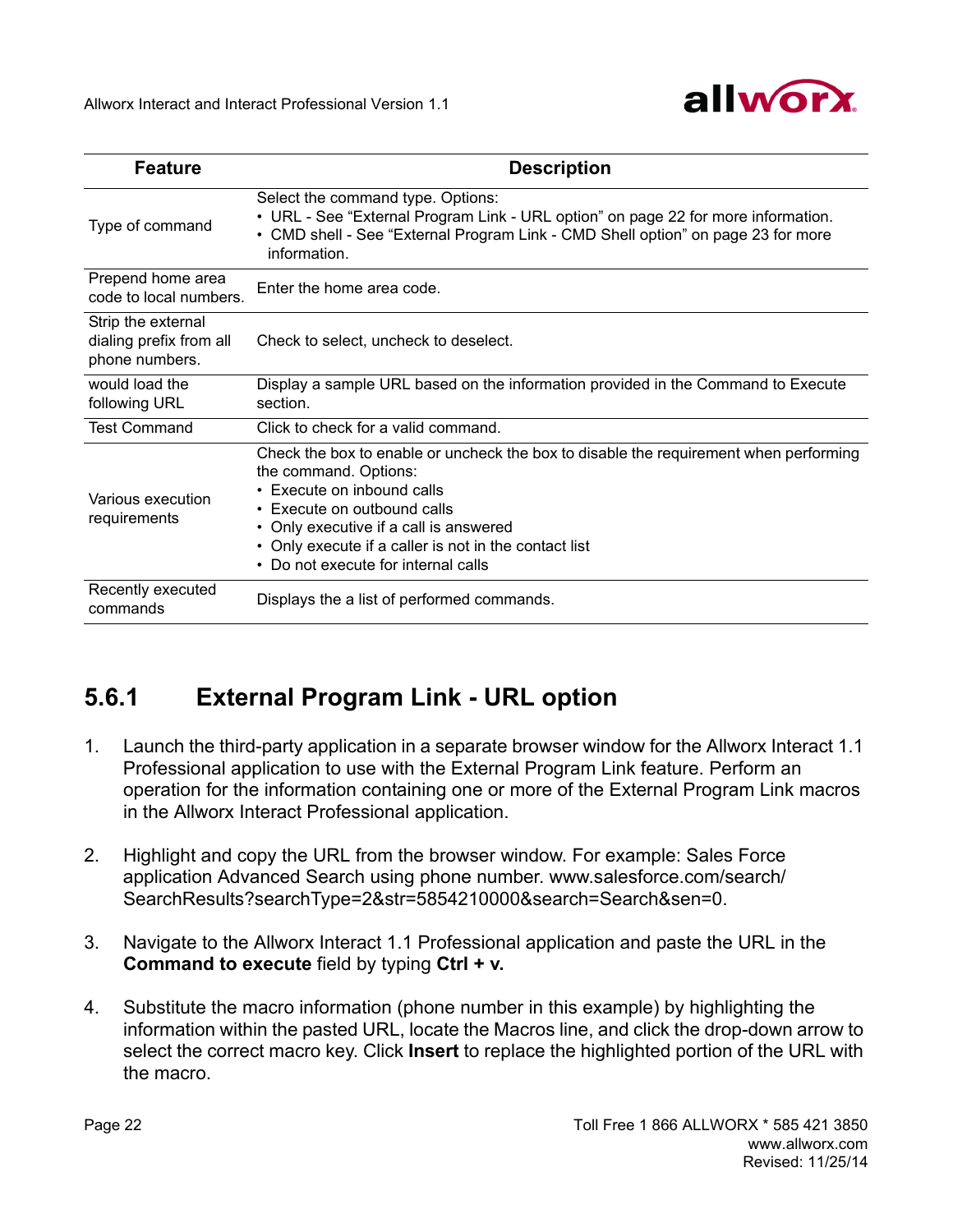

5. Repeat step 4 for each additional macro substitution within the same URL.

#### <span id="page-30-0"></span>**5.6.2 External Program Link - CMD Shell option**

- 1. Set the home area code in Interact.
- 2. Enter the following command shell script. The examples below use "C:\Program Files\CMS\CMSSCREENPOP.EXE" as an example of the executable command file.
	- a. For a completely automated screen pop:

C:\Program Files\CMS\CMSSCREENPOP.EXE /PHONE:"%CALLNUM%" /LOGIN:<username> /PASSWORD:<userspassword> /LAUNCH

b. For a partially automated screen pop.:

C:\Program Files\CMS\CMSSCREENPOP.EXE /PHONE:"%CALLNUM%" /LOGIN:<username> /PASSWORD:<userspassword>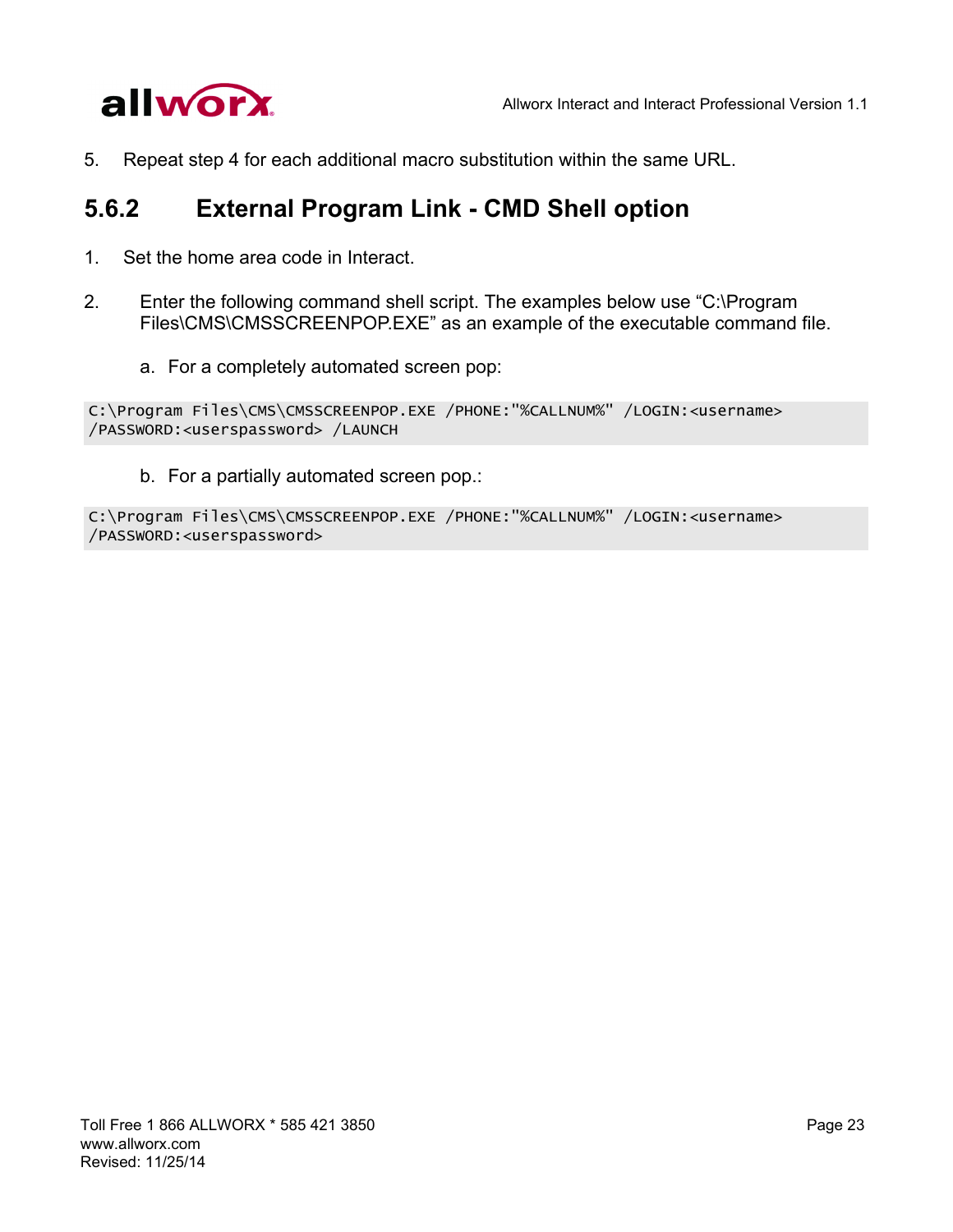

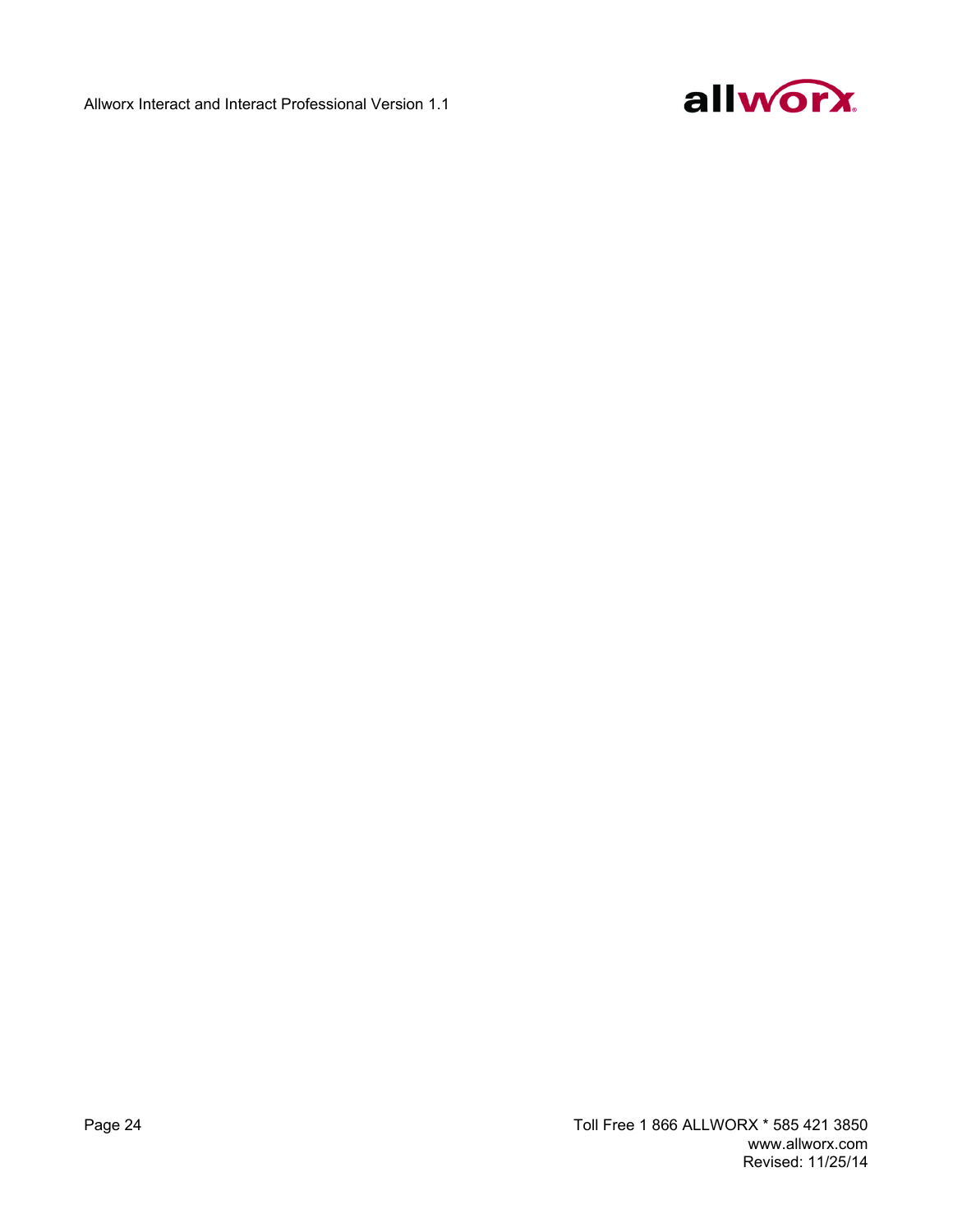

## <span id="page-32-3"></span><span id="page-32-0"></span>**6 Manage Calls**

**Note:** To avoid dropping a call, configure the Allworx handset by navigating to **CONFIG** > **Preferences** > **Auto On Hold**. Select **Enabled** and exit the menu. When prompted to Save to Flash, press the Yes soft key.

This chapter describes managing phone calls using the Allworx Interact and Allworx Interact Professional application.

### <span id="page-32-1"></span>**6.1 Objective**

Upon completing the manage calls instructions, Allworx Interact and Allworx Interact Professional users can understand how to:

- place a call.
- place an intercom call.
- answer a call.
- end a call.

### <span id="page-32-2"></span>**6.2 Equipment Requirements**

The table below indicates a list of all equipment and requirements necessary to perform all operations identified in this chapter.

| <b>Equipment</b> | <b>Requirements</b>                                                                                                                                                                                                                                                                |
|------------------|------------------------------------------------------------------------------------------------------------------------------------------------------------------------------------------------------------------------------------------------------------------------------------|
| <b>PC</b>        | • Running OS described in "Equipment Requirements" on page 1.<br>$\cdot$ RAM minimum: 2 GB<br>• 37 MB of available hard-disk space<br>• Monitor resolution: 1024 x 768 (XGA) - minimum<br>• Allworx Interact or Allworx Interact Professional application<br>• Internet connection |
| Allworx server   | • Allworx Server Software Version 7.5.9.4 (minimum)<br>• IP Address or DNS name Allworx server<br>• Allworx username and password                                                                                                                                                  |
| Allworx phone    |                                                                                                                                                                                                                                                                                    |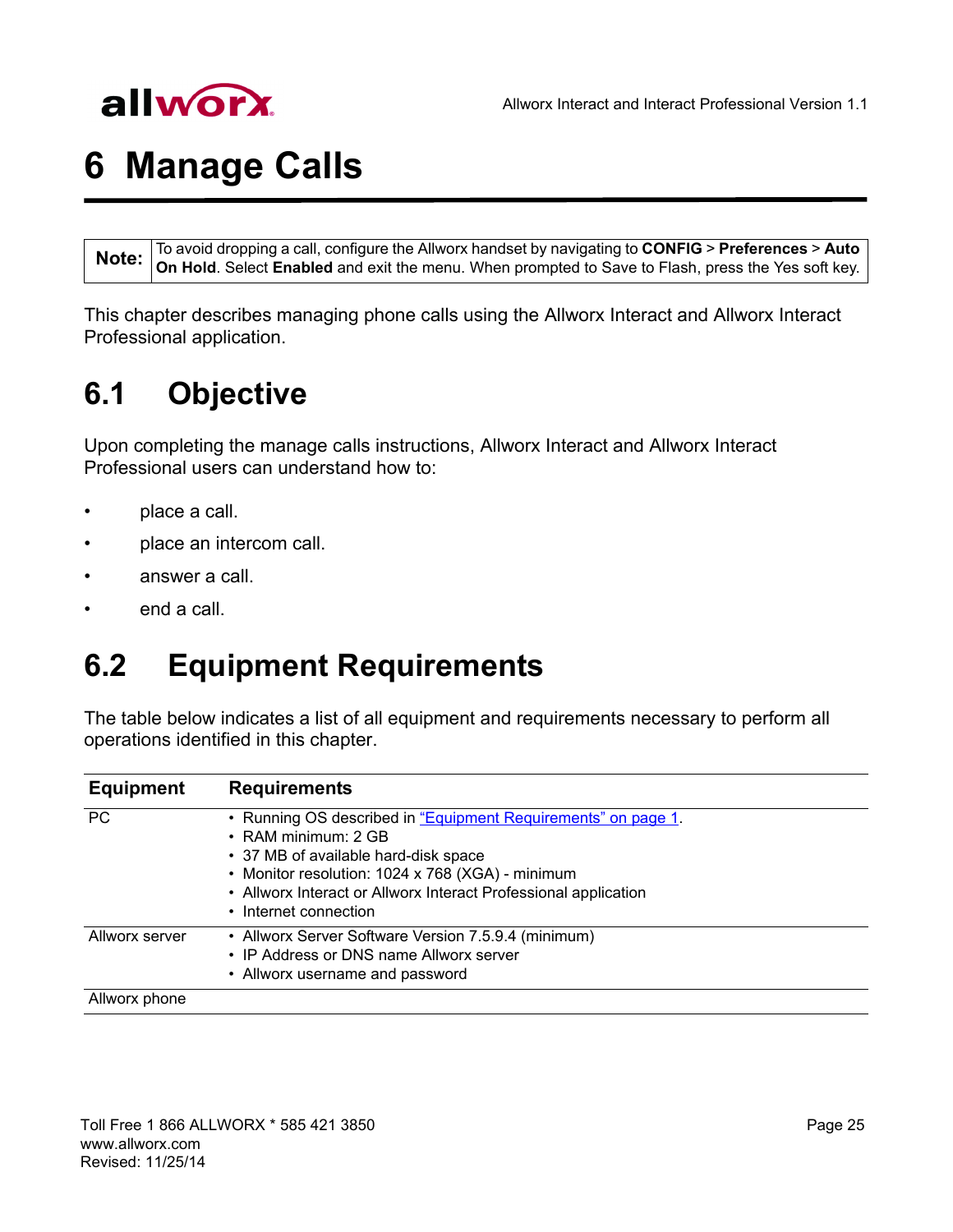

### <span id="page-33-0"></span>**6.3 Place a Call**

#### **To place a call using the Allworx Interact Edition:**

Use the handset to dial a call. The application displays a Cancel button to stop the call.

#### **To place a call using the Dialpad window:**

1. Open the Allworx Interact Professional Dialpad window, and dial the number.

To dial an external number, dial the outside line access digit set in the dial plan (usually 9 or 78 + Allworx pin code).

- Immediate line seizure example: 9# or 78 + pin code# > Call > phone number
- Call connect example:  $9$  <phone number > or  $78 + p$  in code <phone number >
- 2. Click the **Call** active call icon to place the call. **Shortcut:** Double-click the **Call** action icon to redial the last number.

#### **To place a call using the Call History or Contacts window:**

Select a listing, and then select an option:

- Double-click the listing.
- Right-click the listing, and select **Dial** or **Intercom**.

### <span id="page-33-1"></span>**6.4 Intercom Call**

In Allworx server software 7.7 and higher, the Intercom displays if the Allworx phone supports the feature, but if the call appearance is currently in use, the Interact application hides the Intercom option when using the right-click menu. The application uses the Intercom appearance, if all other default call appearances are unavailable.

#### **To place an Intercom call in the Allworx Interact Professional Edition - Option 1:**

- 1. Open the Call History or the Contacts window, right-click the listing, and select **Intercom**.
- 2. Wait for the tone accompanied by a single ring. The Allworx handset on the receiving end automatically answers the call (default). Intercom calls to external phone numbers ring as a normal call. Begin speaking.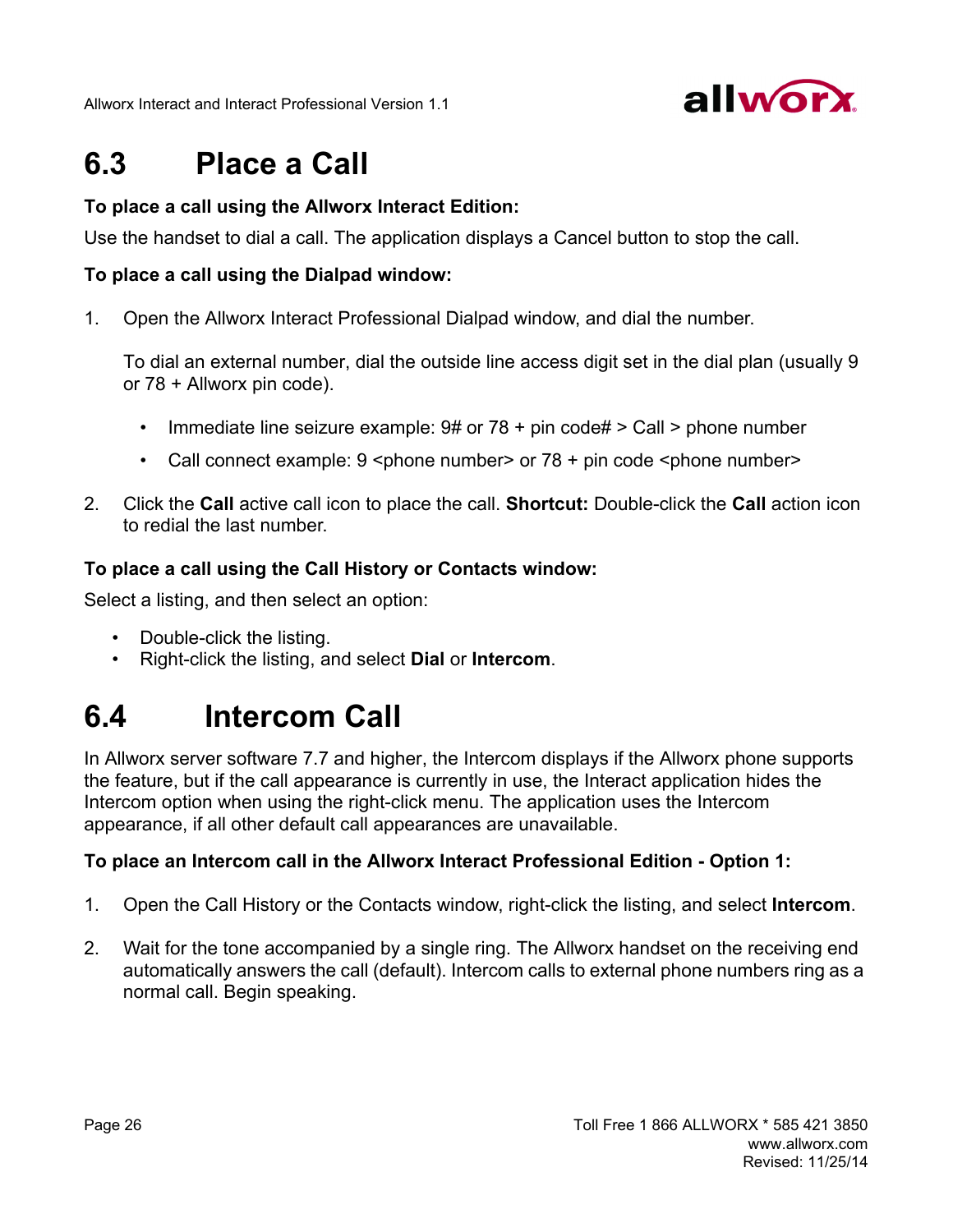

#### **To place an Intercom call in the Allworx Interact Professional Edition - Option 2:**

- 1. Locate the Station Appearance, click the Default Line drop-down arrow, and select **Intercom**.
- 2. Double-click a listing in the Contacts or Call History window or use the dial pad. Begin speaking.

### <span id="page-34-0"></span>**6.5 Answer a Call**

#### **To answer a call in the Allworx Interact Edition:**

For incoming calls, the application displays the caller ID name/number and the **Answer** and **Ignore** buttons. Click the preferred option:

- **Answer**: Displays in the current calls window, accepts the call.
- **Ignore**: Silences ringing and dismisses the dialog for that call.

#### **To answer a call in the Allworx Interact Professional Edition:**

For incoming calls, the current calls window opens and auto pins, unless the user already has the window pinned open. In this case, the incoming call displays in the Current Calls window, and the window does not close when the call ends. The listing displays the status icon/call details, caller ID name and number, and the **Answer** and **Ignore** buttons. Additionally, the Call Notification window displays. Click the preferred option:

- **Answer**: Displays in the current calls pane, accepts the call.
- **Ignore**: Silences ringing, but user can click the **Answer** button to retrieve the call.

### <span id="page-34-1"></span>**6.6 End a Call**

#### **To end a call in the Allworx Interact Edition:**

Click the **End Call** button in the Interact pop-up.

#### **To end a call in the Allworx Interact Professional Edition:**

Locate the Current Calls window, the current phone call, and then click **End Call**.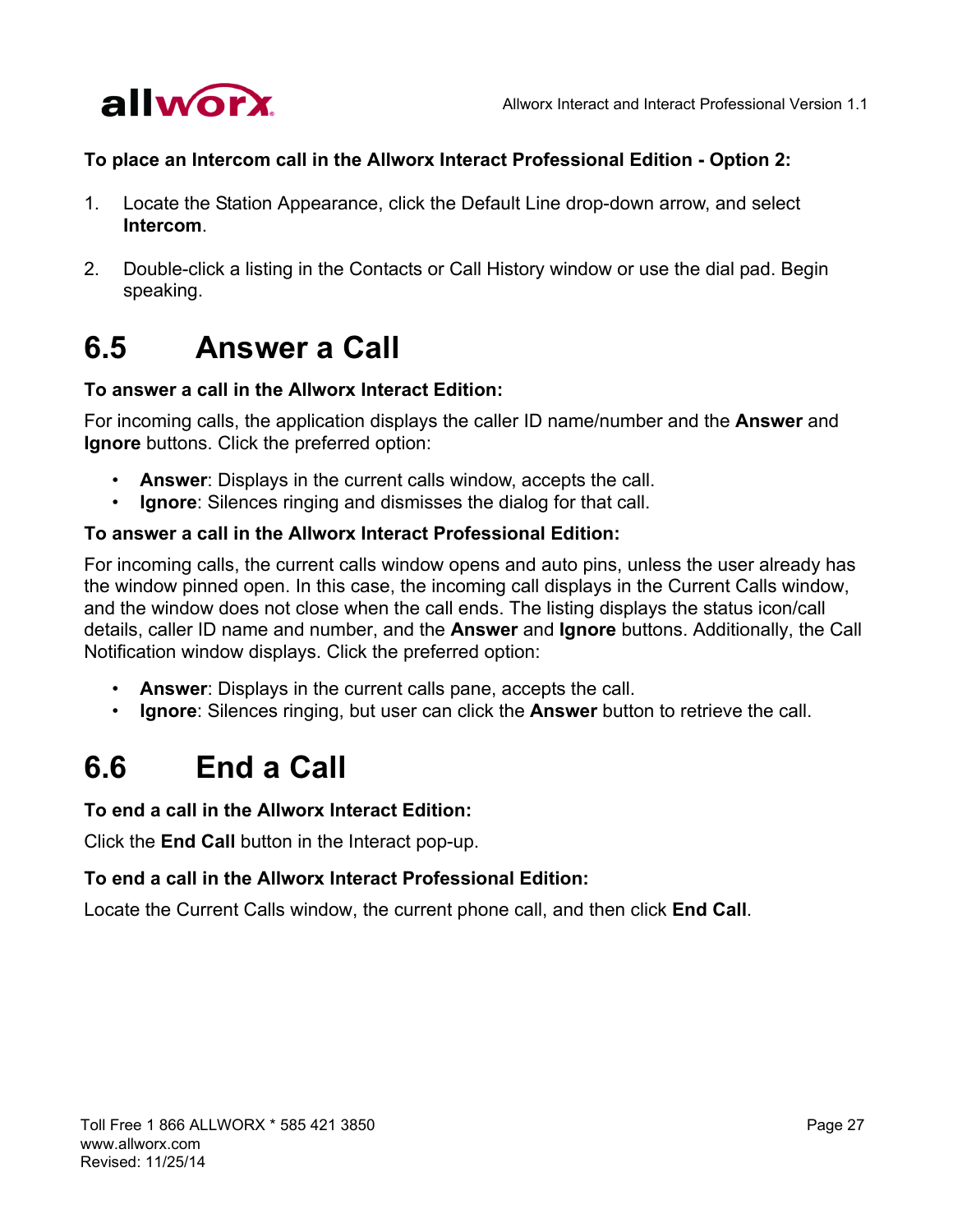

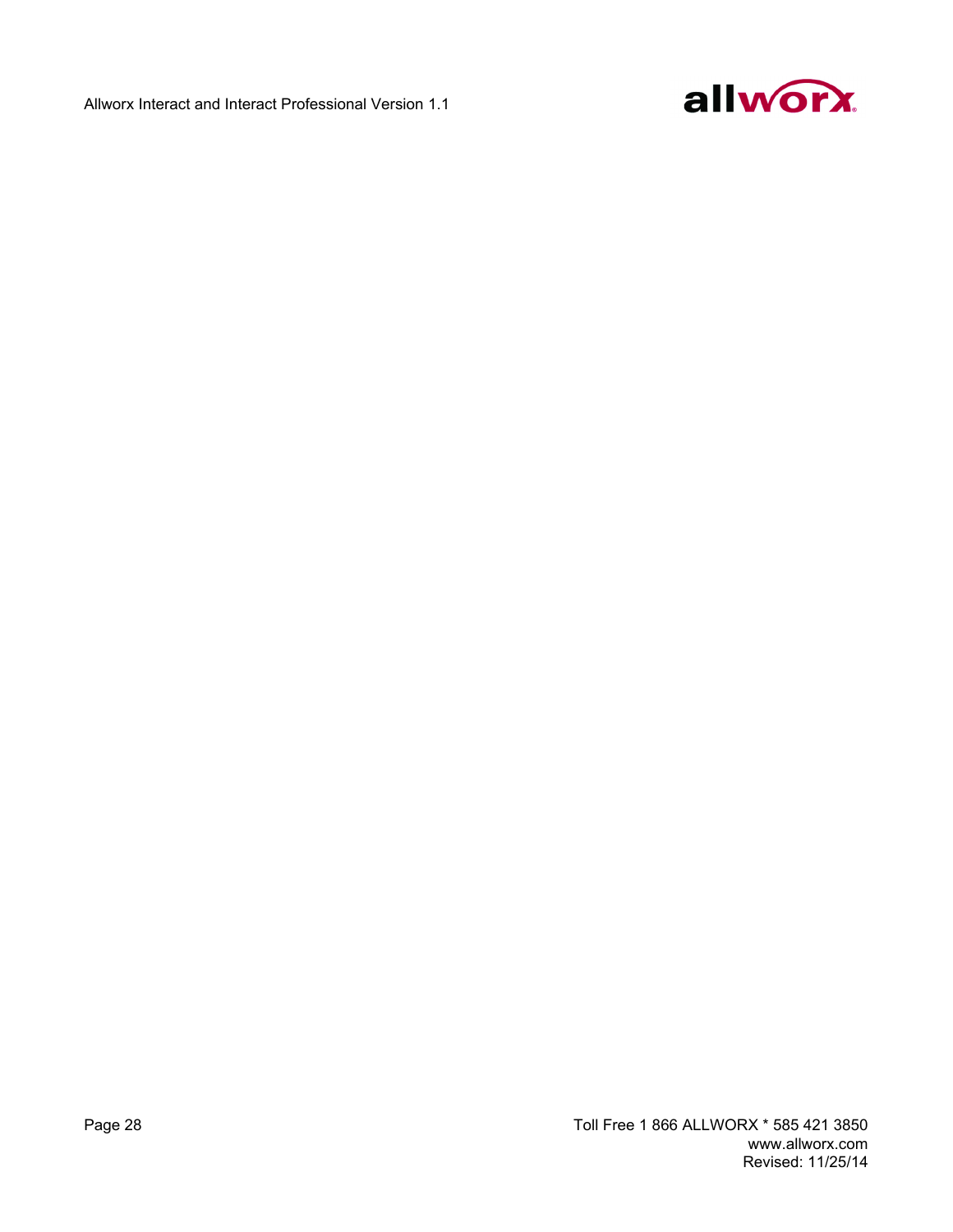

## <span id="page-36-0"></span>**7 Current Calls Window**

In the Allworx Interact Professional edition, the Current Calls window displays all the user's active and on hold calls. Users hear the call through the phone speaker, a headset, or by picking up the phone handset. Users can close the Allworx Interact Professional application and not affect the current phone state such as disconnecting a current call.

**Note:** To avoid dropping a call, configure the Allworx handset. On the handset, navigate to **Note: CONFIG** > **Preferences** > **Auto On Hold**. Select **Enabled** and exit the menu.

### <span id="page-36-1"></span>**7.1 Objective**

Upon completing the current calls window instructions, Allworx Interact and Allworx Interact Professional users can manage the current calls by:

- placing a call on hold.
- transferring a call.
- parking a call.
- placing a conference call.

### <span id="page-36-2"></span>**7.2 Equipment Requirements**

The table below indicates a list of all equipment and requirements necessary to perform all operations identified in this chapter.

| <b>Equipment</b> | <b>Requirements</b>                                                                                                                                                                                                                                                                |
|------------------|------------------------------------------------------------------------------------------------------------------------------------------------------------------------------------------------------------------------------------------------------------------------------------|
| <b>PC</b>        | • Running OS described in "Equipment Requirements" on page 1.<br>$\cdot$ RAM minimum: 2 GB<br>• 37 MB of available hard-disk space<br>• Monitor resolution: 1024 x 768 (XGA) - minimum<br>• Allworx Interact or Allworx Interact Professional application<br>• Internet connection |
| Allworx server   | • Allworx Server Software Version 7.5.9.4 (minimum)<br>• IP Address or DNS name Allworx server<br>• Allworx username and password                                                                                                                                                  |
| Allworx phone    |                                                                                                                                                                                                                                                                                    |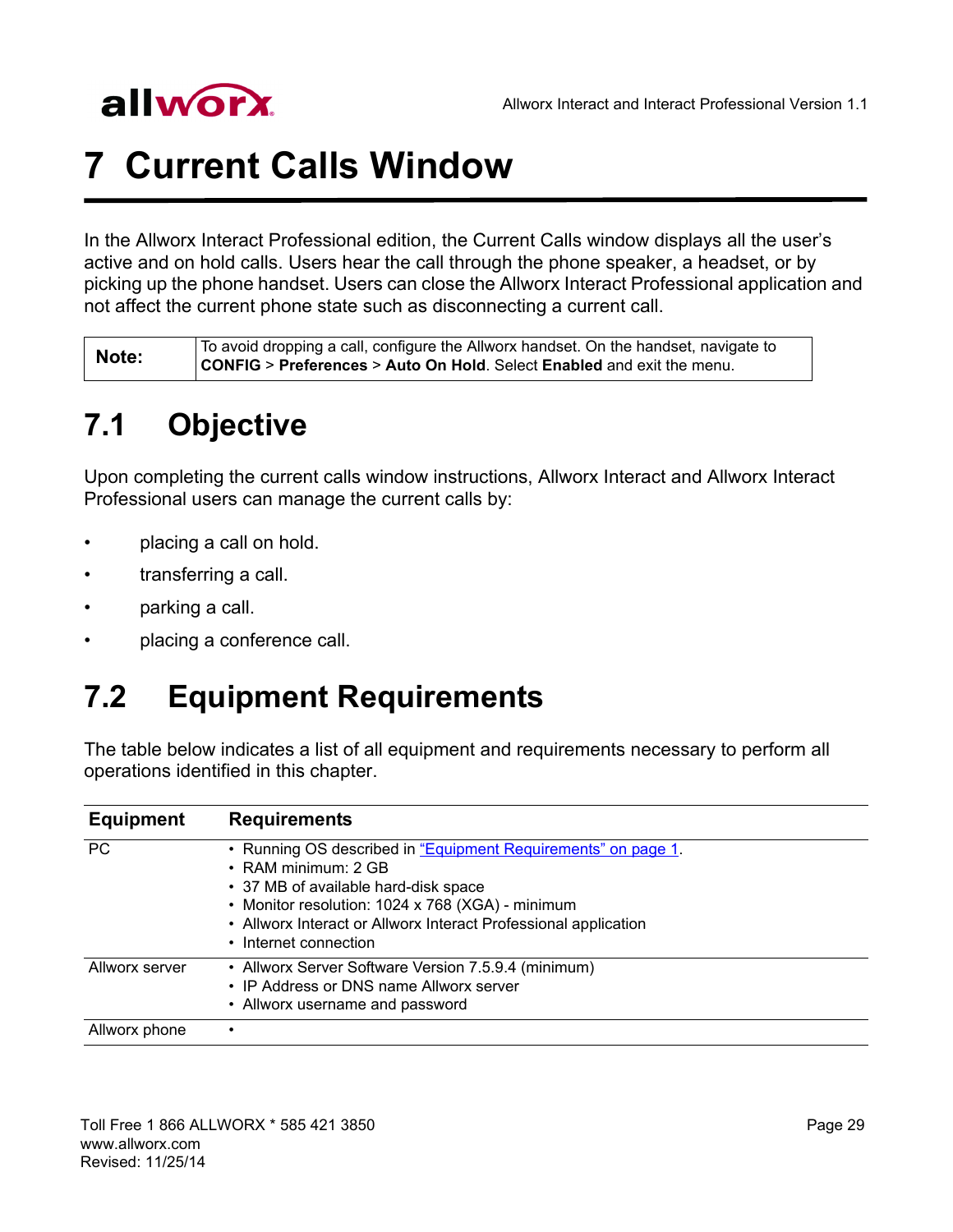

### <span id="page-37-0"></span>**7.3 Layout**



### <span id="page-37-1"></span>**7.4 Hold a Call**

#### **To hold a call using the Allworx Interact Edition:**

To place an answered call on hold, click the **Hold** button in the Allworx Interact pop-up window (default is the lower, right-hand corner of the computer screen).

For a Shared Appearance call click the drop-down list button to select Privacy Hold or Shared Hold. The default behavior is Shared Hold.

To reconnect a call on hold, click the **Resume** button in the Interact window.

#### **To hold a call using the Allworx Interact Professional Edition:**

Clicking the **Hold** button places the current call on a Privacy Hold. The Allworx Interact Professional application displays the status icon/call status, call duration, the caller ID name and number, End Call and Resume buttons.

For a Shared Appearance call click the drop-down list button to select Privacy Hold or Shared Hold. The default behavior is Shared Hold.

Click the **End Call** button to disconnect the current call, or the **Resume** button to reconnect the current call.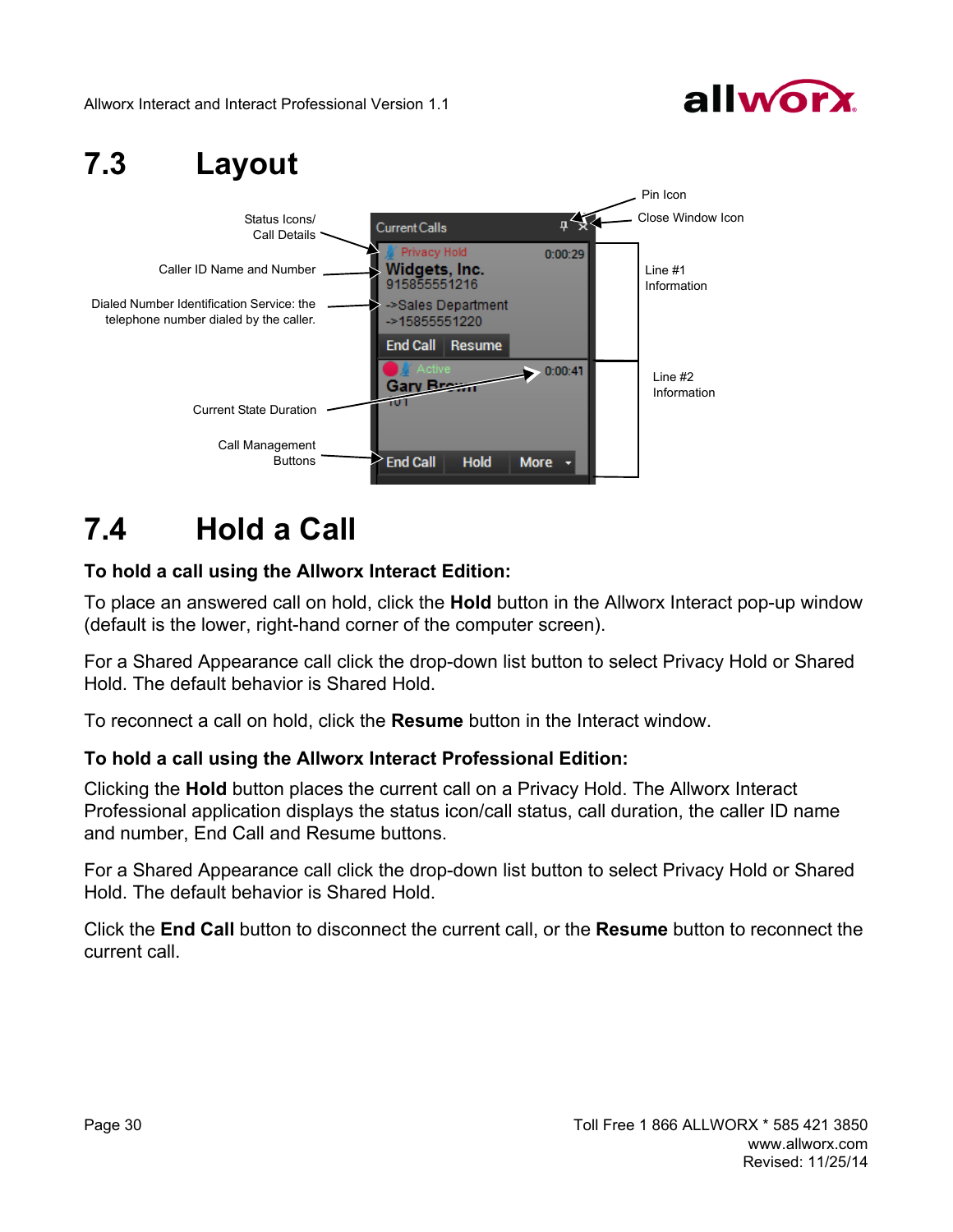

### <span id="page-38-0"></span>**7.5 Transfer a Call**

**To transfer a call in the Allworx Interact Professional edition:**

- 1. Locate the Current Calls window, and then the current phone call.
- 2. Click the **More** drop-down arrow, and then select a transfer option:

| <b>Option</b>            | <b>Description</b>                                                                                                                                        |
|--------------------------|-----------------------------------------------------------------------------------------------------------------------------------------------------------|
| <b>Blind Transfer</b>    | Place the call unannounced to an extension or external phone number.                                                                                      |
| <b>Attended Transfer</b> | Place the call announced to an extension or external phone number.                                                                                        |
| Transfer to my voicemail | Place the call directly to the user's voicemail. This option only: The call<br>transfers immediately, and no longer displays in the Current Calls window. |
| Transfer to voicemail    | Place the call directly to the another user's voicemail.                                                                                                  |
| Park                     | Place the call to a Parking Orbit, and then displays the Parking Orbit number<br>for a short period of time.                                              |

3. Click a listing in the Contacts, Call History, or Current Call window or use the dial pad. The call transfers.

| <b>Shortcut</b>       | <b>Description</b>                                                                                                                                                                                                                                                                                                                                                                                                                                                                |
|-----------------------|-----------------------------------------------------------------------------------------------------------------------------------------------------------------------------------------------------------------------------------------------------------------------------------------------------------------------------------------------------------------------------------------------------------------------------------------------------------------------------------|
| Left click and drag   | Blind Transfer. User clicks on the active call, and then drags the call to a listing in<br>the Call History or Contacts list. Release the left mouse button to immediately<br>connect the two calls.                                                                                                                                                                                                                                                                              |
| Right click and drag. | User right clicks on the active call, and then drags the call to a listing in the Call<br>History or Contacts window. After releasing the right mouse button, a drop-down<br>list displays.<br>• Blind Transfer* - Selecting this option, the application immediately connects<br>the two calls.<br>• Attended Transfer* - Selecting this option, a second call listing displays in the<br>Current Calls window. After the target answers:<br>• Transfer - completes the transfer |
|                       | • Try Again - drops the current Transferee, and the call is available for an<br>Attended Transfer to another listing.                                                                                                                                                                                                                                                                                                                                                             |
|                       | • Cancel - drops the current Transferee, and the Transferor is able to route the<br>call as necessary.                                                                                                                                                                                                                                                                                                                                                                            |
|                       | • Vmail Transfer** - places the call directly to the contact listing voicemail.                                                                                                                                                                                                                                                                                                                                                                                                   |

#### **Transfer shortcuts:**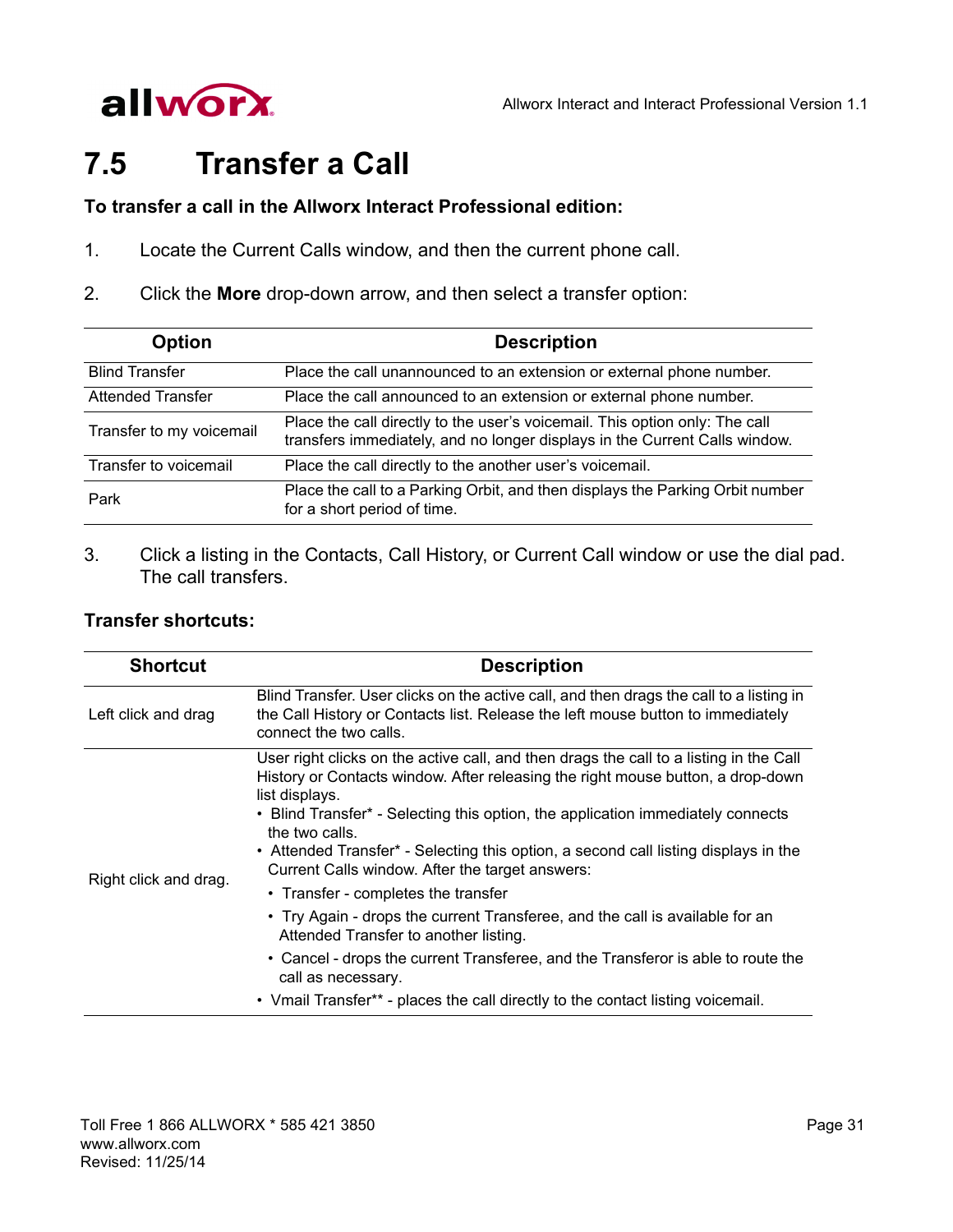allworx.

Allworx Interact and Interact Professional Version 1.1

| <b>Description</b>                                                                                                                                                                                                                                                                                                                                                                                                                                                                                                                               |
|--------------------------------------------------------------------------------------------------------------------------------------------------------------------------------------------------------------------------------------------------------------------------------------------------------------------------------------------------------------------------------------------------------------------------------------------------------------------------------------------------------------------------------------------------|
| User right clicks a listing in the Call History and selects one of the options:<br>• Dial - Place a call to the selected listing.<br>Intercom - Place an Intercom call to the selected listing.<br>• Blind Transfer* - Selecting this option, the application immediately connects<br>the two calls.<br>• Attended Transfer* - Selecting this option, a second call listing displays in the<br>Current Calls window. After the target answers:                                                                                                   |
| • Transfer - completes the transfer<br>• Try Again - drops the current Transferee, and the call is available for an<br>Attended Transfer to another listing.                                                                                                                                                                                                                                                                                                                                                                                     |
| • Cancel - drops the current Transferee, and the Transferor is able to route the<br>call as necessary.                                                                                                                                                                                                                                                                                                                                                                                                                                           |
| User right clicks a listing in the Contact window and selects one of the options:<br>• Favorite - Mark the contact as a preferred listing.<br>• Dial - Place a call to the selected listing.<br>Intercom - Place an Intercom call to the selected listing.<br>• Blind Transfer* - Selecting this option, the application immediately connects<br>the two calls.<br>• Attended Transfer* - Selecting this option, a second call listing displays in the<br>Current Calls window. After the target answers:<br>• Transfer - completes the transfer |
| • Try Again - drops the current Transferee, and the call is available for an<br>Attended Transfer to another listing.<br>• Cancel - drops the current Transferee, and the Transferor is able to route the<br>call as necessary.                                                                                                                                                                                                                                                                                                                  |
| • VMail Transfer (Allworx Directory only) - places the call directly to the<br>transferee's voice mail box.<br>• Details (Outlook personal directory only) - the Contact Details window opens<br>for the user to select the primary phone number.                                                                                                                                                                                                                                                                                                |
|                                                                                                                                                                                                                                                                                                                                                                                                                                                                                                                                                  |

### <span id="page-39-0"></span>**7.6 Park a Call**

Click the Parked Calls window to view the status listing of each parked call. The status listing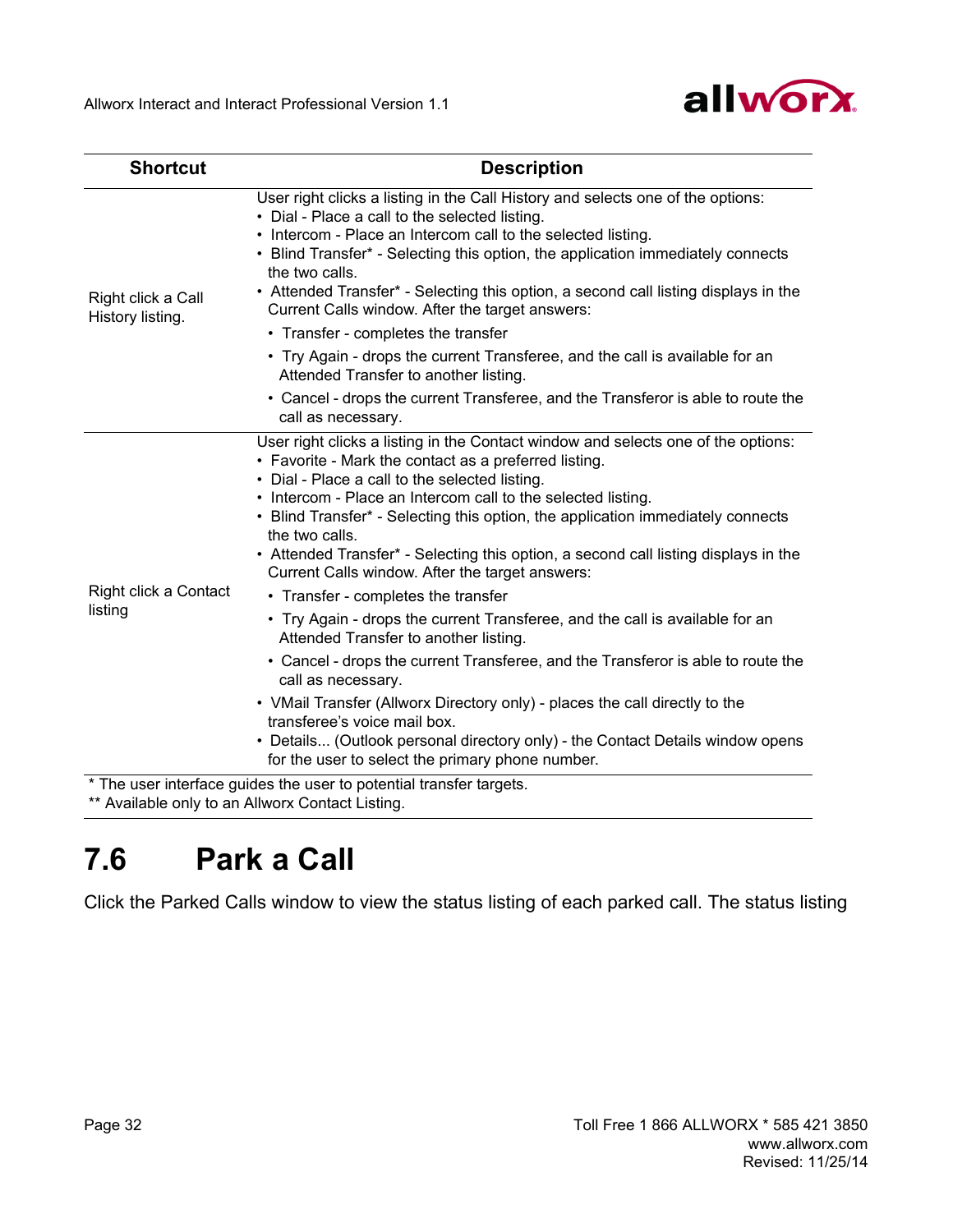

Pin IconClose Window Icon Parked Calls Parking Orbit Number Park Call Duration  $0:00:32$ Caller ID Name and **Gary Brown** Number Retrieve Button 1262 Retrieve  $0:00:21$ **Jeff Parker** 1226 Retrieve  $0:00:11$ **Bianca Anderson** 1238

provides: Parking Orbit number, wait duration, Caller ID name and number.

#### **To park a call in the Allworx Interact Professional edition:**

Drag an drop the call listing in the Current Calls window to the Parked Calls window. Or,

- 1. Locate the Current Calls Window, and then the current phone call.
- 2. Click the **More** drop-down arrow, and select **Park** from the drop-down list.

To return to the call, click **Retrieve** or double-click the listing.

### <span id="page-40-0"></span>**7.7 Conference Call**

#### **To conference call in the Allworx Interact Professional edition:**

- 1. Place the active call on hold.
- 2. Place or receive a second call, the Current Calls window displays both calls.
- 3. Click the **More** drop-down arrow, and select **Conference** from the drop-down list to join all callers. This connects both calls to a single, active call. The display shows both calls as in conference.

Placing a call on hold temporarily removes the caller from the conference. To rejoin the conference, repeat steps 3 and 4.

If the user initiating the conference call hangs up with the handset, the conference call ends. Users can click the **End Call** button to disconnect one of the parties, if necessary. If one party hangs up, that segment drops.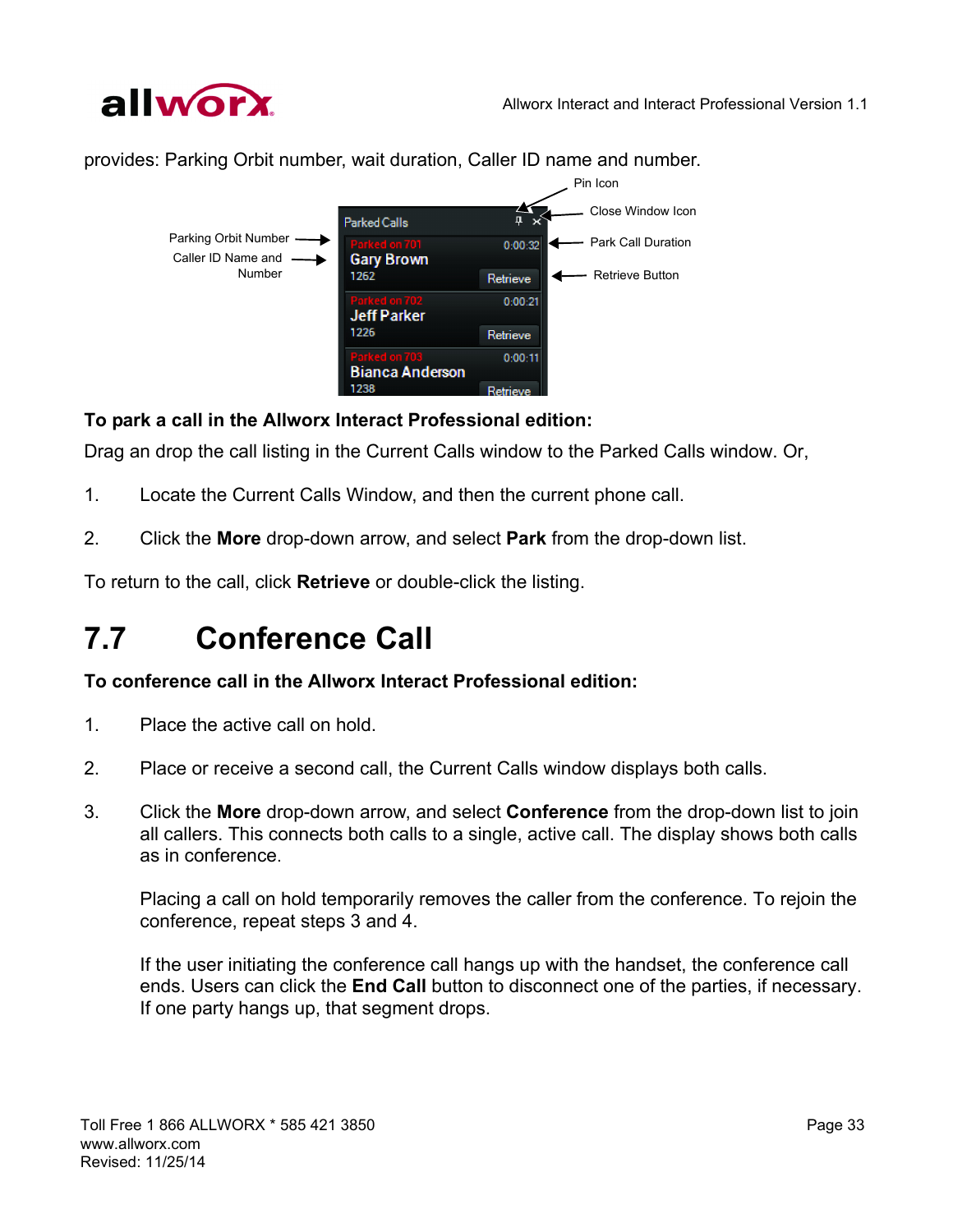

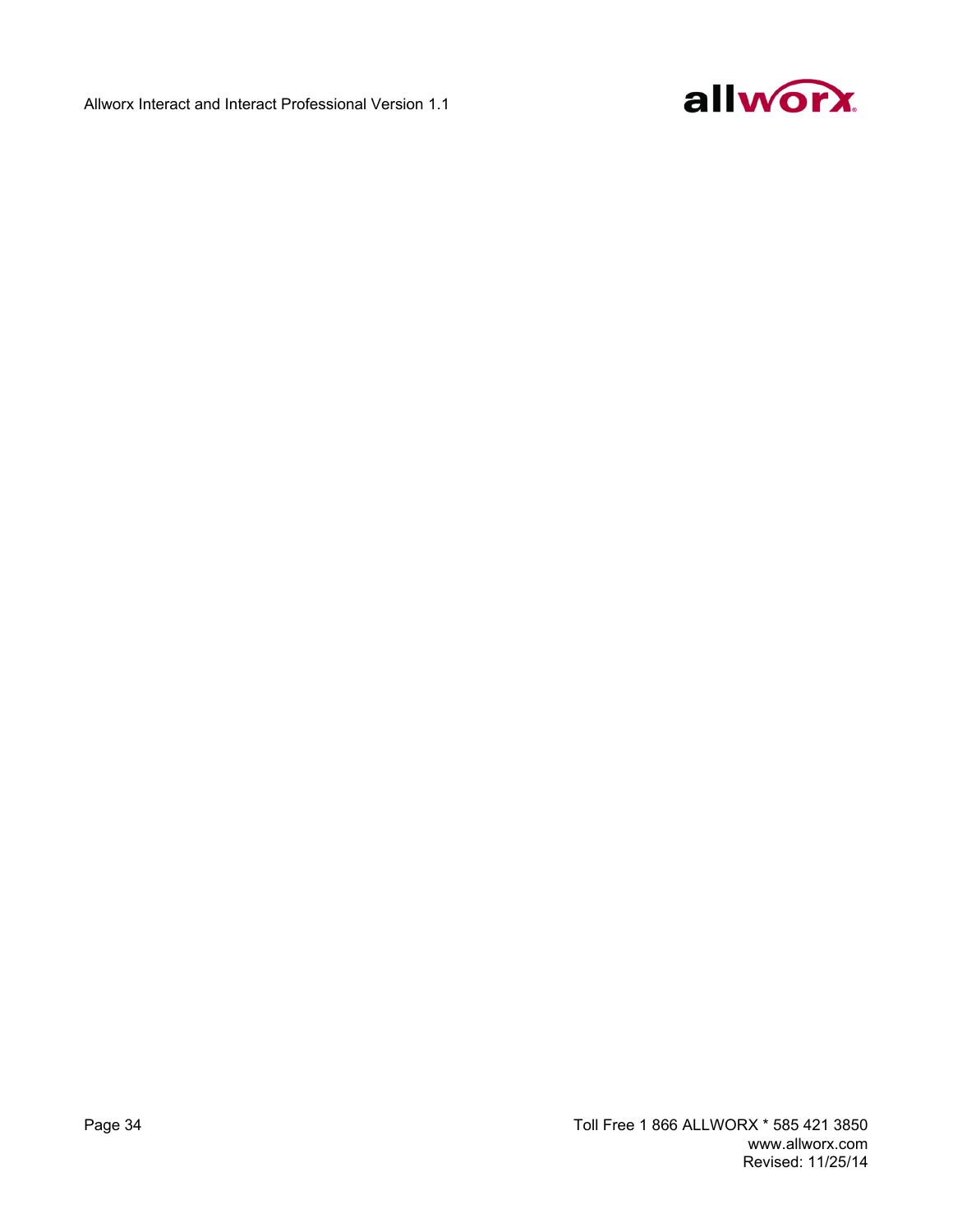

## <span id="page-42-0"></span>**8 Call History Window**

The Allworx Interact Professional edition loads the call history when first opening the application, and then updates with each call. The Call History window provides a listing of the latest 99 entries. As the application adds new entries to the list, the application deletes the oldest Call History list entry.The call items display the:

- caller ID.
- date/time of call.
- status icons.

### <span id="page-42-1"></span>**8.1 Objective**

Upon completing the call history window instructions, Allworx Interact and Allworx Interact Professional users can manage the call history window by:

- viewing call details.
- placing a call.
- searching the call history log.
- managing the call history display order.
- clearing the call history display.

### <span id="page-42-2"></span>**8.2 Equipment Requirements**

The table below indicates a list of all equipment and requirements necessary to perform all operations identified in this chapter.

| <b>Equipment</b> | <b>Requirements</b>                                                                                                                                                                                                                                                          |
|------------------|------------------------------------------------------------------------------------------------------------------------------------------------------------------------------------------------------------------------------------------------------------------------------|
| <b>PC</b>        | • Running OS described in "Equipment Requirements" on page 1.<br>• RAM minimum: 2 GB<br>• 37 MB of available hard-disk space<br>• Monitor resolution: 1024 x 768 (XGA) - minimum<br>• Allworx Interact or Allworx Interact Professional application<br>• Internet connection |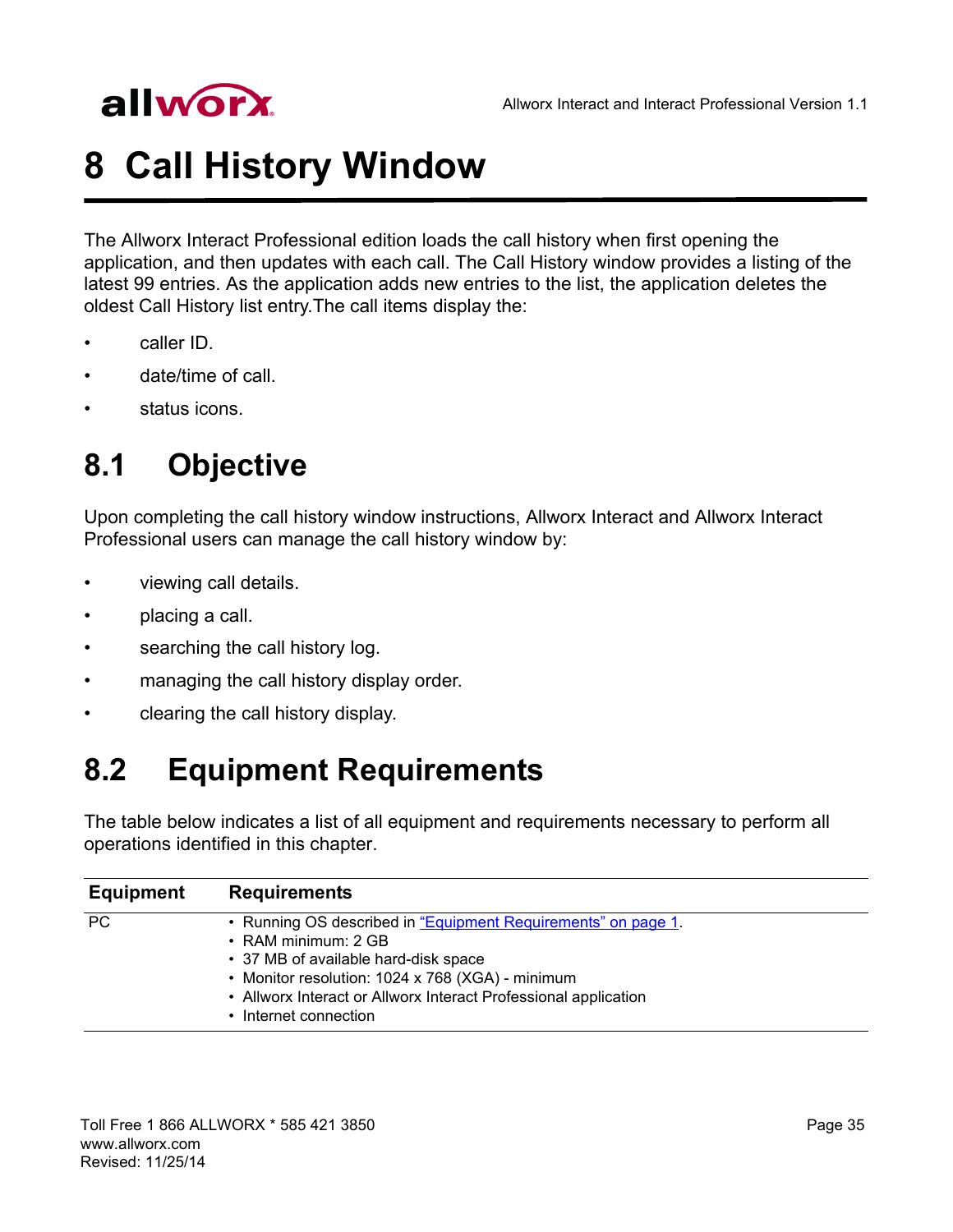

| <b>Equipment</b> | <b>Requirements</b>                                                                                                               |
|------------------|-----------------------------------------------------------------------------------------------------------------------------------|
| Allworx server   | • Allworx Server Software Version 7.5.9.4 (minimum)<br>• IP Address or DNS name Allworx server<br>• Allworx username and password |
| Allworx phone    |                                                                                                                                   |

### <span id="page-43-0"></span>**8.3 Layout**



### <span id="page-43-1"></span>**8.4 Call Details**

The call status information contains the contact name or caller ID, date/time of call, call duration, received/sent call, and indicates if the phone call was:

- Ended
- No Answer
- Missed Call

### <span id="page-43-2"></span>**8.5 Place a Call**

To place a call from the Call History window, double-click the listing or right-click on a Call History listing.

- **Dial** places a call to the listing.
- **Intercom** places an Intercom call to the listing.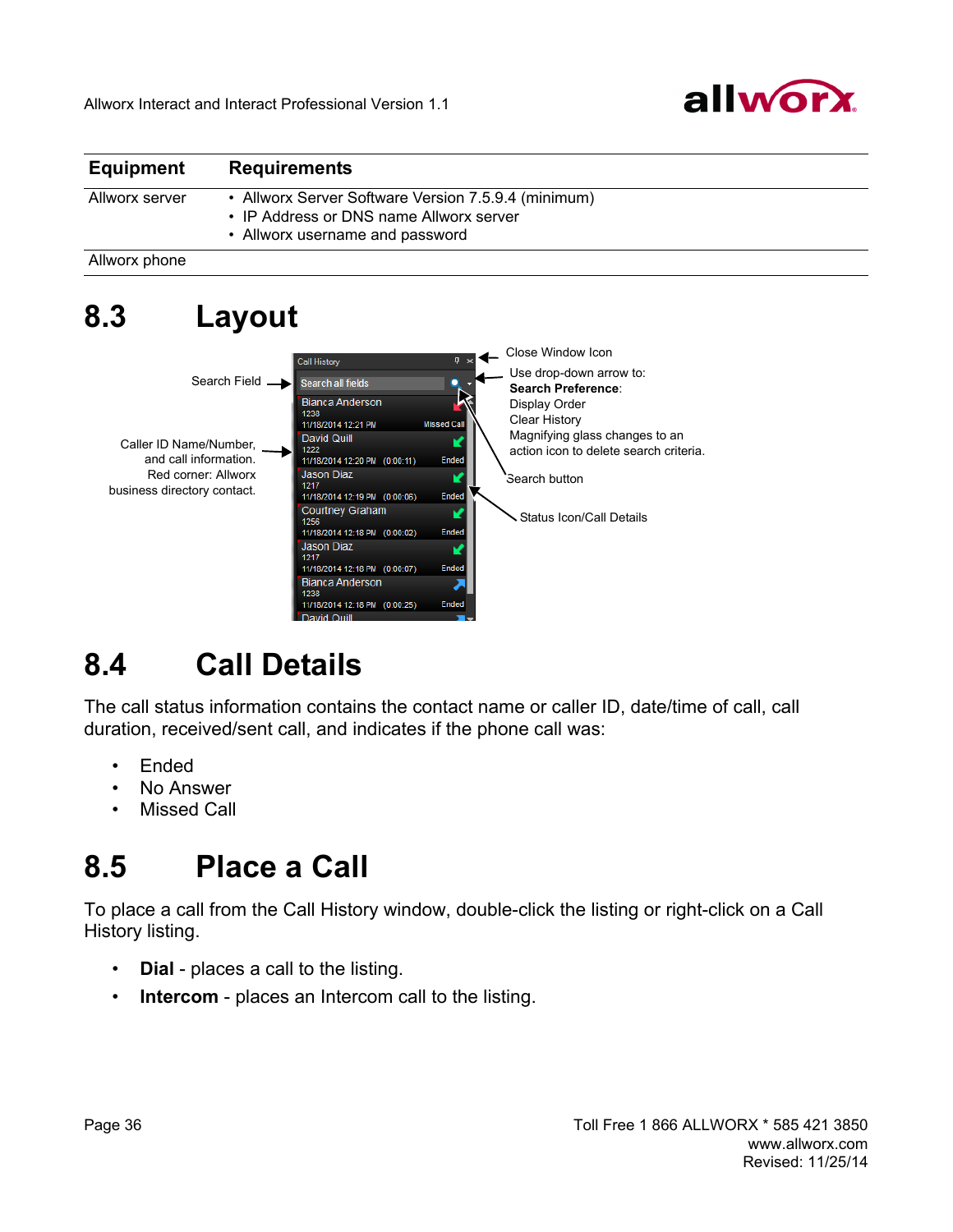

### <span id="page-44-0"></span>**8.6 Search**

Users provide criteria in the search field and locate a specific call history listing.

#### **To do a search within the Call History window:**

- 1. (optional) Click the drop-down arrow next to the magnifying glass. Select the Search Preference from the list.
	- **All Fields (Default)** display listings with any field matching the search criteria.
	- **Full name** display the Caller ID names matching the search criteria.
	- **Number** display the Caller ID numbers matching the search criteria.
	- **Date/Time** display listings with a date/time stamp matching the search criteria.
- 2. Type the search criteria in the field. The application displays the call listings matching the Search field information in the Call History window.

To clear the search field terms, click the X next to the field.

### <span id="page-44-1"></span>**8.7 Display Order**

#### **To change the Call History window display order:**

- 1. Click the drop-down arrow next to the magnifying glass.
- 2. Select the Display Order option in the drop-down list, and then the preference. The application Call History window updates the view per the selection.
- **Name** displays the Call History listing by Caller ID name.
- **Number** displays the Call History listing by Caller ID number.
- **Time** displays the Call History listing with the most recent call on top. (Default setting).

### <span id="page-44-2"></span>**8.8 Clear Call History**

#### **To clear the call history:**

- 1. Locate the Call History Window, and click the drop-down arrow next to the magnifying glass.
- 2. Select **Clear History** from the list.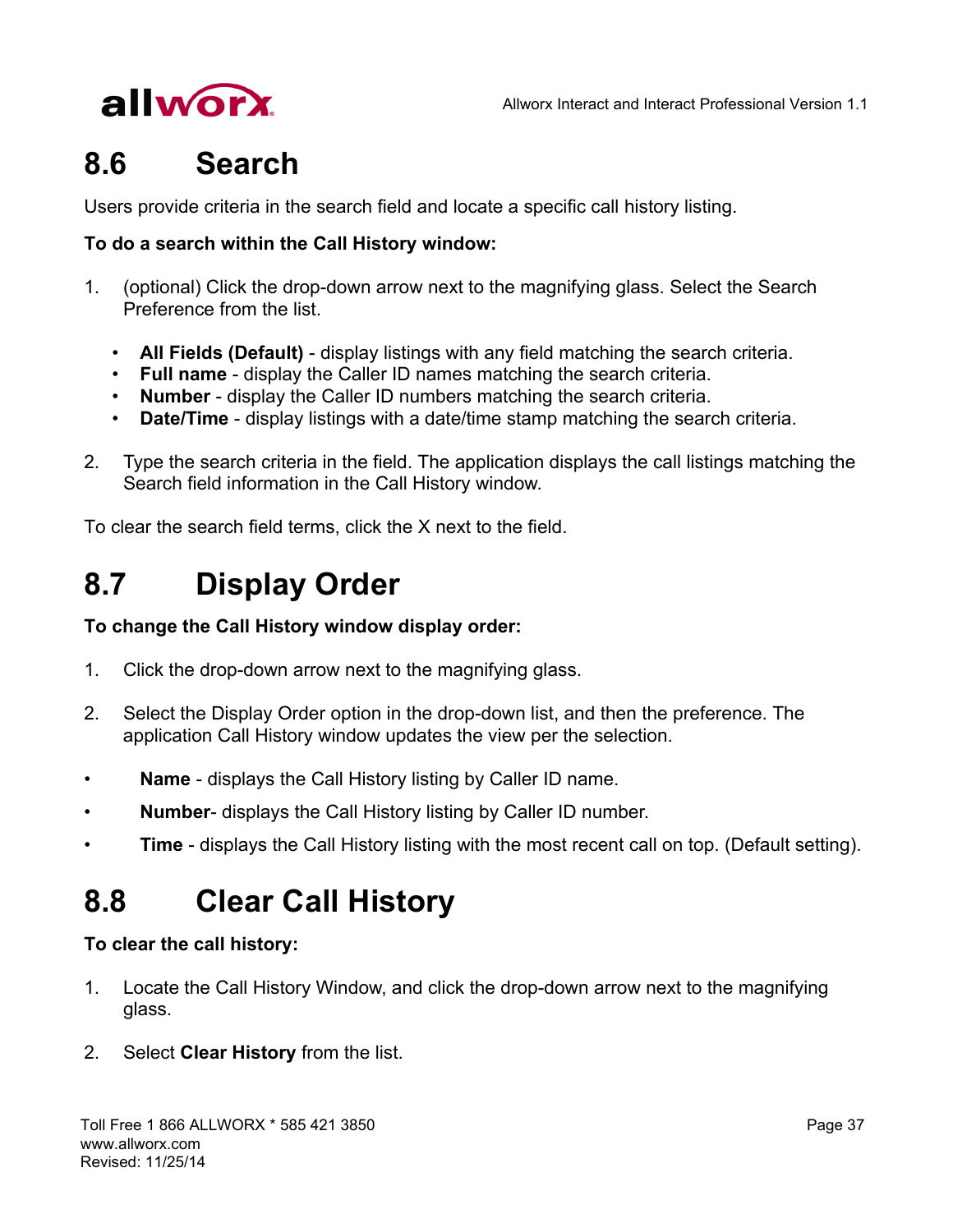

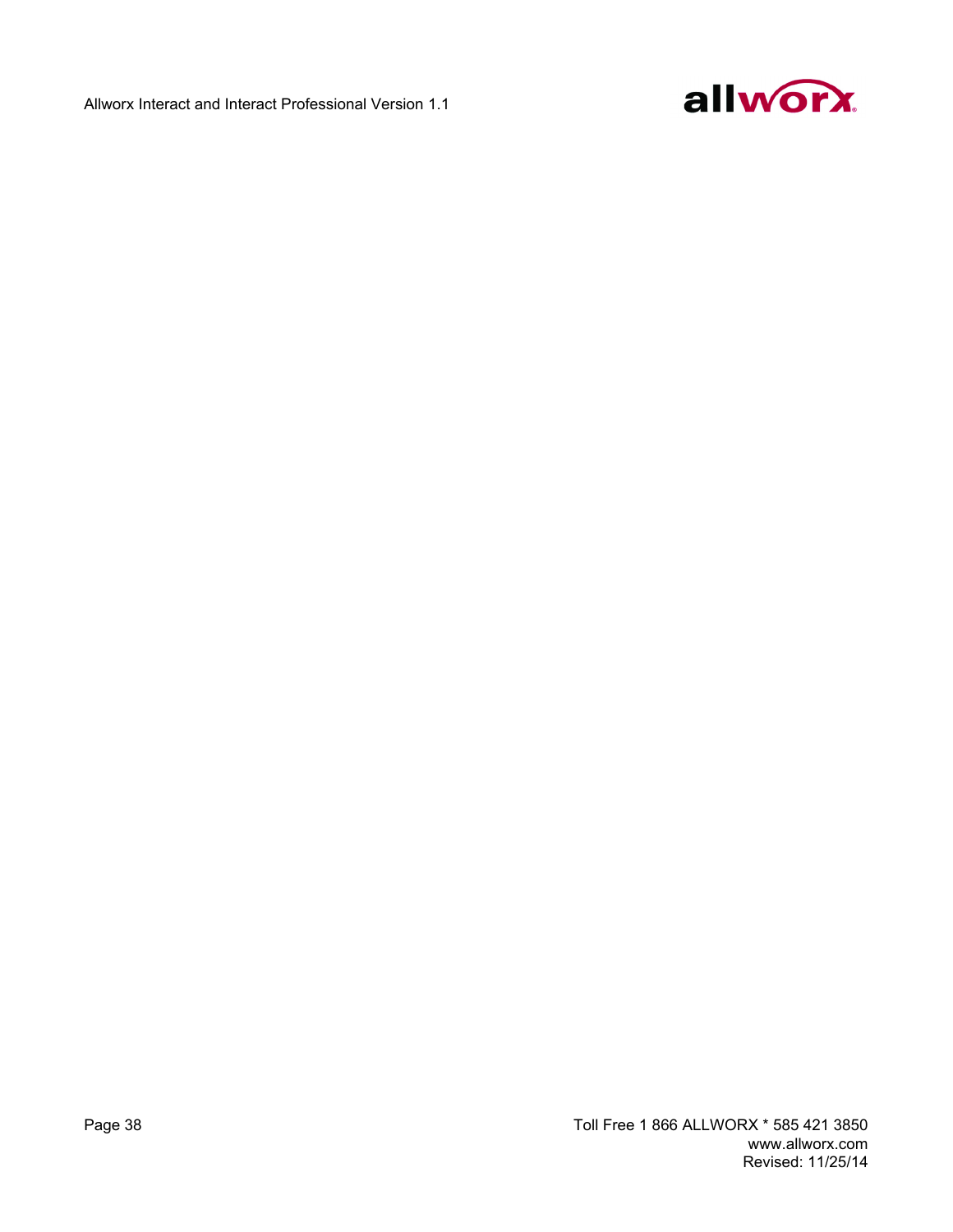

## <span id="page-46-0"></span>**9 Contacts Window**

The Allworx Interact Professional edition Contacts windows displays business and personal contacts specific to the user. The standard contact listing displays:

- caller ID name and number
- favorite status
- presence status icon or company name.

When undocked ([see "Windows Dock/Undock" on page 11](#page-18-2)), use the window maximize button for a full-screen view of the window.

### <span id="page-46-1"></span>**9.1 Objective**

Upon completing the contacts window instructions, Allworx Interact and Allworx Interact Professional users can manage the contacts by:

- using filters.
- designating favorite contacts.
- adjusting the view size.
- knowing user status.
- placing a call
- viewing contact details.
- searching the contacts.
- adjusting the contacts display order.

### <span id="page-46-2"></span>**9.2 Equipment Requirements**

The table below indicates a list of all equipment and requirements necessary to perform all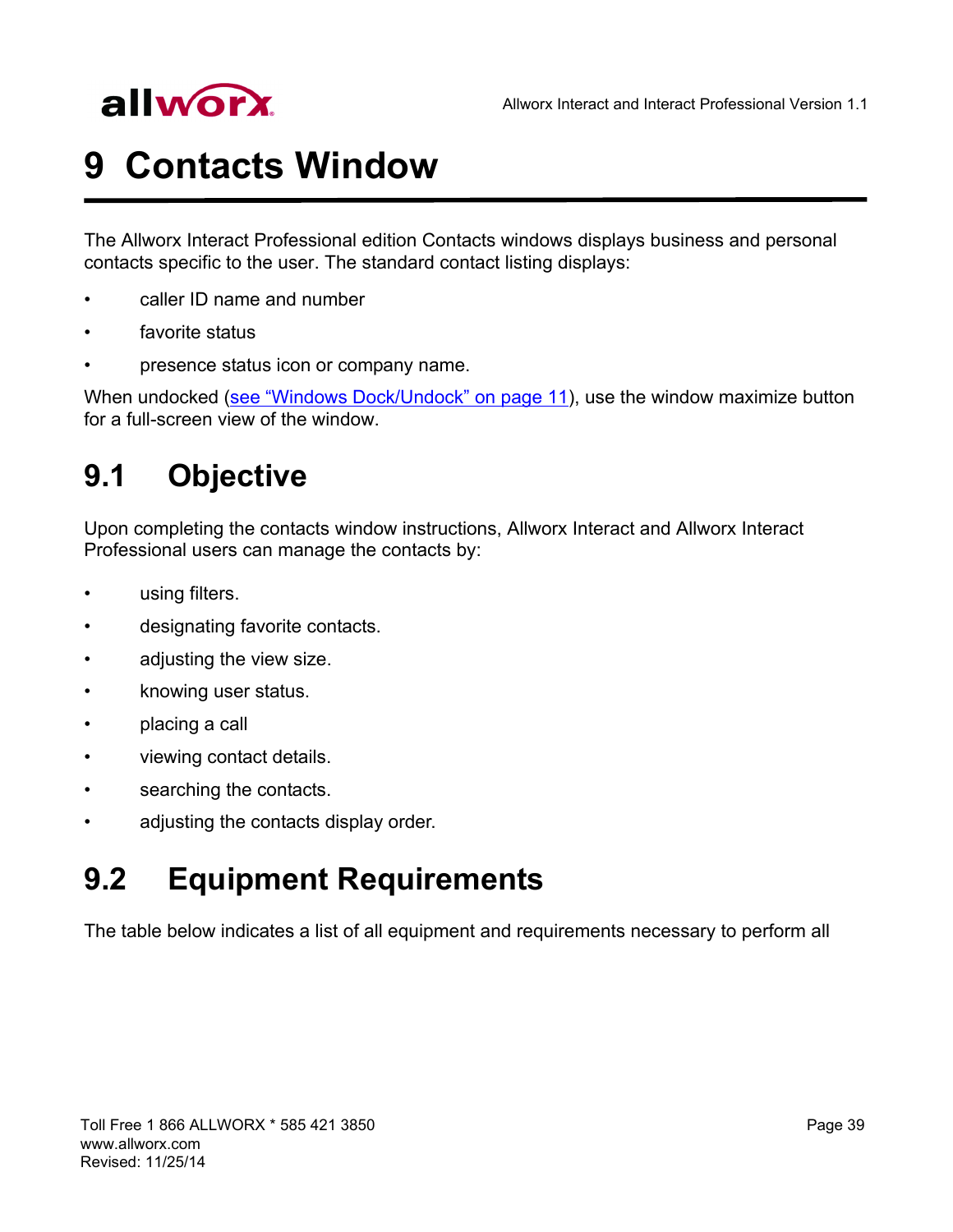

operations identified in this chapter.

| <b>Equipment</b> | <b>Requirements</b>                                                                                                                                                                                                                                                                |
|------------------|------------------------------------------------------------------------------------------------------------------------------------------------------------------------------------------------------------------------------------------------------------------------------------|
| PC               | • Running OS described in "Equipment Requirements" on page 1.<br>$\cdot$ RAM minimum: 2 GB<br>• 37 MB of available hard-disk space<br>• Monitor resolution: 1024 x 768 (XGA) - minimum<br>• Allworx Interact or Allworx Interact Professional application<br>• Internet connection |
| Allworx server   | • Allworx Server Software Version 7.5.9.4 (minimum)<br>• IP Address or DNS name Allworx server<br>• Allworx username and password                                                                                                                                                  |
| Allworx phone    |                                                                                                                                                                                                                                                                                    |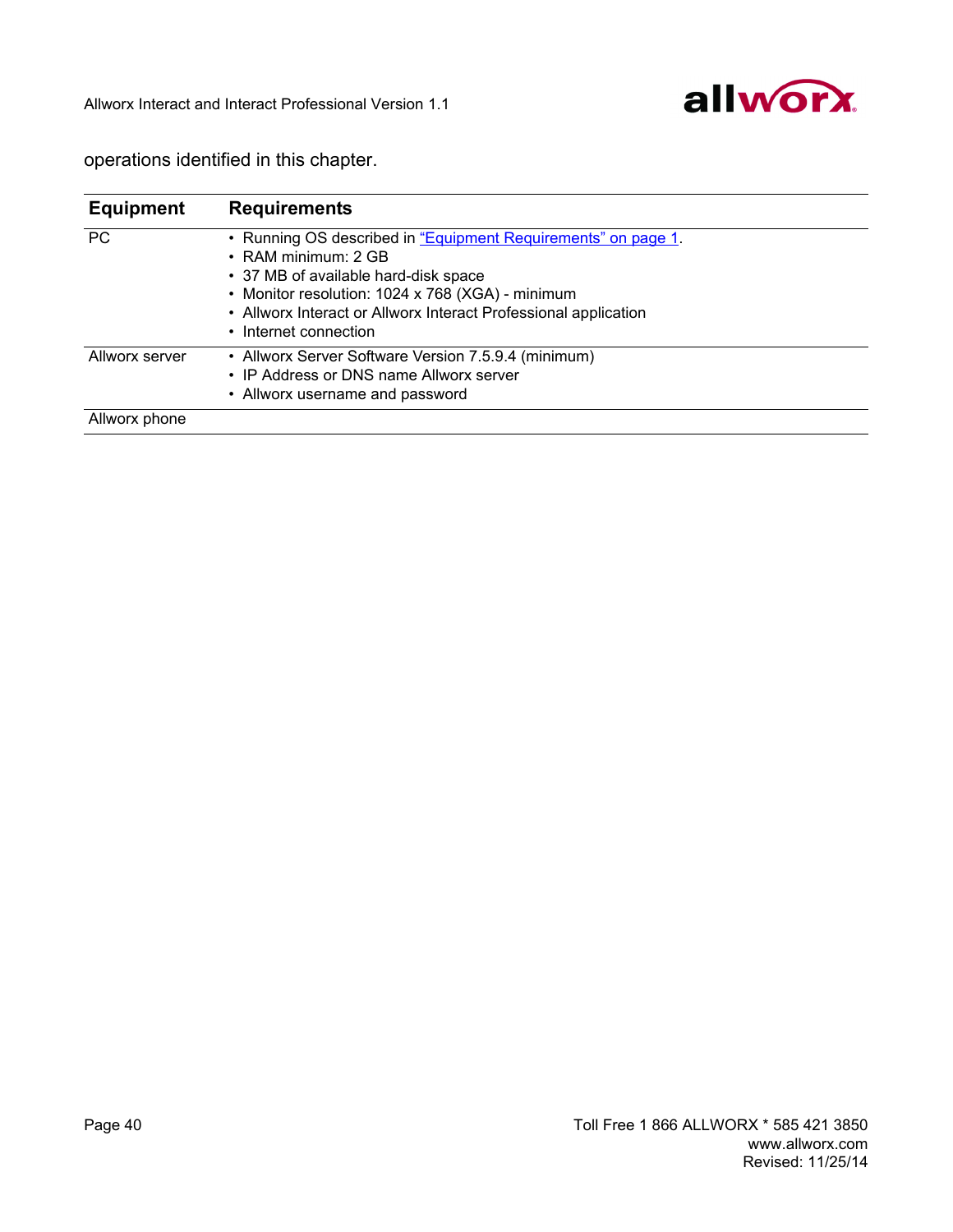

## <span id="page-48-0"></span>**9.3 Layout**



#### **Condensed View Ultra Condensed View**

| Contacts                 |                  |                          |           | <b>Favorites</b>                | <b>Directory</b> | <b>System</b>                   | Personal |
|--------------------------|------------------|--------------------------|-----------|---------------------------------|------------------|---------------------------------|----------|
| <b>Favorites</b>         | <b>Directory</b> | <b>System</b>            | Personal  | <b>Search first name</b>        |                  |                                 | Q.       |
| <b>Search first name</b> |                  |                          | $\bullet$ | <b><i>FARIO FARGHAMEN O</i></b> |                  | <b><i>FINISH FROM HOMES</i></b> |          |
|                          |                  |                          |           | Auto Attendant 8                |                  | Auto Attendant 9                |          |
| $\frac{1}{2}$ x436       |                  | $\frac{1}{2}$ x437       |           | ★ Bianca Anderson               |                  | Chris Jones                     |          |
| <b>Auto Attendant 8</b>  |                  | Auto Attendant 9         |           | Chris Kennedy                   |                  | ★ Christina Vandyne             |          |
| $\frac{1}{2}$ x438       |                  | $\gamma$ x439            |           | Courtney Graham                 |                  | <b>Daniel Johnson</b>           |          |
| <b>Bianca Anderson</b>   |                  | <b>Chris Jones</b>       |           | ⊙ David Smith                   |                  | David Quill                     |          |
| $\star$ x1238            |                  | $\frac{1}{2}$ x1242      |           | Elena Hayes                     |                  | Frank Lane                      |          |
| <b>Chris Kennedy</b>     |                  | Christina Vandyne        |           | <b>Gary Brown</b>               |                  | Heather Turner                  |          |
| $\frac{1}{2}$ x1215      |                  | $\rightarrow 5855551232$ |           | ⊙ Jason Diaz                    |                  | Jay Baker                       |          |
| <b>Courtney Graham</b>   |                  | Daniel Johnson           |           | Jeff Parker                     |                  | Jeff Young                      |          |
| x1256                    |                  | ₹ 5855551224             |           | <b>John Clark</b>               |                  | John Harris                     |          |
| David Smith              |                  | David Quill              |           | John Allen                      |                  | Key System Ring Delay           |          |
| $\frac{1}{2}$ 5855551259 |                  | $\star$ x1222            |           | <b>Lou Robinson</b>             |                  | Mark Miller                     |          |
| <b>Elena Haves</b>       |                  | <b>Frank Lane</b>        |           | Man/Ellie                       |                  | Mike Zwick                      |          |

### <span id="page-48-1"></span>**9.4 Filters**

Each filter button acts as a toggle button, turning on and off independently of the other filter buttons – adding or removing the contact entries to the list. The filter is still active after closing and reopening the Allworx Interact Professional application.

| <b>Filter</b> | <b>Description</b>                                              |  |
|---------------|-----------------------------------------------------------------|--|
|               | Favorites Display only Favorite contacts from selected filters. |  |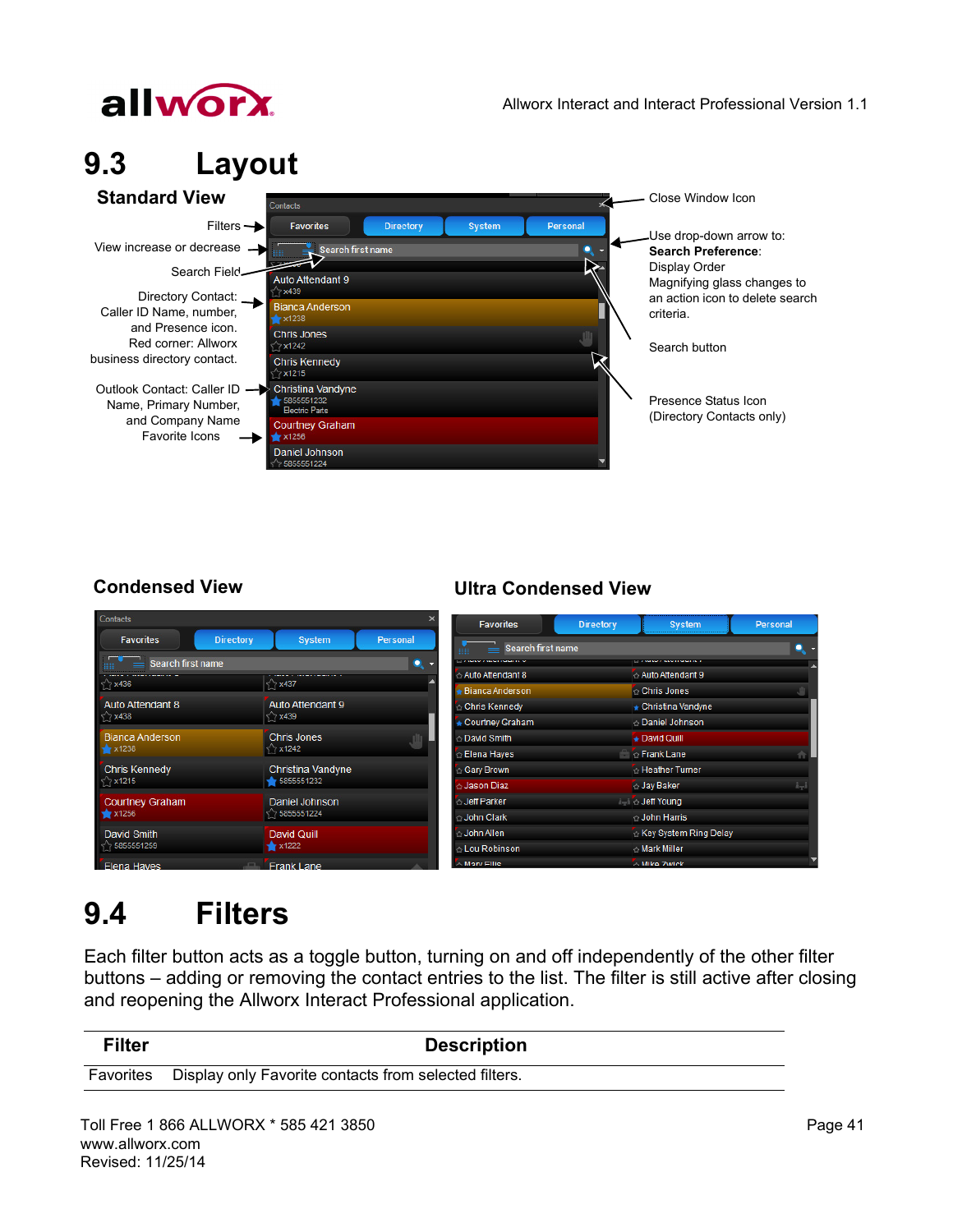

| <b>Filter</b> | <b>Description</b>                                                                     |
|---------------|----------------------------------------------------------------------------------------|
| Directory     | Display the Allworx directory contacts.                                                |
| System        | Display the Allworx Call Monitor, Call Queue, Auto Attendant, and System Paging Zones. |
| Personal      | Display the Outlook contacts.                                                          |

### <span id="page-49-0"></span>**9.5 Favorite Contacts**

To designate or remove a contact as a favorite, click on the star icon or right-click the Contact listing and select **Favorite** from the drop-down list. A blue star displays or hides in the listing, respectively.

### <span id="page-49-1"></span>**9.6 View Adjustment**

The view adjustment icon enables altering the contact listings size and a single-row to multicolumn view seen in the window. The contact listing in the condensed view is a single-line entry with the username, directory contact icon, and the favorite status icon. The Allworx contact standard view has two lines of information, which also includes the contact number, and the Microsoft Outlook contact has three lines of information, which also includes the company name, if available.

### <span id="page-49-2"></span>**9.7 User Status**

The Interact Professional application uses contact listing color-coding for BLF status information, a directory contact indicator, and icons to indicate presence status. All non-Directory contacts and the Directory contact entries having an "In Office" presence do not display a presence icon, all other presences use icons to indicate the presence. See ["Icons" on](#page-17-1)  [page 10](#page-17-1) for further information.

| Color          | <b>Description</b>            | Color          | <b>Description</b>  |
|----------------|-------------------------------|----------------|---------------------|
| Normal (Black) | Handset is idle.              | Red (flashing) | Handset is ringing. |
| Red (solid)    | Handset is on an active call. | Amber          | Do Not Disturb      |

### <span id="page-49-3"></span>**9.8 Place a Call**

Right-click on a Contact listing.

- **Dial** places a call to the listing. If the contact has more than one available phone number, a drop-down menu displays. Select the phone number to place a call.
- **Intercom** places an Intercom call to the listing.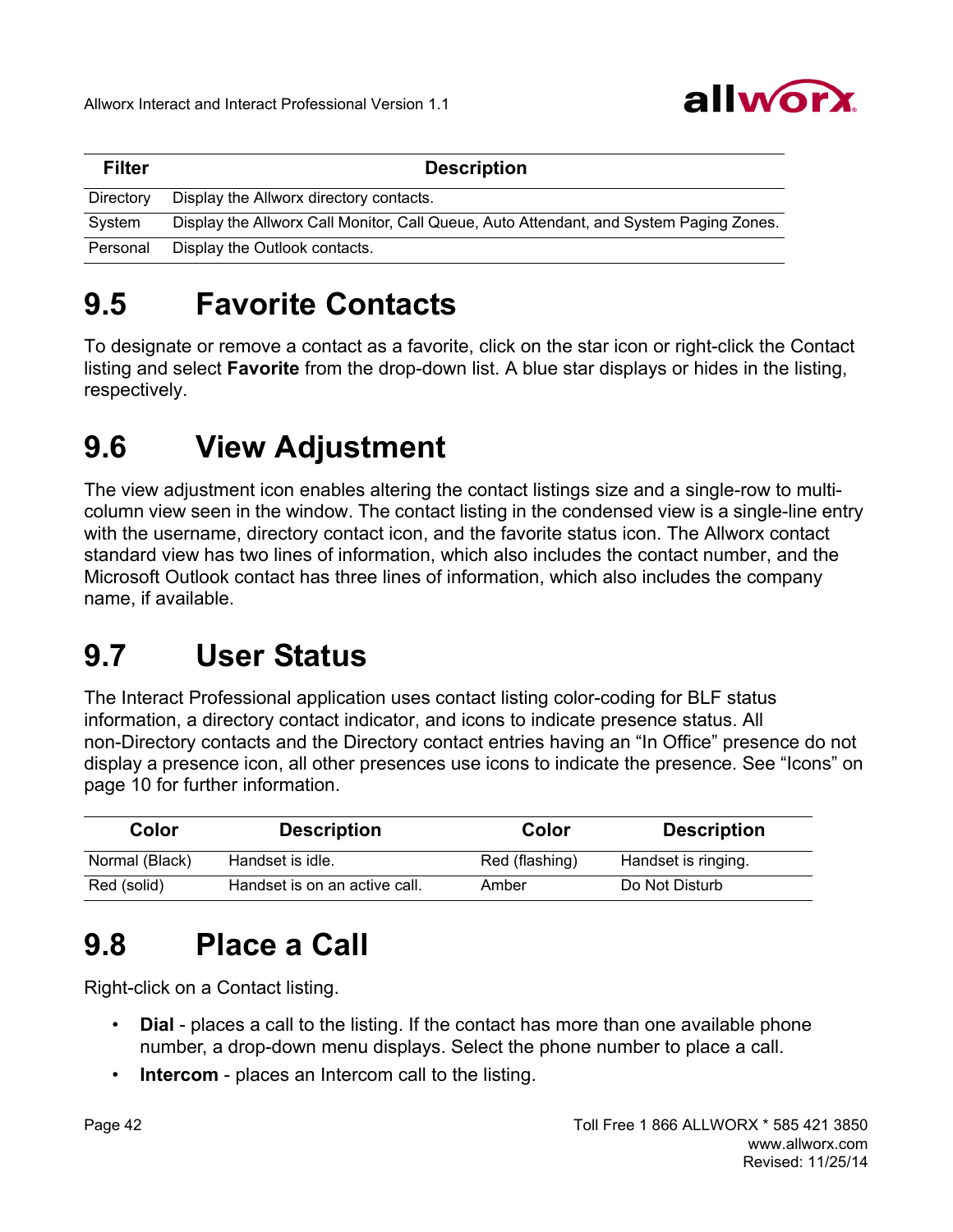

### <span id="page-50-0"></span>**9.9 Business and Personal Contacts**

The Allworx Interact Professional application accesses the business directory and the Outlook application for business and personal contacts, respectively. The Allworx Interact Professional application does not add new or update Outlook contacts, but the personal contacts refresh at each application start up. The larger the number of contacts to load from the Outlook application, the longer the Allworx Interact Professional application takes to load the contacts.

Hovering over a directory contact displays a pop-up window that includes the caller ID name and number, current status, and presence. If the Allworx directory contact is on an active call, hovering also includes the call duration. Hovering over a personal contact displays a pop-up window that includes the caller ID name and number as well as the company name, if available.

#### **To specify the primary number of a personal contact:**

- 1. Right-click the Contact listing. Select **Details...** from the drop-down list.
- 2. Locate the contact phone number, and click the drop-down arrow. Select one of the available phone numbers. Click **Done** to save the changes.

### <span id="page-50-1"></span>**9.10 Search**

When selecting a search preference, it is still active after closing and reopening the Allworx Interact Professional application.

#### **To search within the Contacts window:**

- 1. (optional) Click the drop-down arrow next to the magnifying glass. Select the Search Preference from the list.
	- **All Fields (Default)** display all listings with any field matching the search criteria.
	- **Full name** display the Caller ID names matching the search criteria.
	- **First name** display the Caller ID first names matching the search criteria.
	- **Last Name** display the Caller ID last names matching the search criteria.
	- **Company Name** display the Corporate names matching the search criteria (personal contacts from the Outlook application).
	- **Number** display the Caller ID numbers matching the search criteria.
- 2. Type the search criteria in the field. The application returns any contact listing containing the search criteria.

To clear the search field terms, click the X icon next to the field.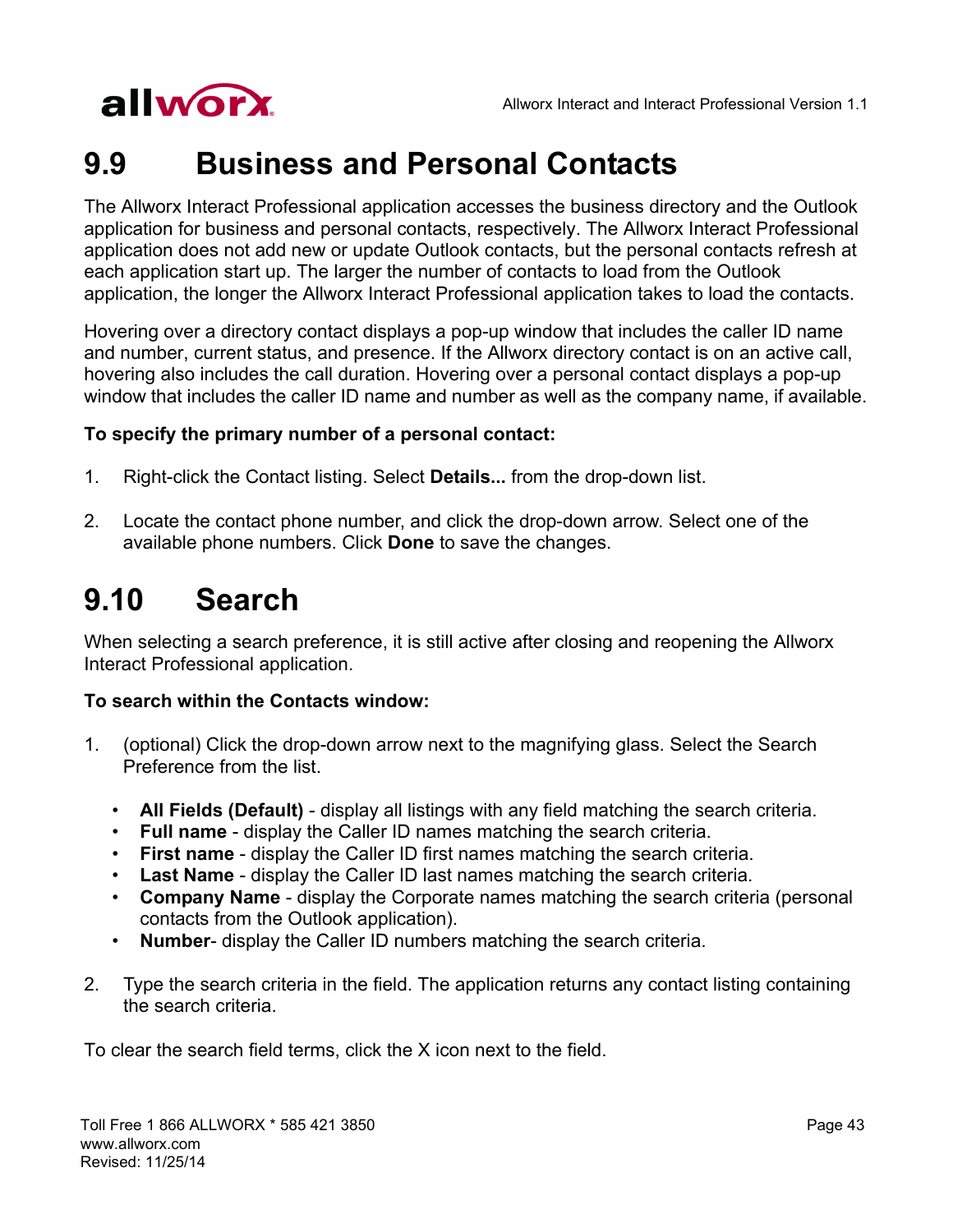

### <span id="page-51-0"></span>**9.11 Display Order**

The Contact Display Order default is Last Name, which displays as Last name, First name, and then Middle name. The Interact Professional application uses the Last name display order for all sorting orders, except for the First name option, which displays names sorted by the First Name and then Last Name. When selecting the Display Order, it is still active after closing and reopening the Allworx Interact Professional application.

#### **To change the Contacts window display order:**

- 1. Click the drop-down arrow next to the magnifying glass.
- 2. Select the Display Order option in the drop-down list, and then the preference. The application window updates the view per selection.
	- **First name** arrange the contacts by the Caller ID first names.
	- **Last Name (Default)** arrange the contacts by the Caller ID last names.
	- **Company Name** arrange the contacts by the Corporate names (personal contacts from the Outlook application).
	- **Number** arrange the contacts by the Caller ID number.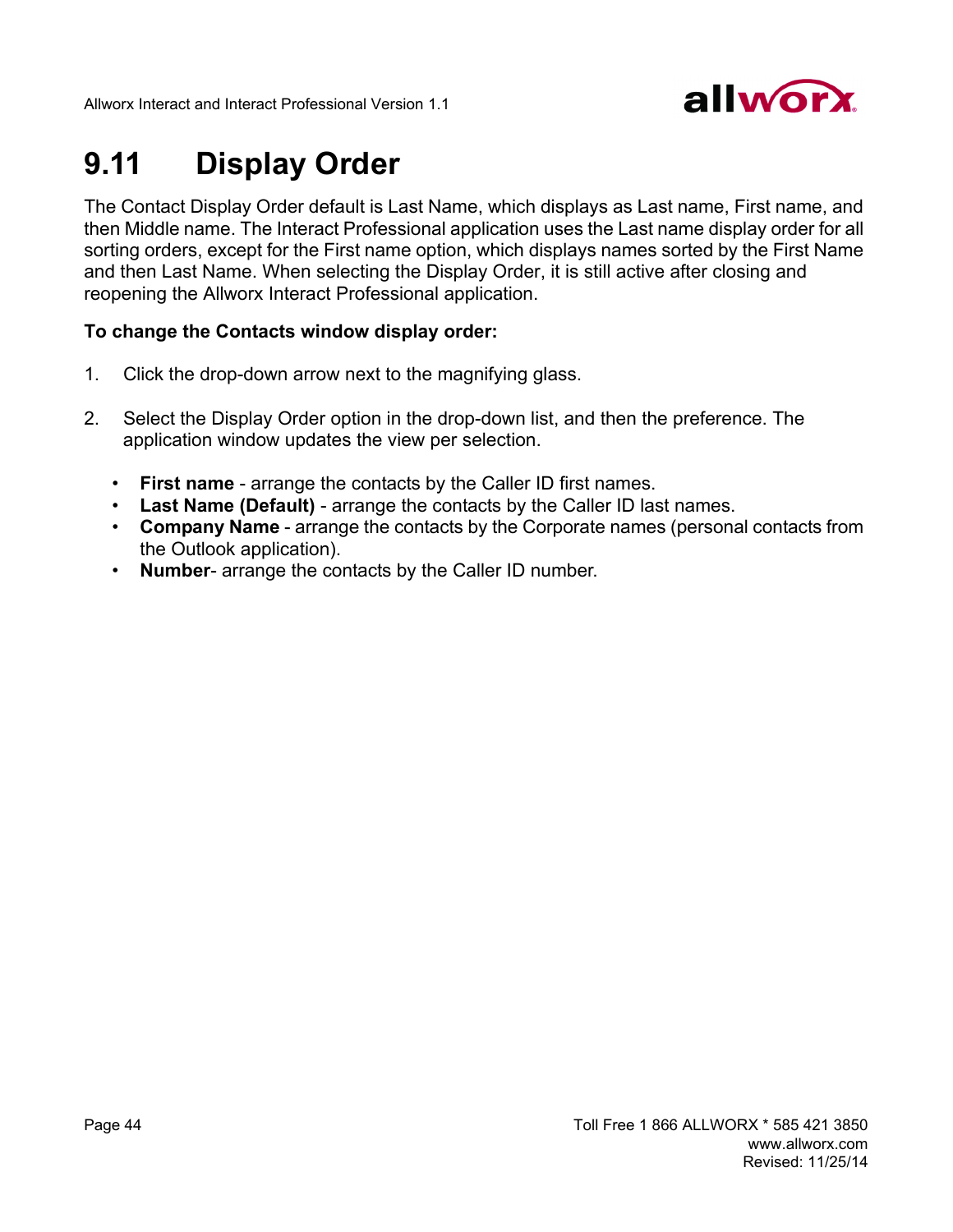

## <span id="page-52-0"></span>**10 Troubleshooting**

| <b>Condition</b>                                                                                                                                                                                                                                                 | <b>Description</b>                                                                                                     | <b>Solution</b>                                                                                                                                                                                                                                                                                                                                                                                                                                                                                                                                                                                                                                                                                                           |
|------------------------------------------------------------------------------------------------------------------------------------------------------------------------------------------------------------------------------------------------------------------|------------------------------------------------------------------------------------------------------------------------|---------------------------------------------------------------------------------------------------------------------------------------------------------------------------------------------------------------------------------------------------------------------------------------------------------------------------------------------------------------------------------------------------------------------------------------------------------------------------------------------------------------------------------------------------------------------------------------------------------------------------------------------------------------------------------------------------------------------------|
| Windows users with limited<br>Receiving a Windows<br>Security Alert dialog<br>privileges are clicking the Find<br>window when clicking<br>Server IP button, and the<br>the Find Server IP<br>firewall exception for the<br>button.<br>application may not exist. |                                                                                                                        | Click OK to close the Windows Security Alert dialog<br>window.<br>To add the Allworx Server IP:<br>• Ask the Allworx Server Administrator the IP address<br>of the server, and enter the IP address manually.<br>• Ask the Allworx Server Administrator to add a firewall<br>exception on the workstation for the Interact<br>Professional application.                                                                                                                                                                                                                                                                                                                                                                   |
| Allworx Interact<br>application provides<br>McAfee anti-virus is interfering<br>"Could not access<br>with the installation of the<br><b>Allworx Interact Professional</b><br>VBScript runtime for<br>custom action" error<br>application.<br>message.            |                                                                                                                        | User must do a complete removal of McAfee anti-virus,<br>using the MCPR exe tool.<br>1. Navigate to Start > Control Panel > Programs and<br>Features.<br>2. Locate the McAfee software, and click the Uninstall<br>button at the top of the list.<br>3. Download the MCPR.exe tool from http://<br>download.macafee.com/products/licensed/<br>cust support patches/MCPR.exe.<br>4. Run the tool.<br>5. Download Microsoft Fixit 50842.msi from http://<br>go.microsoft.com/?linkid=9804433.<br>6. Run the tool.<br>7. Reboot the computer.<br>8. Install the Allworx Interact Professional software.<br>Note: The Allworx Interact Professional application<br>requires an additional uninstallation and re-installation. |
| The undocked Parked<br>Calls window is empty.                                                                                                                                                                                                                    | The undocked Parked Calls<br>window does not populate after<br>selecting More > Park or when<br>doing a drag and drop. | Verify with the Network Administrator that the Interact<br>Professional application is on the same network as the<br>handset and network routing is consistent.                                                                                                                                                                                                                                                                                                                                                                                                                                                                                                                                                           |
| Cannot place a call on<br>an outside line.                                                                                                                                                                                                                       | Cannot access an outside<br>phone line.                                                                                | Dial the outside line access digit set in your dial plan -<br>usually "9" or "78+PIN code".<br>If this does not work, verify with the Allworx Server<br>Administrator the outside line access information based<br>on the Dialing Plan External Call access.                                                                                                                                                                                                                                                                                                                                                                                                                                                              |
| Warning message<br>during the Interact<br>application uninstall<br>process.                                                                                                                                                                                      | In Windows, users can install<br>Allworx Interact for multiple<br>user accounts.                                       | Click <b>Continue</b> to un-install the Allworx Interact<br>Professional application. This does not affect other<br>installations of the Allworx Interact application.                                                                                                                                                                                                                                                                                                                                                                                                                                                                                                                                                    |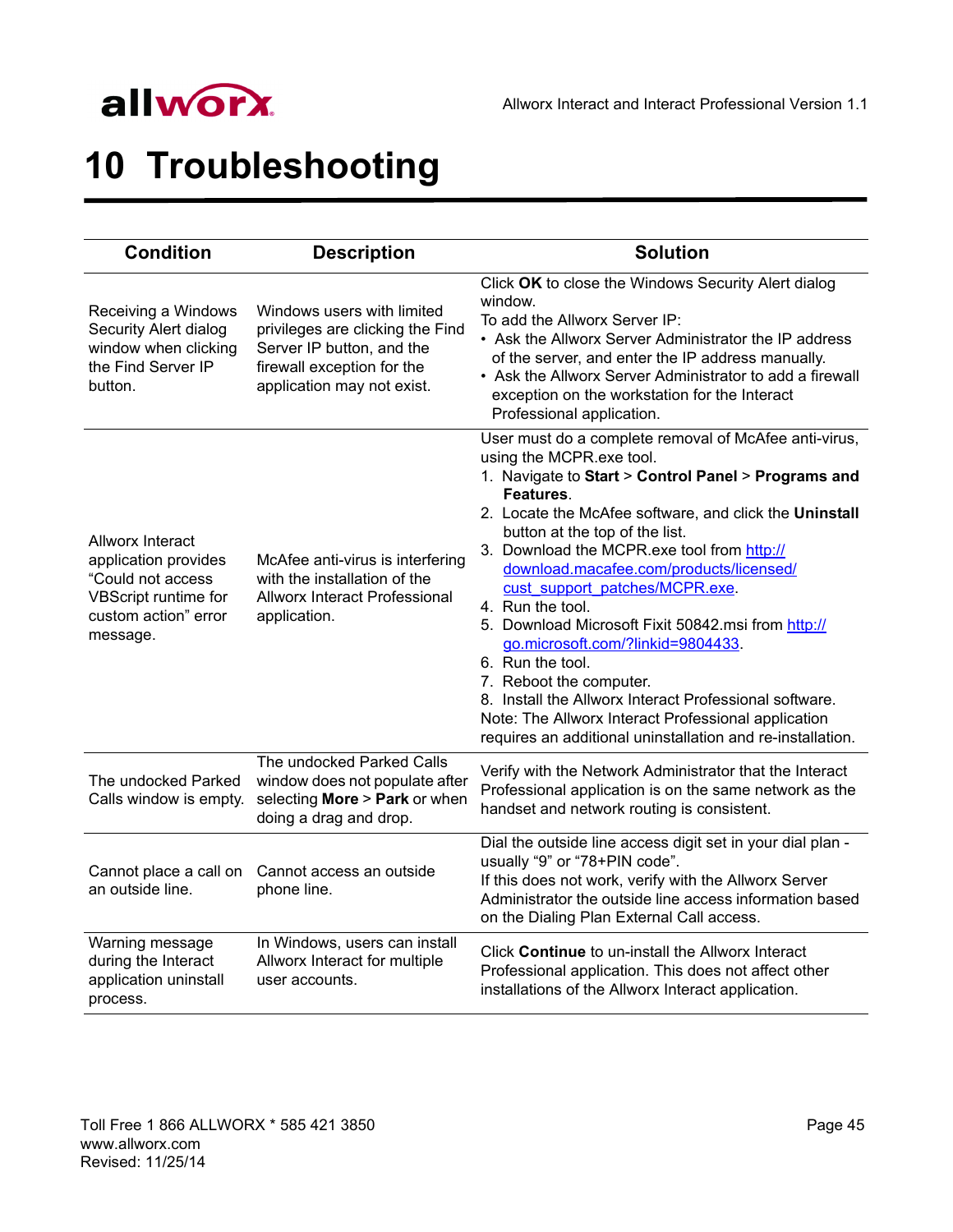

| <b>Condition</b>                                                                                                                                                                                                          | <b>Description</b>                                                                                                                                          | <b>Solution</b>                                                                                                                                                                                                                                                                                                                                                                                                                                         |
|---------------------------------------------------------------------------------------------------------------------------------------------------------------------------------------------------------------------------|-------------------------------------------------------------------------------------------------------------------------------------------------------------|---------------------------------------------------------------------------------------------------------------------------------------------------------------------------------------------------------------------------------------------------------------------------------------------------------------------------------------------------------------------------------------------------------------------------------------------------------|
| The Interact<br>application does not<br>respond. When<br>starting Task Manager,<br>the application does<br>not display in the<br>Applications tab.                                                                        | Only running applications with<br>a sustained window showing<br>display in the Task Manager<br>Applications list.                                           | 1. Open the Task Manager and click the Processes tab.<br>2. Locate InteractStartup.exe and right click on it.<br>3. Click End Process to close the application.                                                                                                                                                                                                                                                                                         |
| Current active call<br>drops when selecting<br>Dial or Intercom<br>features.                                                                                                                                              | Handset not configured to<br>automatically place the current<br>call on hold so that user may<br>place another call.                                        | Configure the Allworx handset. On the handset,<br>navigate to CONFIG > Preferences > Auto On Hold.<br>Select Enabled and exit the handset configuration<br>menu.                                                                                                                                                                                                                                                                                        |
| Not all the windows<br>display in the Allworx<br>Interact Professional.                                                                                                                                                   | The Visible Windows setting<br>was changed.                                                                                                                 | Navigate to Settings > Visible Windows and select the<br>windows to display.                                                                                                                                                                                                                                                                                                                                                                            |
| The Allworx Interact<br>application detects an<br>upgrade is available,<br>but user sees an error<br>message when<br>attempting to upgrade.                                                                               | The Allworx Interact<br>application detected an<br>upgrade.                                                                                                 | Exit the application by clicking the icon in the Windows<br>System Tray, and click exit. Restart the application.                                                                                                                                                                                                                                                                                                                                       |
| The current Allworx<br>Interact application<br>version level does not<br>match the Control<br>Panel > Programs and<br>Features > Uninstall or<br>change a program<br>version level after<br>upgrading the<br>application. | Control Panel > Programs and<br>Features > Uninstall or change<br>a program page reports the<br>application installed version,<br>not the upgraded version. | The Windows uninstaller works without regard to<br>version level reported in the control Panel > Programs<br>and Features > Install or change a program page.                                                                                                                                                                                                                                                                                           |
| The Intercom Call<br>option does not work.                                                                                                                                                                                | The 9202E model Allworx<br>phone does not support<br>Intercom Calls.                                                                                        | The 9202E model Allworx phone does not support<br>Intercom Calls.                                                                                                                                                                                                                                                                                                                                                                                       |
| Windows .Net 4.0<br>framework does not<br>install.                                                                                                                                                                        | Windows XP x64 SP2<br>operation system users:<br>installing .Net 4.0 requires the<br>installation of the windows<br>imaging component.                      | 1. Navigate to www.microsoft.com. Locate the search<br>field and type download wic.<br>2. Click the Download Windows Imaging Component<br>from Official Microsoft<br>3. Click the download button, and follow the on screen<br>prompts.<br>4. Click Finish once complete. If the Allworx Interact<br>Professional install is still running, click Back, and<br>then <b>Next</b> to continue. If not running, restart the<br>Allworx Interact installer. |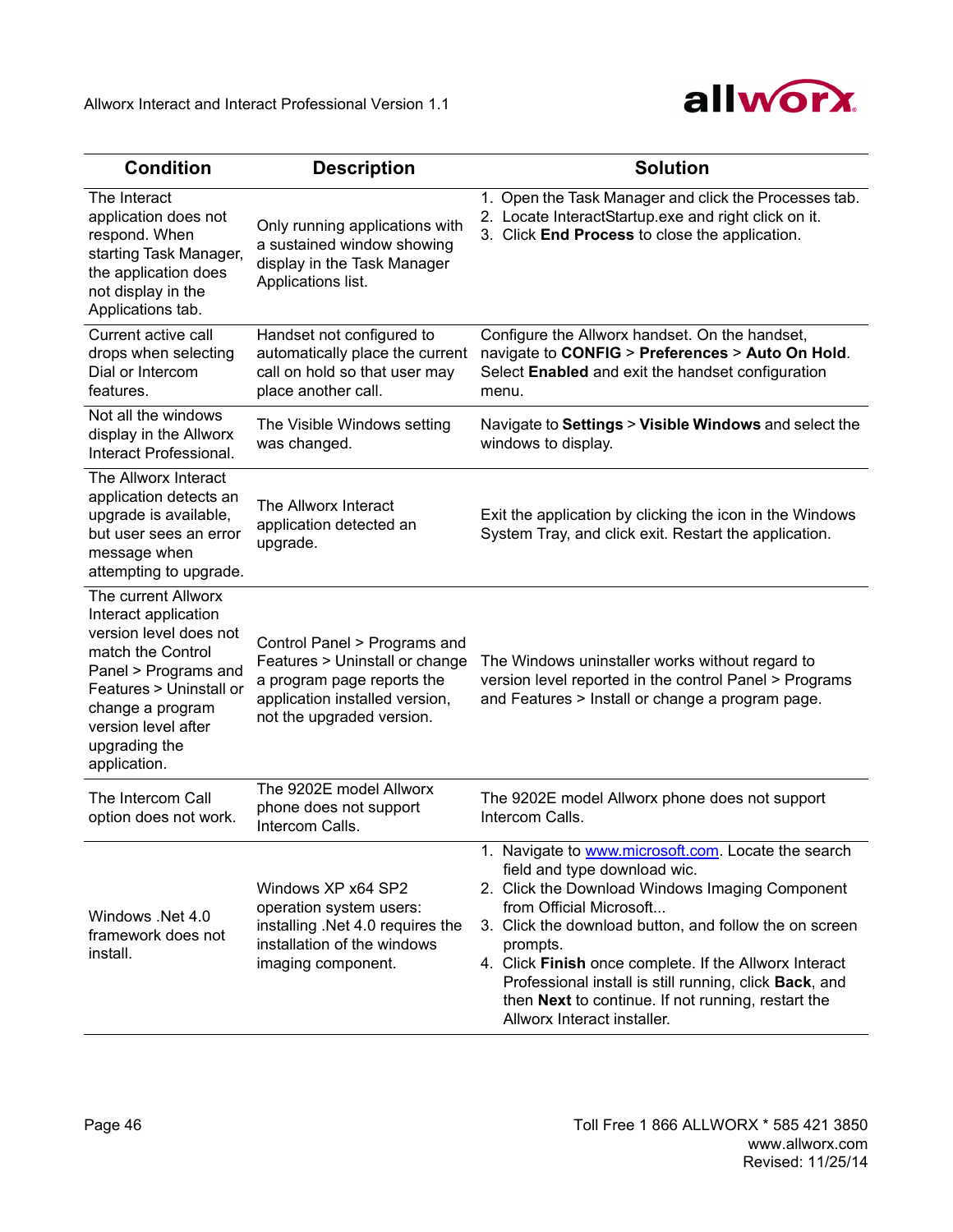

| <b>Condition</b>                                                                                                              | <b>Description</b>                                                                                                          | <b>Solution</b>                                                                                                                                                                                                                                                                                                                                                                                                                                                           |
|-------------------------------------------------------------------------------------------------------------------------------|-----------------------------------------------------------------------------------------------------------------------------|---------------------------------------------------------------------------------------------------------------------------------------------------------------------------------------------------------------------------------------------------------------------------------------------------------------------------------------------------------------------------------------------------------------------------------------------------------------------------|
| The application<br>provides fewer than<br>expected features.                                                                  | Only the free features are<br>working (call pop ups), but not<br>the licensed features of Allworx<br>Interact Professional. | The Allworx Server Administrator enables individual<br>users for Allworx Interact Professional. Ask the<br>administrator to reserve a license, or make the user<br>eligible to obtain a license (see the Allworx Server<br>System Administrator's Guide). Users see licensing<br>changes take effect on the next logout/login in the<br>Allworx Interact application.                                                                                                     |
| The font does not look<br>crisp.                                                                                              | Windows XP users may<br>experience bit mapped fonts<br>within the Allworx Interact<br>Application.                          | 1. Navigate to the computer desktop and right-click on<br>the desktop. Select Properties from the drop-down<br>menu. The Display Properties control panel box<br>displays.<br>2. Click the Appearance tab, and then the Effects<br>button.<br>3. Click the check box "Use the following method to<br>smooth edges of screen fonts".<br>4. Click the drop-down arrow and select Cleartype.<br>5. Click OK, and then click Apply, and then click OK to<br>save the changes. |
| Some pre-requisites<br>could not be installed<br>error message<br>displays and the .NET<br>4.0 Framework fails to<br>install. | The .NET 4.0 Framework<br>installation requires<br>Administrative privileges.                                               | Contact the Network Administrator to install the .NET<br>4.0 Framework.                                                                                                                                                                                                                                                                                                                                                                                                   |
| Cannot find the<br>personal contacts in<br>the Contact window.                                                                | Outlook 2010 contacts do not<br>display in the Allworx Interact<br>Professional Contact window.                             | The Allworx Interact Professional application requires<br>the Outlook 2010 application to be open prior to<br>launching the application.<br>1. Close the Allworx Interact Professional application.<br>2. Launch the Outlook 2010 application.<br>3. Launch the Allworx Interact Professional application.<br>The Outlook contacts are now available within the<br>Allworx Interact Professional Application.                                                             |
| Message displays:<br>Communication with<br>phone has been lost.<br>Attempting to<br>reconnect.                                | The Allworx Interact<br>application has lost contact<br>with the phone and is<br>attempting to reconnect.                   | Verify the following connections:<br>• Phone<br>• Computer<br>• Network activity<br>Verify phone is not rebooting.<br>If the Allworx Server Administrator rebooted the<br>phones, restart the Allworx Interact or Allworx Interact<br>Professional application.                                                                                                                                                                                                           |
| Message displays:<br>Reconnecting with the<br>phone.                                                                          | The Allworx Interact<br>application connection to<br>phone was lost, and is actively<br>attempting to reconnect.            | Verify the following connections:<br>• Phone<br>• Computer<br>Network activity<br>Verify phone is not rebooting.                                                                                                                                                                                                                                                                                                                                                          |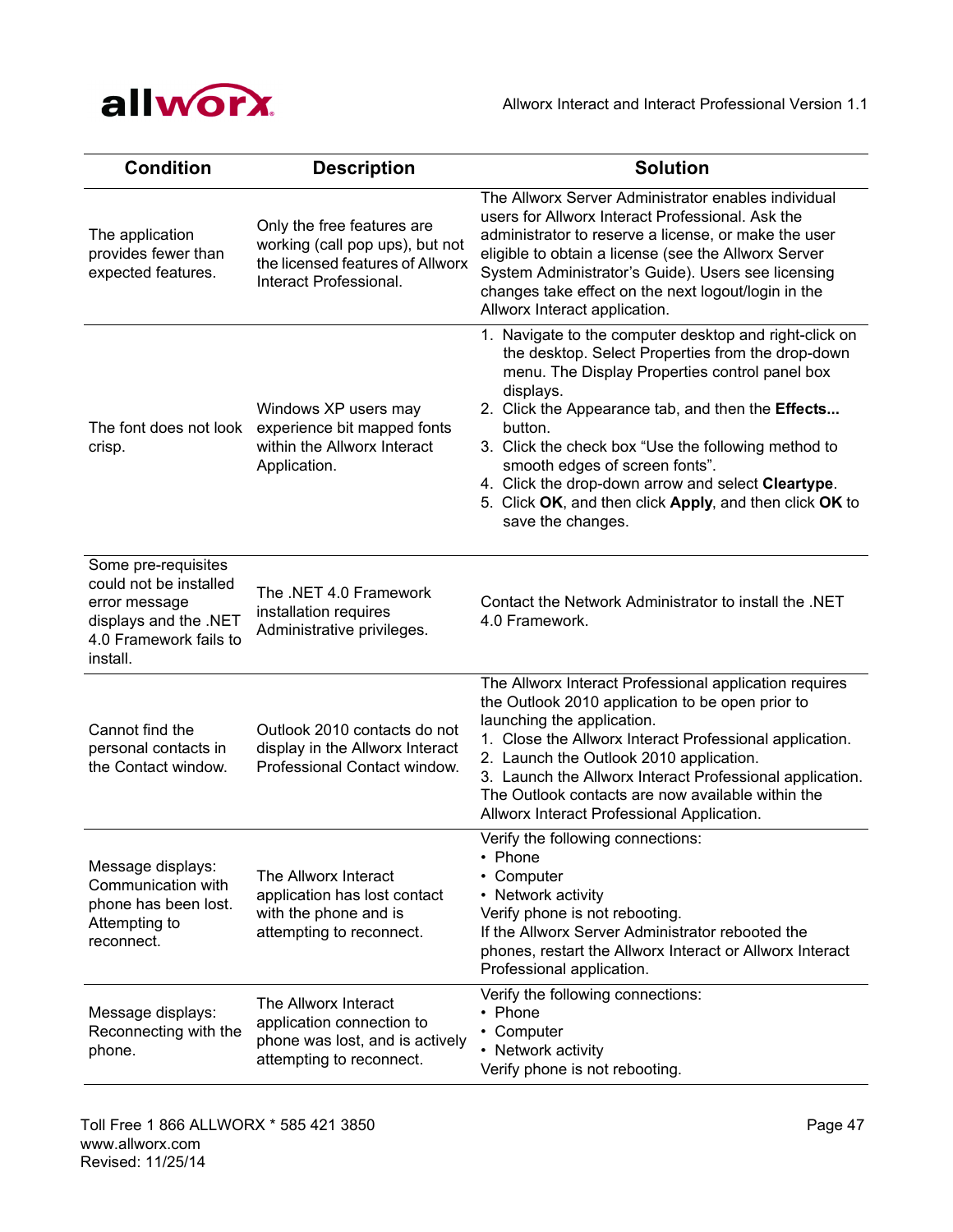

| <b>Condition</b>                                                                                       | <b>Description</b>                                                                   | <b>Solution</b>                                                                                                                                                 |
|--------------------------------------------------------------------------------------------------------|--------------------------------------------------------------------------------------|-----------------------------------------------------------------------------------------------------------------------------------------------------------------|
| Message displays: Not<br>receiving audio.<br>Contact your system<br>administrator.                     | While recording, no incoming<br>data was received. May<br>indicate a firewall issue. | Verify the firewall on the PC enables the Allworx Interact<br>1.1 application as an exception. Contact the system<br>administrator.                             |
| The Allworx Interact<br>application feature<br>does not work as<br>described.                          | The Allworx Interact<br>application features are<br>missing or don't work properly.  | Verify the Allworx Interact application is the latest<br>version.                                                                                               |
| Password failure                                                                                       | The Allworx Interact<br>application does not accept the<br>newly changed password.   | The new password does not meet the Allworx server<br>requirements. Contact the Allworx Server Administrator<br>for the password requirements.                   |
| Message displays: The<br>recording directory file<br>system is full.<br>Recording has been<br>stopped. | The call recording storage<br>directory has no more storage<br>space available.      | Move or delete older call recording files or designate a<br>new location to store call recording files. See<br>"Recording" on page 21 for more information.     |
| The recording<br>directory no longer<br>exists. Please check<br>the file system.                       | The call recording storage<br>directory is not available.                            | Verify the directory is still available or designate another<br>location to store the call recording files. See<br>"Recording" on page 21 for more information. |